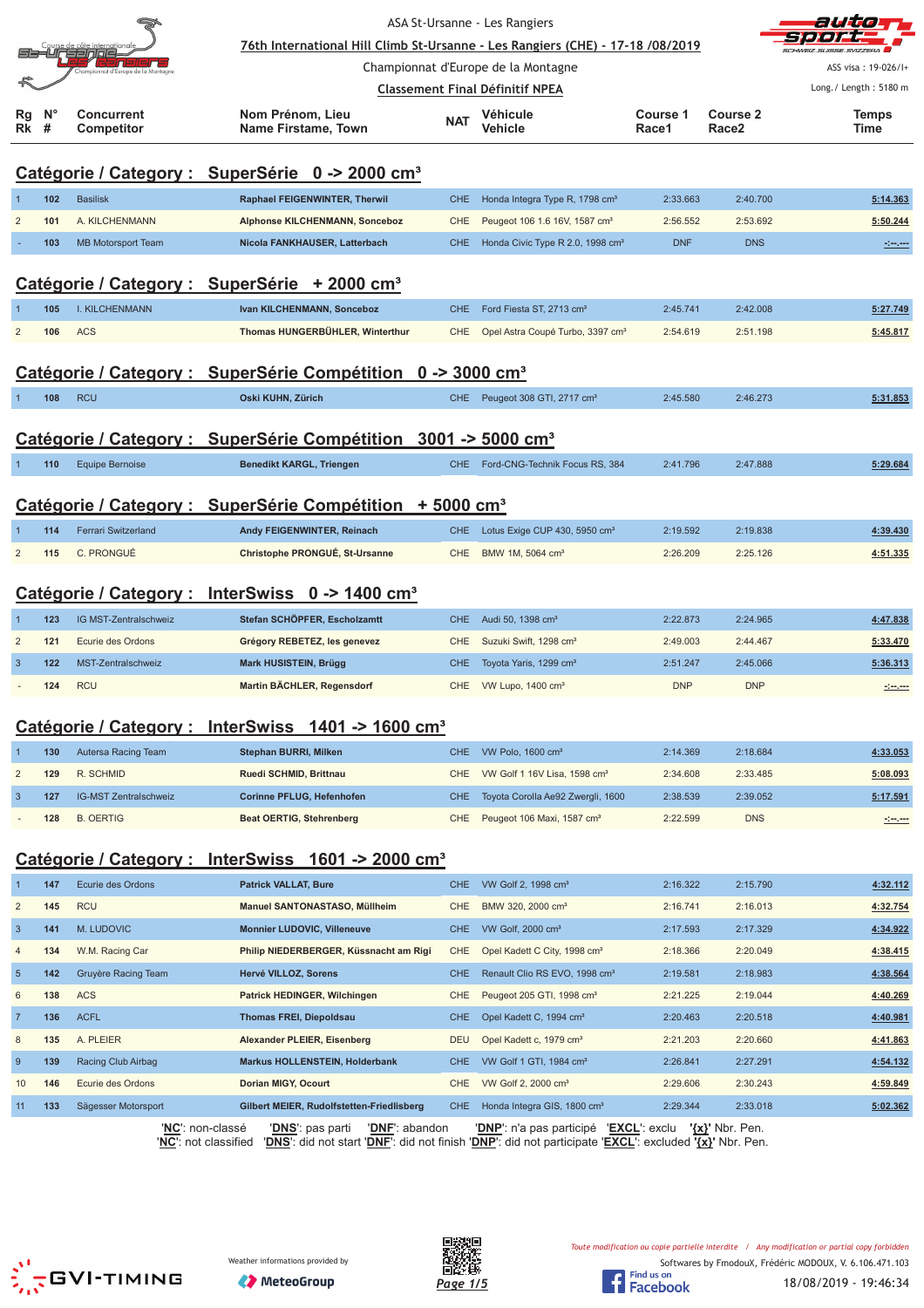

<u>76th International Hill Climb St-Ursanne - Les Rangiers (CHE) - 17-18 /08/2019</u> Championnat d'Europe de la Montagne



ASS visa : 19-026/I+

#### <u>**Classement Final Définitif NPEA**</u> Long./ Length: 5180 m **Rg Rk N° # Concurrent Competitor Nom Prénom, Lieu Name Firstame, Town Véhicule Vehicle Course 1 Race1 Course 2 Race2 Temps NAT Venicule The Course Figure 2 The Vehicle The Race 2 Time** 12 **137** Equipe Brnoise **Patrick KÜPFER, Kaufdorf** CHE Opel Corsa, 1998 cm³ 2:32.907 2:33.646 **5:06.553** 13 **143** Ecurie des ordons **Yann SCHORDERET, La tour de treme** CHE Renault Clio 3, 2000 cm³ 2:35.205 2:33.320 **5:08.525** 14 **140** Rudolf Martin **Martin RUDOLF, Bassecourt** CHE VW Golf 1, 2000 cm<sup>3</sup> 2:40.315 2:36.986 **5:17.301** - **144** Racing Club Airbag **Sergio KUHN, Illnau** CHE Peugeot 206 S2000, 2000 cm³ DNF DNS **-:--.---**

## **Catégorie / Category : InterSwiss 2001 -> 2500 cm³**

|                | 156 | Mst-zentralschweiz  | Josef KOCH, Malters          | CHE. | 0pel Kadett C 16 V, 2485 $cm3$           | 2:12.666 | 2:13.663 | 4:26.329 |
|----------------|-----|---------------------|------------------------------|------|------------------------------------------|----------|----------|----------|
| $\overline{2}$ | 153 | W.M. Racing Car     | Armin BANZ, Schachen         | CHE. | Opel Kadett C 16V, 2486 cm <sup>3</sup>  | 2:15.022 | 2:16.231 | 4:31.253 |
| $\mathbf{3}$   | 151 | W.M. Racing Car     | Urs BANZ, Schachen           | CHE. | Opel Ascona B 16 V, 2490 cm <sup>3</sup> | 2:16.485 | 2:15.125 | 4:31.610 |
| $\overline{4}$ | 152 | Sägesser Motorsport | <b>Rolf BURRI, Ruswil</b>    | CHE  | Opel Kadett C, 2486 cm <sup>3</sup>      | 2:19.129 | 2:20.433 | 4:39.562 |
| -5             | 154 | Autersa Racing-Team | Daniel AESCHLIMANN, Seftigen | CHE. | Opel Kadett - C, 2486 cm <sup>3</sup>    | 2:20.883 | 2:19.698 | 4:40.581 |
| 6              | 155 | <b>RTZ</b>          | Andre ETTER, Blumenstein     | CHE  | Opel Kadett C 8V, 2486 cm <sup>3</sup>   | 2:24.683 | 2:24.482 | 4:49.165 |

## **Catégorie / Category : InterSwiss 2501 -> 3500 cm³**

| 159 | Rennclub Untertoggenburg | Vanessa ZENKLUSEN, Hallau | CHE Subaru Impreza Type R, 3485 cm <sup>3</sup> | 2:28.132 | 2:23.907 | 4:52.039 |
|-----|--------------------------|---------------------------|-------------------------------------------------|----------|----------|----------|
| 161 | Atelier de la Tsoumaz    | Alex MÉTROZ, Orsières     | CHE Ford Sierra Cosworth, 3390 cm <sup>3</sup>  | 2:29.050 | 2:26.027 | 4:55.077 |
| 160 | Racing Club Airbag       | Dominic VON ROTZ, Kerns   | CHE Audi A4 Quattro, 3028 cm <sup>3</sup>       | 2:50.975 | 2:22.013 | 5:12.988 |

## **Catégorie / Category : InterSwiss + 3500 cm³**

| 164 | All -In- Racing team | Frédéric NEFF. Moutier             | CHE Porsche 996 GT3 R, 3998 $cm3$          | 2:06.917 | 2:06.614 | 4:13.531 |
|-----|----------------------|------------------------------------|--------------------------------------------|----------|----------|----------|
| 163 | Club Porsche 3 lacs  | Alexandre COMBY, La Chaux-de-Fonds | CHE Porsche $934/5$ , 4774 cm <sup>3</sup> | 2:18.357 | 2:17.882 | 4:36.239 |

## **Catégorie / Category : TCR + 3000 cm³**

| 172 | <b>Equipe Bernoise</b>     | Peter STECK, Bowil        | CHE Opel Astra, $3400 \text{ cm}^3$ | 2:15.533 | 2:17.564 | 4:33.097 |
|-----|----------------------------|---------------------------|-------------------------------------|----------|----------|----------|
|     | <b>171</b> Equipe Bernoise | Urs ZÜRCHER, Trubschachen | CHE Cupra TCR, 3373 cm <sup>3</sup> | 2:26.020 | 2:25.603 | 4:51.623 |

## **Catégorie / Category : Renault Classic Cup 0 -> 2000 cm³**

|                | 861 | Racingteam Zäziwil     | Thomas ZÜRCHER, Thierachern        | <b>CHE</b> | Renault Clio III Cup, 1998 cm <sup>3</sup>    | 2:24.079 | 2:24.965 | 4:49.044 |
|----------------|-----|------------------------|------------------------------------|------------|-----------------------------------------------|----------|----------|----------|
| 2              | 858 | Equipe Bernoise        | <b>Philipp KREBS, Uetendorf</b>    | CHE.       | Renault Clio, 1998 cm <sup>3</sup>            | 2:25.838 | 2:23.710 | 4:49.548 |
| $\mathbf{3}$   | 869 | <b>Ecurie Basilisk</b> | Daniel BORER, Mumpf                | CHE.       | Renault Clio Cup, 1998 cm <sup>3</sup>        | 2:26.183 | 2:25.126 | 4:51.309 |
| $\overline{4}$ | 863 | Equipe Bernoise        | Stephan ZBINDEN, Zollikofen        | CHE.       | Renault Clio RS III Cup, 1998 cm <sup>3</sup> | 2:28.793 | 2:27.885 | 4:56.678 |
| $\sqrt{5}$     | 880 | Equipe Bernoise        | Marc BEYELER, Neuenegg             | CHE.       | Renault Clio RS III Cup, 1998 cm <sup>3</sup> | 2:31.843 | 2:32.632 | 5:04.475 |
| 6              | 882 | Ecurie Basilisk        | Giuliano MASCHIETTO, Basel         | CHE        | Renault Clio II Cup, 1998 cm <sup>3</sup>     | 2:40.765 | 2:37.975 | 5:18.740 |
|                | 899 | <b>ACS</b>             | <b>Patrick GERBER, Moosseedorf</b> | CHE.       | Renault Clio 2, 2000 cm <sup>3</sup>          | 2:39.259 | 2:41.269 | 5:20.528 |

## **Catégorie / Category : Historic 0 -> 2000 cm³**

| 176 | Ecurie des Ordons         | <b>Arnaud BIAGGI, Courgenay</b>                                                    | CHE Opel Kadett, 1992 cm <sup>3</sup>        | 2:30.441 | 2:28.547 | 4:58.988 |
|-----|---------------------------|------------------------------------------------------------------------------------|----------------------------------------------|----------|----------|----------|
| 175 | Scuderia Tayfin           | Alain ROETHLISBERGER, Cortébert                                                    | CHE Ford Escort RS2000, 1998 cm <sup>3</sup> | 2:43.080 | 2:38.069 | 5:21.149 |
| 174 | <b>Ecurie Performance</b> | Jean-Romain CRETEGNY, Romanel su Morg CHE Ford Escort RS2000, 1983 cm <sup>3</sup> |                                              | 2:42.607 | 2:41.557 | 5:24.164 |

## **Catégorie / Category : Historic + 2000 cm³**

|  | 178 A. PFEFFERLE | Alain PFEFFERLÉ, Arbaz | CHE Porsche 935 Turbo, 4192 cm <sup>3</sup>                                                                                                                      | 2:10.896<br>2:11.422 | 4:22.318 |
|--|------------------|------------------------|------------------------------------------------------------------------------------------------------------------------------------------------------------------|----------------------|----------|
|  |                  |                        | ' <u>NC</u> ': non-classé  ' <u>DNS</u> ': pas parti  ' <u>DNF</u> ': abandon  ' <u>DNP</u> ': n'a pas participé ' <u>EXCL'</u> : exclu ' <u>{x}</u> ' Nbr. Pen. |                      |          |
|  |                  |                        | 'NC': not classified 'DNS': did not start 'DNF': did not finish 'DNP': did not participate 'EXCL': excluded '{x}' Nbr. Pen.                                      |                      |          |





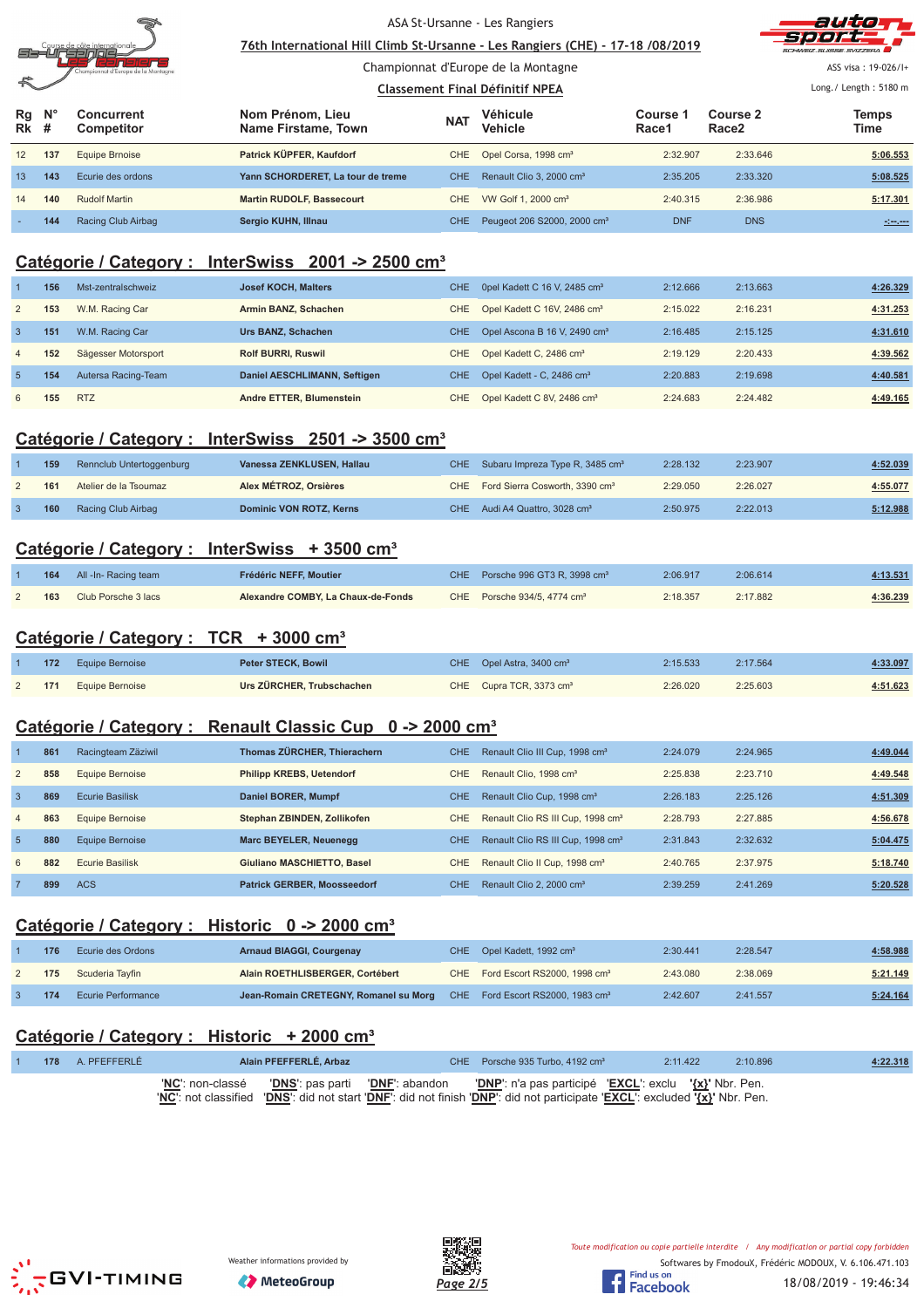| Rg             | N°  | steininie<br>nat d'Europe de la M<br><b>Concurrent</b> | ASA St-Ursanne - Les Rangiers<br>76th International Hill Climb St-Ursanne - Les Rangiers (CHE) - 17-18 /08/2019<br>Championnat d'Europe de la Montagne<br><b>Classement Final Définitif NPEA</b><br>Nom Prénom, Lieu | aijie<br>CAZZEDA<br>ASS visa: 19-026/1+<br>Long./ Length: 5180 m<br><b>Temps</b> |                                             |                   |                               |                                                                                                                                                                                                                                      |
|----------------|-----|--------------------------------------------------------|----------------------------------------------------------------------------------------------------------------------------------------------------------------------------------------------------------------------|----------------------------------------------------------------------------------|---------------------------------------------|-------------------|-------------------------------|--------------------------------------------------------------------------------------------------------------------------------------------------------------------------------------------------------------------------------------|
| Rk             | #   | Competitor                                             | Name Firstame, Town                                                                                                                                                                                                  | <b>NAT</b>                                                                       | Véhicule<br><b>Vehicle</b>                  | Course 1<br>Race1 | Course 2<br>Race <sub>2</sub> | Time                                                                                                                                                                                                                                 |
|                |     | Catégorie / Category : E1 0 -> 1400 cm <sup>3</sup>    |                                                                                                                                                                                                                      |                                                                                  |                                             |                   |                               |                                                                                                                                                                                                                                      |
|                | 182 | <b>Traum Motorsport</b>                                | André DÜRIG, Worb                                                                                                                                                                                                    | <b>CHE</b>                                                                       | Fiat Uno, 1399 cm <sup>3</sup>              | <b>DNP</b>        | <b>DNP</b>                    | <u>steven</u>                                                                                                                                                                                                                        |
|                |     | Catégorie / Category : E1 1401 -> 1600 cm <sup>3</sup> |                                                                                                                                                                                                                      |                                                                                  |                                             |                   |                               |                                                                                                                                                                                                                                      |
|                | 190 | <b>MB Motorsport Team</b>                              | Martin BÜRKI, Uetendorf                                                                                                                                                                                              | <b>CHE</b>                                                                       | VW Polo MB, 1598 cm <sup>3</sup>            | 2:15.935          | 2:15.814                      | 4:31.749                                                                                                                                                                                                                             |
| $\overline{c}$ | 185 | <b>ACS</b>                                             | Mitch KUSTER, Muntelier                                                                                                                                                                                              | <b>CHE</b>                                                                       | Alfa Romeo Sprint Martini Racing,           | 2:27.704          | 2:25.691                      | 4:53.395                                                                                                                                                                                                                             |
| 3              | 187 | MB Motorsport team                                     | Walter HOLZER, Wachseldorn/Süderen                                                                                                                                                                                   | <b>CHE</b>                                                                       | Honda Civic, 1595 cm <sup>3</sup>           | 2:39.127          | 2:36.564                      | 5:15.691                                                                                                                                                                                                                             |
|                | 189 | <b>MB Motorsport Team</b>                              | Heinz GFELLER, Noflen                                                                                                                                                                                                | <b>CHE</b>                                                                       | Ford Fiesta ST, 1596 cm <sup>3</sup>        | 2:42.116          | 2:41.490                      | 5:23.606                                                                                                                                                                                                                             |
|                | 186 | <b>MB Motorsport Team</b>                              | Stefan GRÜNIG, Höfen                                                                                                                                                                                                 | <b>CHE</b>                                                                       | Citroën Saxo MB EVO 1, 1587 cm <sup>3</sup> | <b>DNP</b>        | <b>DNP</b>                    | <u> 1999 - 1999 - 1999 - 1999 - 1999 - 1999 - 1999 - 1999 - 1999 - 1999 - 1999 - 1999 - 1999 - 1999 - 1999 - 1999 - 1999 - 1999 - 1999 - 1999 - 1999 - 1999 - 1999 - 1999 - 1999 - 1999 - 1999 - 1999 - 1999 - 1999 - 1999 - 199</u> |
|                |     | Catégorie / Category : E1 1601 -> 2000 cm <sup>3</sup> |                                                                                                                                                                                                                      |                                                                                  |                                             |                   |                               |                                                                                                                                                                                                                                      |
|                | 195 | <b>MB Motorsport Team</b>                              | Ruedi FUHRER, Brienz                                                                                                                                                                                                 | <b>CHE</b>                                                                       | Honda CRX F20, 1997 cm <sup>3</sup>         | 2:13.421          | 2:14.511                      | 4:27.932                                                                                                                                                                                                                             |
| $\overline{2}$ | 198 | S. COQUOZ                                              | Sebastien COQUOZ, Muraz                                                                                                                                                                                              | CHE                                                                              | Opel Kadett gte, 1998 cm <sup>3</sup>       | 2:14.225          | 2:14.956                      | 4:29.181                                                                                                                                                                                                                             |
| $\mathbf{3}$   | 208 | Ecurie des Ordons                                      | Fabien HOULMANN, Montmelon                                                                                                                                                                                           | <b>CHE</b>                                                                       | Peugeot 205, 2000 cm <sup>3</sup>           | 2:13.382          | 2:16.525                      | 4:29.907                                                                                                                                                                                                                             |
| $\overline{4}$ | 199 | <b>Ecurie Sporting Romont</b>                          | Jonas MAGNIN, Neyruz                                                                                                                                                                                                 | CHE                                                                              | Honda Civic Rikli Motorsport, 1998          | 2:14.669          | 2:15.284                      | 4:29.953                                                                                                                                                                                                                             |
| $\sqrt{5}$     | 194 | <b>Ecurie Bayard</b>                                   | Eric SCHWILDEN, Tubize                                                                                                                                                                                               | <b>BEL</b>                                                                       | Peugeot 205 Targez, 1996 cm <sup>3</sup>    | 2:19.839          | 2:19.875                      | 4:39.714                                                                                                                                                                                                                             |
| 6              | 204 | Ecurie 13 Etoiles Valais                               | Eddy TAPPAREL, Montana                                                                                                                                                                                               | CHE                                                                              | Opel Kadett C City, 2000 cm <sup>3</sup>    | 2:21.481          | 2:18.985                      | 4:40.466                                                                                                                                                                                                                             |
| 7              | 200 | <b>Ecurie Basilisk</b>                                 | Frédéric LEUENBERGER, Buus                                                                                                                                                                                           | <b>CHE</b>                                                                       | Renault Clio RS, 1998 cm <sup>3</sup>       | 2:23.200          | 2:23.644                      | 4:46.844                                                                                                                                                                                                                             |
| 8              | 206 | E. MACCHI                                              | Elio MACCHI, Alle                                                                                                                                                                                                    | CHE                                                                              | Renault Clio, 1998 cm <sup>3</sup>          | 2:24.475          | 2:25.117                      | 4:49.592                                                                                                                                                                                                                             |
| 9              | 205 | Ecurie des Ordons                                      | Luca BARBONI, Courtételle                                                                                                                                                                                            | <b>CHE</b>                                                                       | Renault Clio III CUP, 1998 cm <sup>3</sup>  | 2:25.658          | 2:25.083                      | 4:50.741                                                                                                                                                                                                                             |
| 10             | 207 | Ecurie des Ordons                                      | <b>Gaetan BIAGGI, Coeuve</b>                                                                                                                                                                                         | <b>CHE</b>                                                                       | VW Golf 1, 1995 cm <sup>3</sup>             | 2:25.286          | 2:27.573                      | 4:52.859                                                                                                                                                                                                                             |
| 11             | 203 | <b>ACS</b>                                             | Jean-Bernard CLAUDE, La Chaux-de-Fonds                                                                                                                                                                               | <b>CHE</b>                                                                       | Lotus Elise, 1796 cm <sup>3</sup>           | 2:25.734          | 2:30.042                      | 4:55.776                                                                                                                                                                                                                             |
| 12             | 197 | G. BITTO                                               | Giuseppe BITTO, Le Mont-sur-Lausanne                                                                                                                                                                                 | CHE                                                                              | Renault Clio Clio RS Cup, 1998 c            | 2:40.907          | 2:33.770                      | 5:14.677                                                                                                                                                                                                                             |

## **Catégorie / Category : E1 2001 -> 2500 cm³**

|                | 217 | Ecurie des Ordons          | <b>Benoit FARINE, Boécourt</b>   | CHE.       | Honda CRX, 2400 cm <sup>3</sup>            | 2:14.525   | 2:17.161   | 4:31.686            |
|----------------|-----|----------------------------|----------------------------------|------------|--------------------------------------------|------------|------------|---------------------|
| 2              | 216 | D. DENISET                 | Didier DENISET, La Mouille       | <b>FRA</b> | Renault r5 turbo tdc. 2428 cm <sup>3</sup> | 2:22.025   | 2:21.728   | 4:43.753            |
| 3              | 215 | <b>Ecurie Basilisk</b>     | Daniel WEYENETH, Reinach         | <b>CHE</b> | Renault 5 Turbo 2, 2375 cm <sup>3</sup>    | 2:28.613   | 2:28.984   | 4:57.597            |
| $\overline{4}$ | 211 | Ecurie des Lions           | Benjamin NICOLE, St-Martin       | CHE.       | BMW 2002ti, 2301 cm <sup>3</sup>           | 2:29.506   | 2:28.867   | 4:58.373            |
| 5 <sup>5</sup> | 214 | Écurie des ordons          | <b>Yvan WENGER, Vermes</b>       | CHE.       | BMW 325i, 2493 cm <sup>3</sup>             | 2:35.425   | 2:34.944   | 5:10.369            |
| 6              | 212 | Squadra Corse Quadrifoglio | <b>Fulvio SOLDINI, Novazzano</b> | <b>CHE</b> | Volkswagen Polo G40, 2363 cm <sup>3</sup>  | 2:58.662   | 2:32.108   | 5:30.770            |
|                | 213 | Squadra Corse Quadrifoglio | Diego BERNHARD, Losone           | <b>CHE</b> | Opel Kadett, 2400 cm <sup>3</sup>          | <b>DNP</b> | <b>DNP</b> | <u> 1919 - 1919</u> |

13 **196** Écurie du Nord **Alain BOMBARDIER, Orbe** CHE Renault Clio 3 Cup, 1998 cm³ 2:40.846 2:36.450 **5:17.296** 14 **202** Ecurie du Nord **Michel RANDIN, Mervelier** CHE Renault Clio3 Cup, 1998 cm³ 2:53.037 2:49.583 **5:42.620** 15 **201** Ecurie des Lions **Fred FRAGNIERE, Remaufens** CHE Renault Clio 2, 1998 cm³ 3:03.707 2:59.825 **6:03.532**

## **Catégorie / Category : E1 2501 -> 3000 cm³**

|                | 221 | Racing Club Airbag        | René KÖCHLI, Kaltbach                      | CHE.       | Honda Civic RK4, 2697 cm <sup>3</sup>            | 2:09.673            | 2:09.239 | 4:18.912 |
|----------------|-----|---------------------------|--------------------------------------------|------------|--------------------------------------------------|---------------------|----------|----------|
| $\overline{2}$ | 226 | Ecurie des Ordons         | Nicolas CATTIN, Cornol                     | CHE.       | BMW 325   E30, 2989 cm <sup>3</sup>              | 2:16.527            | 2:17.052 | 4:33.579 |
| 3              | 227 | Ecurie des Ordons         | Nicolas JOLIDON, Glovelier                 | <b>CHE</b> | BMW 130i, 2998 cm <sup>3</sup>                   | 2:19.077            | 2:19.026 | 4:38.103 |
| $\overline{4}$ | 224 | Racing Club Airbag        | <b>Tom HUWILER, Altwis</b>                 | CHE.       | BMW E30 HRT 3.0, 2990 cm <sup>3</sup>            | 2:19.492            | 2:19.279 | 4:38.771 |
| $\overline{5}$ | 223 | Chablais Racing Team      | <b>Lionel BELLON, Monthey</b>              | <b>CHE</b> | BMW e36 GTR, 2989 cm <sup>3</sup>                | 2:20.179            | 2:19.522 | 4:39.701 |
| 6              | 222 | F. MARIAUX                | <b>Florent MARIAUX, Vionnaz</b>            | CHE.       | BMW E30 GULF, 2794 cm <sup>3</sup>               | 2:20.789            | 2:20.426 | 4:41.215 |
|                | 225 | Acs                       | <b>Patrick ROHRBACH, Monible</b>           | <b>CHE</b> | BMW E30, 2999 cm <sup>3</sup>                    | 2:23.858            | 2:22.678 | 4:46.536 |
|                |     | ' <b>NC'</b> : non-classé | 'DNS': pas parti<br><b>'DNF</b> ': abandon |            | <b>'EXCL':</b> exclu<br>'DNP': n'a pas participé | $\{x\}$ ' Nbr. Pen. |          |          |

'**NC**': not classified '**DNS**': did not start '**DNF**': did not finish '**DNP**': did not participate '**EXCL**': excluded **'{x}'** Nbr. Pen.





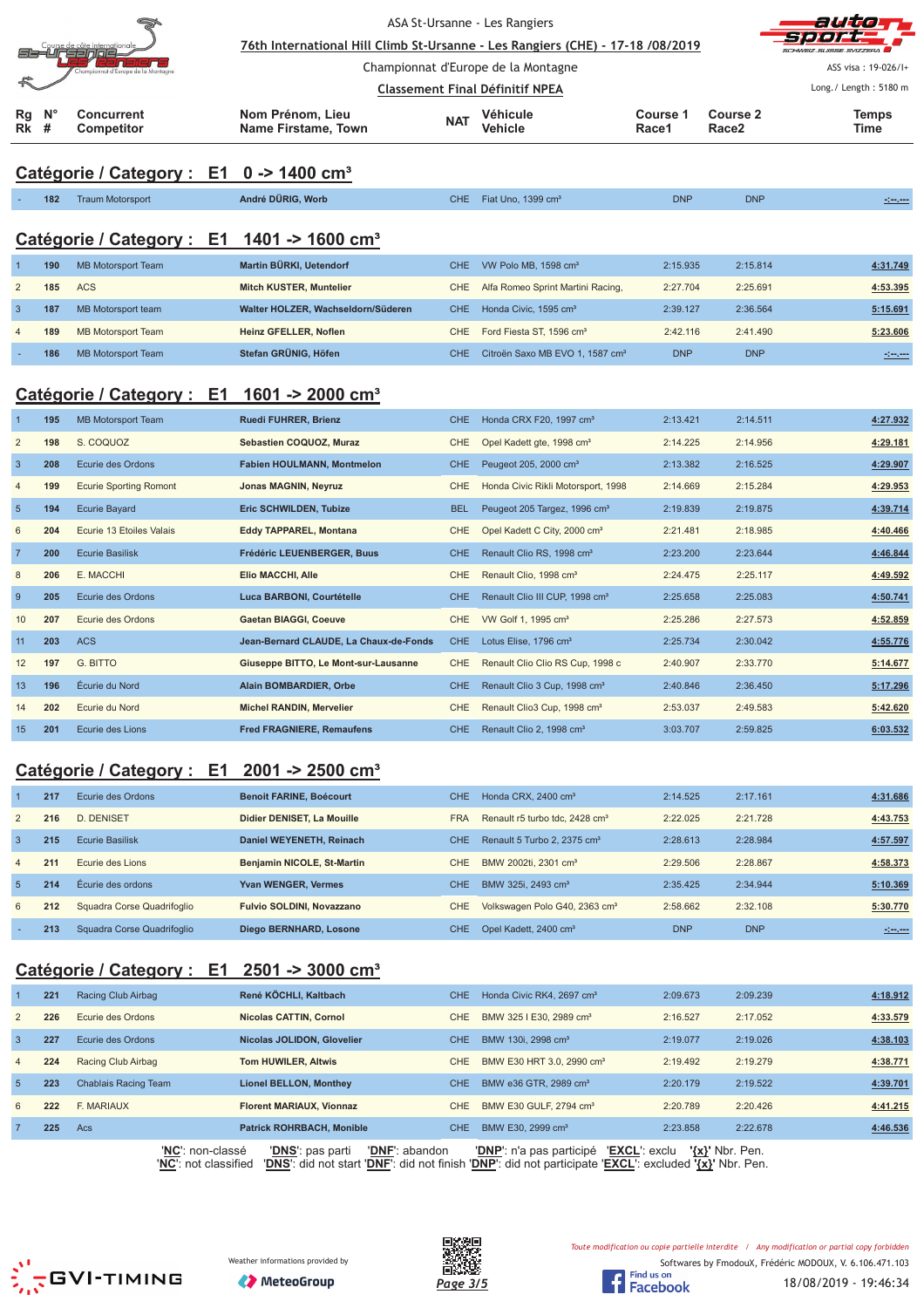| s: | Course de côte internationale<br>∍<br>-<br>Championnat d'Europe de la Montagne |
|----|--------------------------------------------------------------------------------|
| Rg | Concurrent                                                                     |

**Rk**

ASA St-Ursanne - Les Rangiers

<u>76th International Hill Climb St-Ursanne - Les Rangiers (CHE) - 17-18 /08/2019</u>

Championnat d'Europe de la Montagne



ASS visa : 19-026/I+

|             |                   |                     |            | Classement Final Définitif NPEA |          | Long./ Length: 5180 m |              |
|-------------|-------------------|---------------------|------------|---------------------------------|----------|-----------------------|--------------|
| $N^{\circ}$ | Concurrent        | Nom Prénom. Lieu    | <b>NAT</b> | Véhicule                        | Course 1 | Course 2              | <b>Temps</b> |
| #           | <b>Competitor</b> | Name Firstame, Town |            | Vehicle                         | Race1    | Race2                 | Time         |

# **Catégorie / Category : E1 3001 -> 3500 cm³**

|                 | 240 | <b>Ecurie Basilisk</b>     | <b>Bruno IANNIELLO, Nunningen</b>      | CHE.       | Lancia Delta S4, 3349 cm <sup>3</sup>        | 2:13.912   | 2:12.731   | 4:26.643       |
|-----------------|-----|----------------------------|----------------------------------------|------------|----------------------------------------------|------------|------------|----------------|
| 2               | 236 | Rennclub Untertoggenburg   | Mario BERTOCCHI, Rickenbach            | <b>CHE</b> | BMW E36, 3201 cm <sup>3</sup>                | 2:14.495   | 2:14.460   | 4:28.955       |
| $\overline{3}$  | 232 | J. VALLAT                  | Jeremy VALLAT, Cornol                  | CHE.       | Seat Supercopa mk2, 3372 cm <sup>3</sup>     | 2:15.036   | 2:14.647   | 4:29.683       |
| $\overline{4}$  | 235 | Gaume racing club          | Stephane EMOND, Izel                   | <b>BEL</b> | BMW M3 E36, 3200 cm <sup>3</sup>             | 2:15.186   | 2:15.097   | 4:30.283       |
| $5\overline{5}$ | 243 | Racing Club Airbag         | Bernhard MUHR, Rüeggisberg             | CHE        | Toyota Celica, 3436 cm <sup>3</sup>          | 2:29.800   | 2:23.312   | 4:53.112       |
| 6               | 238 | Squadra Corse Quadrifoglio | <b>Fabio CRISTONI, Péry</b>            | <b>CHE</b> | Lancia Delta HF Integrale, 3392 c            | 2:27.604   | 2:27.438   | 4:55.042       |
| $\overline{7}$  | 239 | Squadra Corse Quadrifoglio | Emilio FARINOLI, Neuchatel             | CHE.       | Lancia Delta Integrale, 3400 cm <sup>3</sup> | 2:31.697   | 2:28.104   | 4:59.801       |
| 8               | 237 | Squadra Corse Quadrifoglio | <b>Christian SONNENSCHEIN, Savigny</b> | <b>CHE</b> | Lancia Delta Integrale HF 16V, 33            | 2:31.467   | 2:30.468   | 5:01.935       |
| 9               | 234 | Squadra corse quadrifoglio | Danilo MARTINALI, Olivone              | CHE        | BMW 325 e30, 3200 cm <sup>3</sup>            | 2:40.885   | 2:38.409   | 5:19.294       |
| 10              | 233 | <b>OPPLIGER FERNAND</b>    | <b>Fernand OPPLIGER, Brione</b>        | <b>ITA</b> | BMW M3 E46, 3200 cm <sup>3</sup>             | 2:50.186   | 2:41.113   | 5:31.299       |
|                 | 231 | Ecurie des Lions           | Alain MARMORAT, La Roche               | <b>CHE</b> | Seat Léon Supercopa MK1, 3028 c              | <b>DNP</b> | <b>DNP</b> | <b>Simpson</b> |
|                 | 241 | R. OPPLIGER                | <b>Romain OPPLIGER, Roncadelle</b>     | <b>ITA</b> | Ford Escort Cosworth, 3397 cm <sup>3</sup>   | <b>DNP</b> | <b>DNP</b> | $-1 - 1 - 1$   |

## **Catégorie / Category : E1 3501 -> 4500 cm³**

|                | 254 | Eventseelisberg               | <b>Ronnie BRATSCHI, Altdorf UR</b>       | <b>CHE</b> | Mitsubishi Evo 8 EGMO, 3669 cm <sup>3</sup>   | 1:56.865   | 1:57.427   | 3:54.292     |
|----------------|-----|-------------------------------|------------------------------------------|------------|-----------------------------------------------|------------|------------|--------------|
| 2              | 218 | <b>RCU</b>                    | Roger SCHNELLMANN, Wangen SZ             | CHE.       | Mitsubishi Evo 8 J-Spec, 3859 cm <sup>3</sup> | 1:59.130   | 1:59.077   | 3:58.207     |
| $\overline{3}$ | 249 | <b>ACS</b>                    | Aristide REBORD, Les valettes            | CHE.       | BMW M3 GT4, 3999 cm <sup>3</sup>              | 2:12.464   | 2:12.928   | 4:25.392     |
| $\overline{4}$ | 248 | Squadra corse quadrifoglio    | Aramis CEREGHETTI, Lopagno               | CHE.       | BMW M5 e34, 3535 cm <sup>3</sup>              | 2:19.901   | 2:18.217   | 4:38.118     |
| $5^{\circ}$    | 251 | Ecurie des Lions              | Bertrand MILLASSON, Le Mt-Pélerin        | <b>CHE</b> | Porsche 997 GT3 Cup, 3800 cm <sup>3</sup>     | 2:22.071   | 2:19.054   | 4:41.125     |
| 6              | 252 | <b>MB Motorsport Team</b>     | Pierre MÜRNER, Reichenbach im Kandertal  | CHE.       | Porsche GT3 CUP, 3800 cm <sup>3</sup>         | 2:22.050   | 2:20.465   | 4:42.515     |
|                | 255 | <b>Equipe Beroise</b>         | René RUCH, Münsingen                     | CHE.       | Ferrari 355 Gt. 4500 cm <sup>3</sup>          | 2:22.892   | 2:20.285   | 4:43.177     |
| 8              | 250 | <b>Ecurie Sporting Romont</b> | <b>Richard WINIGER, Nierlet les bois</b> | CHE.       | Porsche 991 GT3 CUP, 3800 cm <sup>3</sup>     | 2:24.429   | 2:21.863   | 4:46.292     |
|                | 295 | <b>D. TOILLON</b>             | <b>Dimitri TOILLON, Feule</b>            | <b>FRA</b> | Porsche 997 GT3 CUP S, 3798 cm                | <b>DNP</b> | <b>DNP</b> | and may more |

## **Catégorie / Category : E1 + 4500 cm³**

| 258 | J. RICHARD | Joël RICHARD, Vaivre   | FRA BMW 135i GT Sport, 5064 cm <sup>3</sup> | 2:34.095 | 2:31.223   | 5:05.318           |
|-----|------------|------------------------|---------------------------------------------|----------|------------|--------------------|
| 259 | N. WERVER  | Nicolas WERVER, Steige | FRA Porsche 997 GT2, 6120 cm <sup>3</sup>   | 2:02.562 | <b>DNF</b> | <u> 1000 - 100</u> |

## **Catégorie / Category : ISN 0 -> 1600 cm³**

| 261 | Q. SALOMON        | Quentin SALOMON, Fregiercourt       | CHE Peugeot 106, 1587 cm <sup>3</sup>      | 2:40.463 | 2:39.964 | 5:20.427 |
|-----|-------------------|-------------------------------------|--------------------------------------------|----------|----------|----------|
| 262 | Ecurie des Ordons | <b>Geoffrey CUENIN, Epauvillers</b> | CHE Peugeot 106 gti, 1587 cm <sup>3</sup>  | 2:41.250 | 2:40.757 | 5:22.007 |
| 263 | Ecurie des Ordons | <b>Romain PIQUEREZ, St-Ursanne</b>  | CHE Citroën Saxo vts. 1590 cm <sup>3</sup> | 2:56.175 | 2:57.382 | 5:53.557 |

## **Catégorie / Category : ISN + 3000 cm³**

| 265 | Racing Club Airbag      | <b>Josef HALTER, Ennetmoos</b>                       | CHE Mitsubishi Lancer EVO 7, 3395 cm      | 2:24.332 | 2:23.377 | 4:47.709 |
|-----|-------------------------|------------------------------------------------------|-------------------------------------------|----------|----------|----------|
|     |                         | Catégorie / Category : ISA 0 -> 2000 cm <sup>3</sup> |                                           |          |          |          |
| 271 | Gruyère Racing Team GRT | <b>Yves BRACELLI, Veytaux</b>                        | CHE Peugeot 106 GTI, 1587 cm <sup>3</sup> | 2:31.279 | 2:31.987 | 5:03.266 |

| CHE BMW 318IS-E36, 1795 cm <sup>3</sup><br>2:58.000<br>2:51.546<br>272 MB Motorsport-Team<br>Andreas SPRING, Mamishaus |  |  |  |  |          |
|------------------------------------------------------------------------------------------------------------------------|--|--|--|--|----------|
|                                                                                                                        |  |  |  |  | 5:49.546 |

# **Catégorie / Category : N/CH 1601 -> 2000 cm³**

|  | 275 J. CLAUDEPIERRE | Jean-Noel CLAUDEPIERRE, Zimmerbach                                                                                                                                                                                                     | FRA Honda Civic Type R, 1998 cm <sup>3</sup> | 2:38.812 | 2:38.935 | 5:17.747 |
|--|---------------------|----------------------------------------------------------------------------------------------------------------------------------------------------------------------------------------------------------------------------------------|----------------------------------------------|----------|----------|----------|
|  |                     | "NC": non-classé "DNS": pas parti "DNF": abandon "DNP": n'a pas participé "EXCL": exclu "{x}" Nbr. Pen.<br>"NC": not classified "DNS": did not start "DNF": did not finish "DNP": did not participate "EXCL": excluded '{x}" Nbr. Pen. |                                              |          |          |          |





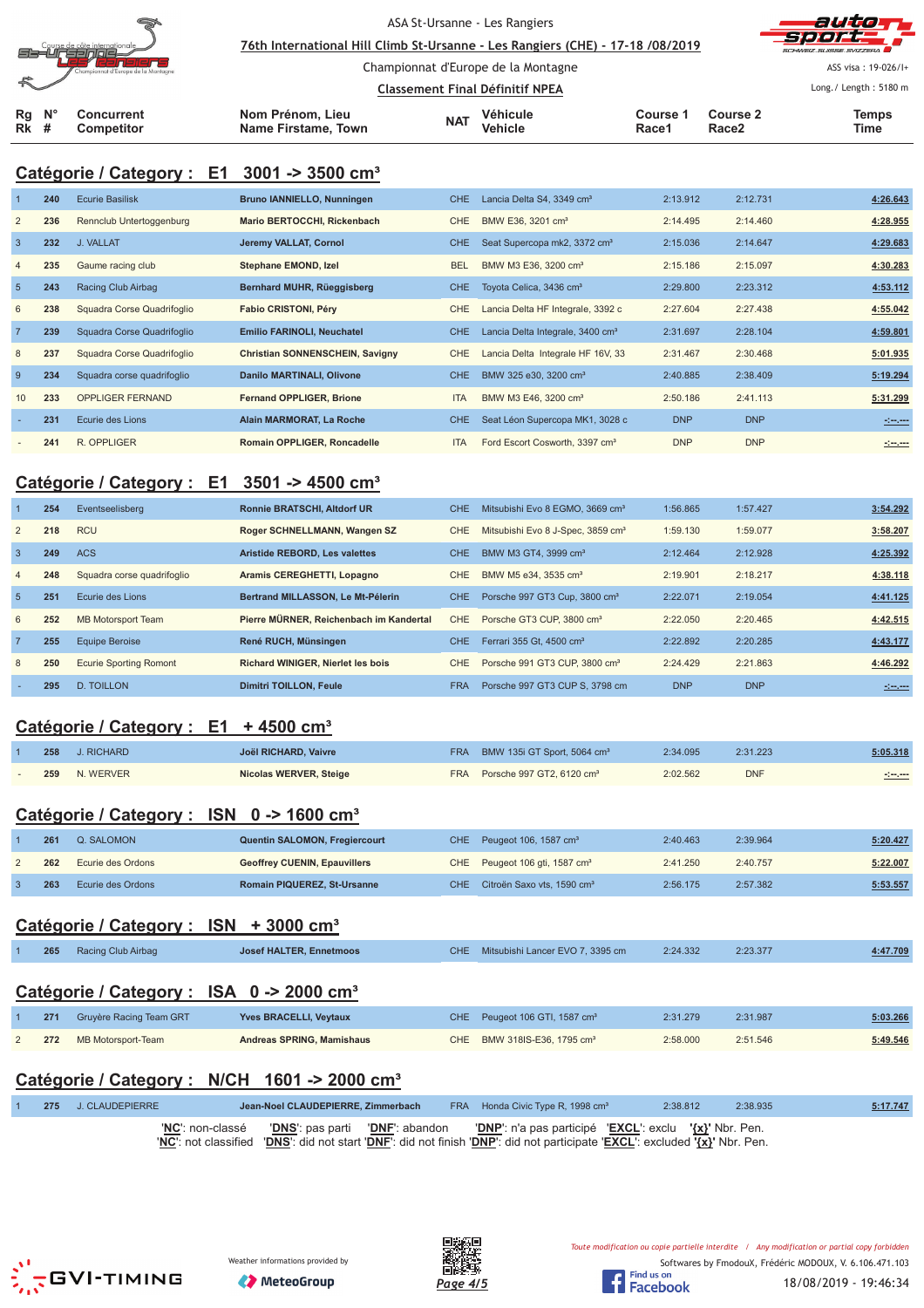| ASA St-Ursanne - Les Rangiers |                  |                                 |                                                                                |            |                                               |                   |                               |                       |  |
|-------------------------------|------------------|---------------------------------|--------------------------------------------------------------------------------|------------|-----------------------------------------------|-------------------|-------------------------------|-----------------------|--|
|                               |                  |                                 | 76th International Hill Climb St-Ursanne - Les Rangiers (CHE) - 17-18 /08/2019 |            |                                               |                   |                               |                       |  |
|                               |                  | inat d'Europe de la Mi          |                                                                                |            | Championnat d'Europe de la Montagne           |                   |                               | ASS visa: 19-026/1+   |  |
|                               |                  |                                 |                                                                                |            | <b>Classement Final Définitif NPEA</b>        |                   |                               | Long./ Length: 5180 m |  |
| Rg<br>Rk                      | $N^{\circ}$<br># | <b>Concurrent</b><br>Competitor | Nom Prénom, Lieu<br>Name Firstame, Town                                        | <b>NAT</b> | Véhicule<br>Vehicle                           | Course 1<br>Race1 | Course 2<br>Race <sub>2</sub> | <b>Temps</b><br>Time  |  |
|                               |                  |                                 | Catégorie / Category : Grand Tourisme/CH + 3000 cm <sup>3</sup>                |            |                                               |                   |                               |                       |  |
|                               | 297              | <b>SHRT</b>                     | Nicolas BUEHRER, Bienne                                                        | CHE.       | Porsche 911 GT3, 3598 cm <sup>3</sup>         | 2:18.604          | 2:18.090                      | 4:36.694              |  |
|                               |                  |                                 | Catégorie / Category : E2-Silhouette TracKing 0 -> 1000 cm <sup>3</sup>        |            |                                               |                   |                               |                       |  |
| $\mathbf{1}$                  | $\overline{1}$   | <b>G. BISCHOFF</b>              | <b>GAETAN BISCHOFF, Cernay</b>                                                 | <b>FRA</b> | Tracking RC01B, 999 cm <sup>3</sup>           | 2:10.333          | 2:08.879                      | 4:19.212              |  |
|                               |                  |                                 | Catégorie / Category : E2-Silhouette/CH 3001 -> 6500 cm <sup>3</sup>           |            |                                               |                   |                               |                       |  |
| $\overline{1}$                | 289              | <b>Fabrice Degortes</b>         | Fabrice DEGORTES, Saint Brice sur Vienne                                       |            | FRA Seat Leon Supercopa, 3374 cm <sup>3</sup> | 2:18.394          | 2:18.426                      | 4:36.820              |  |
|                               |                  |                                 | Catégorie / Category : CN/CH 1601 -> 2000 cm <sup>3</sup>                      |            |                                               |                   |                               |                       |  |
|                               | 17               | <b>ASA Luronne</b>              | Xavier VERMEILLE, Saignelégier                                                 | <b>FRA</b> | Norma M20 F Honda, 1998 cm <sup>3</sup>       | 2:11.175          | 2:10.386                      | 4:21.561              |  |
| 2                             | 15               | R. CHRISTOPH                    | Régis CHRISTOPH, Hellert                                                       | <b>FRA</b> | Tatuus PY012, 2000 cm <sup>3</sup>            | 2:16.814          | 2:16.327                      | 4:33.141              |  |
|                               |                  |                                 | Catégorie / Category : E2-SingleSeater/CH 0 -> 1600 cm <sup>3</sup>            |            |                                               |                   |                               |                       |  |
|                               | 42               | <b>D. LESCOT</b>                | David LESCOT, St-Maurice Colombier                                             | <b>FRA</b> | SPEADS RM 06, 998 cm <sup>3</sup>             | 2:06.883          | 2:06.421                      | 4:13.304              |  |
| $\overline{2}$                | 41               | <b>CONTE Competition</b>        | <b>Martial CONTE, Montandon</b>                                                | <b>FRA</b> | Dallara F394, 1300 cm <sup>3</sup>            | 2:19.831          | 2:16.493                      | 4:36.324              |  |
|                               |                  |                                 | Catégorie / Category : E2-SingleSeater/CH 1601 -> 2000 cm <sup>3</sup>         |            |                                               |                   |                               |                       |  |
| $\mathbf 1$                   | 60               | <b>Billy Ritchen</b>            | <b>Billy RITCHEN, Masevaux</b>                                                 | <b>FRA</b> | Dallara F312 MERCEDES, 1999 c                 | 1:54.620          | 1:54.401                      | 3:49.021              |  |
| $\overline{2}$                | 48               | A. CHOLLEY                      | <b>Arnaud CHOLLEY, Fougerolles</b>                                             | <b>FRA</b> | Dallara F308, 1998 cm <sup>3</sup>            | 1:58.926          | 1:57.901                      | 3:56.827              |  |
| $\overline{3}$                | 49               | S. GUTH                         | <b>Samuel GUTH, Mezire</b>                                                     | <b>FRA</b> | DALLARA F311 Volkswagen A18,                  | 2:00.002          | 1:58.922                      | 3:58.924              |  |
| $\overline{4}$                | 46               | P. CHOLLEY                      | <b>Patrick CHOLLEY, Fougerolles</b>                                            | <b>FRA</b> | Dallara F306, 1998 cm <sup>3</sup>            | 2:01.647          | 2:01.113                      | 4:02.760              |  |
| $\overline{5}$                | 44               | C. MARTIN                       | Christian MARTIN, Chavannes les grands                                         | <b>FRA</b> | Martini MK81, 1998 cm <sup>3</sup>            | 2:03.641          | 2:01.641                      | 4:05.282              |  |
| $6\phantom{1}6$               | 39               | J. CHRISTOPH                    | Jérôme CHRISTOPH, Saint Louis                                                  | <b>FRA</b> | Tatuus Formula Master, 2000 cm <sup>3</sup>   | 2:05.439          | 2:06.375                      | 4:11.814              |  |
| $\overline{7}$                | 45               | <b>V. BOURGOIN</b>              | Vincent BOURGOIN, Villars-sous-Dampjoux                                        | <b>FRA</b> | Renault TATUUS FR 2.0, 1998 cm <sup>3</sup>   | 2:10.962          | 2:11.208                      | 4:22.170              |  |
| $\bf 8$                       | 50               | <b>F. BOILLOT</b>               | Frederic BOILLOT, Dasle                                                        | <b>FRA</b> | Renault TATUUS 2.0, 2000 cm <sup>3</sup>      | 2:22.701          | 2:20.002                      | 4:42.703              |  |
|                               | 47               | L. CHOLLEY                      | <b>Ludovic CHOLLEY, Fougerolles</b>                                            | <b>FRA</b> | Dallara F308/11(HWA), 1998 cm <sup>3</sup>    | <b>DNF</b>        | <b>DNS</b>                    | <u>steven</u>         |  |
|                               |                  |                                 |                                                                                |            |                                               |                   |                               |                       |  |

'**NC**': non-classé '**DNS**': pas parti '**DNF**': abandon '**DNP**': n'a pas participé '**EXCL**': exclu **'{x}'** Nbr. Pen. '**NC**': not classified '**DNS**': did not start '**DNF**': did not finish '**DNP**': did not participate '**EXCL**': excluded **'{x}'** Nbr. Pen.

**DC: Roland Piquerez:** 

 $\begin{array}{l} \textnormal{July : Filippo Lura : } \end{array}$ 





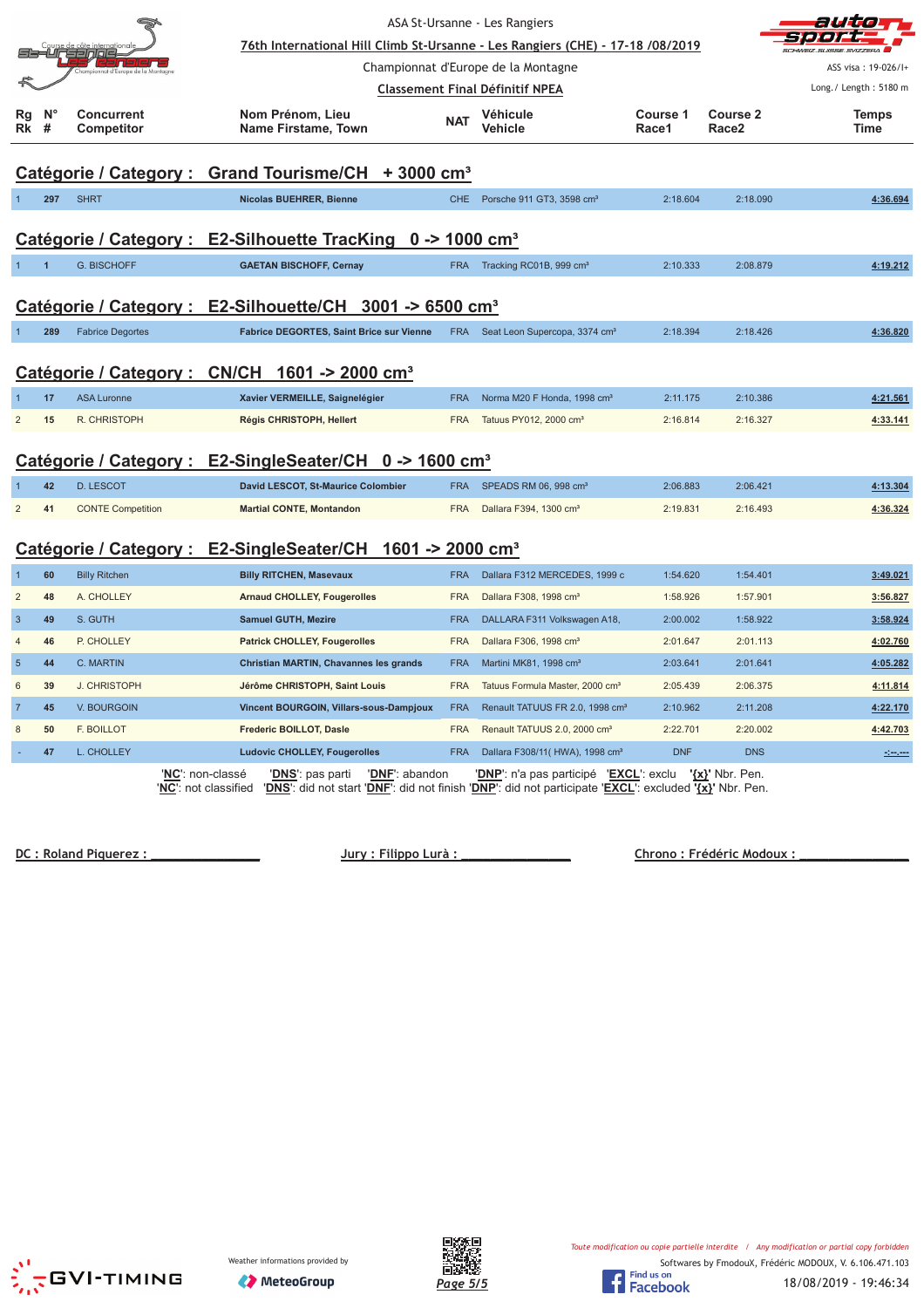





#### <u> 76th International Hill Climb St-Ursa</u>  **!** Championnat d'Europe de la Montagne

Page 1/3

| RACE | <b>Final Official Classifications - Class</b> | OF |
|------|-----------------------------------------------|----|
|      |                                               |    |

FICIAL

|        | Organiser: ASA St-Ursanne - Les Rangiers<br>Length: 5180 m |                                           |  |                       |                |       |       |       |        |        | date/time: 18.08.2019 19:28:48 hrs |              |          |
|--------|------------------------------------------------------------|-------------------------------------------|--|-----------------------|----------------|-------|-------|-------|--------|--------|------------------------------------|--------------|----------|
| Pos Nr |                                                            | <b>Driver</b>                             |  | <b>NAT Competitor</b> | <b>Vehicle</b> | ∣ Cat | Group | Class | Heat 1 | Heat 2 | Heat 3                             | <b>Total</b> | spd/diff |
|        |                                                            |                                           |  |                       |                |       |       |       |        |        |                                    |              |          |
|        |                                                            | <b>GROUP N</b><br>$+3000$ cm <sup>3</sup> |  |                       |                |       |       |       |        |        |                                    |              |          |

|      |     | ------------       |   |                    |                          |         |                |          |            |                      |            |
|------|-----|--------------------|---|--------------------|--------------------------|---------|----------------|----------|------------|----------------------|------------|
|      | 278 | Antonino MIGLIUOLO | H | Antonino Migliuolo | Mitsubishi Lancer Evo IX |         | 3000           | 2:21.216 | 2:18.583   | 4:39.799             | 134.6 km/h |
| Stat |     |                    |   |                    | <b>DNS</b>               | Did Not | 'DNE'<br>Start | : Did    | Not Finish | 'DISQ': Disqualified |            |

## **GROUP A 0 -> 1600 cm³**

| 282 | Etienne FARRON       | CHE  | l Racing Club Jurassien | Citroën C <sub>2</sub>    |  | 1600 | 2:31.619 | 2:33.302 | 5:04.921 | 123.0 km/h |
|-----|----------------------|------|-------------------------|---------------------------|--|------|----------|----------|----------|------------|
| 281 | <b>Denis BAILLIF</b> | CHE. | Ecurie des Ordons       | PEUGEOT<br>$\cdot$ 208 VT |  | 1600 | 2:40.445 | 2:45.173 | 5:25.618 | $-20.697$  |

Stat t de la construction de la construction de la construction de la construction de la construction de la construction de la construction de la construction de la construction de la construction de la construction de la const

Stat

# **GROUP A 1601 -> 2000 cm³**

| $\mathbf{v}$ | .<br>$\blacksquare$ $\vee$ $\vee$ $\vee$ $\blacksquare$ |                               |                          |  |         |          |          |          |            |
|--------------|---------------------------------------------------------|-------------------------------|--------------------------|--|---------|----------|----------|----------|------------|
| 286          | Luca ZUURBIER                                           | Luca Zuurbier   Luca          | Honda Civic Type-R (EP3) |  | $-2000$ | 2:23.822 | 2:22.927 | 4:46.749 | 130.5 km/h |
| 287          | David DEDEK                                             | CZE   Nutrend ACCR Czech Team | Alfa Romeo 147 2.0 TS    |  | 2000    | 2:25.265 | 2:25.386 | 4:50.651 | $+03.902$  |

t de la construction de la construction de la construction de la construction de la construction de la construction de la construction de la construction de la construction de la construction de la construction de la const <u>NS</u>': Did Not Start '<u>DNF</u>': Did Not Finish '<u>DISQ</u>': Disqualified

<u>NS</u>': Did Not Start '<u>DNF</u>': Did Not Finish '<u>DISQ</u>': Disqualified

## **GROUP A + 3000 cm³**

|             | 290 | <b>Lukas VOJACEK</b> | CZE LACCR Czech Ennoble Team | Subaru Impreza WRX Sti |  | 3000                     | 2:23.133 | 2:23.268 | 4:46.401 | 130.3 km/h                                           |
|-------------|-----|----------------------|------------------------------|------------------------|--|--------------------------|----------|----------|----------|------------------------------------------------------|
| <b>Stat</b> |     |                      |                              | 'DNS'                  |  | 'DNF'<br>: Did Not Start |          |          |          | : Did Not Finish ' <mark>DISQ</mark> ': Disqualified |

## **GROUP S20 + 3000 cm³**

| Stat |     |                      |                           |                               |                 | 'DNS': Did Not Start 'DNF': Did Not Finish 'DISQ': Disqualified |          |          |          |            |
|------|-----|----------------------|---------------------------|-------------------------------|-----------------|-----------------------------------------------------------------|----------|----------|----------|------------|
|      | 293 | Laszlo HERNADI       | HRV   AK Dubrovnik Racing | Mitsubishi Lancer Evo IX R I  | S <sub>20</sub> | + 3000 l                                                        | 2:31.301 | 2:30.281 | 5:01.582 | $+07.752$  |
|      |     | 292 I Ivan MUTNANSKY | SVK   Zaneti Motorsport   | Ⅰ Mitsubishi Lancer Evo Ⅹ R Ⅰ | S <sub>20</sub> | + 3000 l                                                        | 2:28.214 | 2:25.616 | 4:53.830 | 128.1 km/h |

<u>NS</u>': Did Not Start '<u>DNF</u>': Did Not Finish '<u>DISQ</u>': Disqualified

<u>NS</u>': Did Not Start '<u>DNF</u>': Did Not Finish '<u>DISQ</u>': Disqualified

|     | <b>GROUP Grand Tourisme</b> | 3000<br>$\mathsf{cm}^3$ |                  |    |      |          |          |          |            |
|-----|-----------------------------|-------------------------|------------------|----|------|----------|----------|----------|------------|
| 299 | Jan MILON                   | SVK   Jantar Team       | McLaren 650S GT3 | GT | 3000 | 2:10.469 | 2:11.667 | 4:22.136 | 142.9 km/h |

Stat t de la construction de la construction de la construction de la construction de la construction de la construction de la construction de la construction de la construction de la construction de la construction de la const

# **GROUP E2 Silhouette 2001 -> 3000 cm³**

|  |   | <b>UNUUL EL JIIIIUUELLE</b> | LUU I - Y JUUU UIII                        |                |                    |         |          |          |          |            |
|--|---|-----------------------------|--------------------------------------------|----------------|--------------------|---------|----------|----------|----------|------------|
|  |   | Marek RYBNICEK              | CZE ACCR Czech Team Liqui Moly             | McLaren F1 EVO | E <sub>2</sub> -SH | $-3000$ | 1:59.093 | 1:59.410 | 3:58.503 | 156.6 km/h |
|  | 6 | Dan MICHL                   | CZE <i>Michl ACCR Czech Team</i>           | Lotus Elise    | E <sub>2</sub> -SH | $-3000$ | 1:59.988 | 2:00.250 | 4:00.238 | $+01.735$  |
|  | 5 | <b>Pavel KOTEK</b>          | CZE   AMK Ecce Homo Sternberk V U   BMW M3 |                | E <sub>2</sub> -SH | - 3000  | 2:29.532 | 2:25.783 | 4:55.315 | $+56.812$  |

Stat

t de la construction de la construction de la construction de la construction de la construction de la construction de la construction de la construction de la construction de la construction de la construction de la const <u>NS</u>': Did Not Start '<u>DNF</u>': Did Not Finish '<u>DISQ</u>': Disqualified

## **GROUP E2 Silhouette 3001 -> 6500 cm³**

|      |   | <b>Quentin MARCHAND</b> | $\bigcap$<br>◡г | l Ecurie des Ordons | Mazda 3 MPS Rotary       | E2-SH              | 6500 | 2:18.174   | 2:19.417   | 4:37.591 | 135.0 km/h |
|------|---|-------------------------|-----------------|---------------------|--------------------------|--------------------|------|------------|------------|----------|------------|
| I NC | ш | Jiri LOS                |                 | Racing Team 3L z.s. | Mitsubishi Lancer Evo IX | E <sub>2</sub> -SH | 6500 | <b>DNF</b> | <b>DNS</b> | -.-.--   |            |

Stat

Stat

#### t de la construction de la construction de la construction de la construction de la construction de la construction de la construction de la construction de la construction de la construction de la construction de la const <u>NS</u>': Did Not Start '<u>DNF</u>': Did Not Finish '<u>DISQ</u>': Disqualified

## **GROUP CN 1601 -> 2000 cm³**

| 19 | L'OGLIO<br><b>Alberto DALI</b>      |       | Alberto Dall'Oglio  | Norma M20 FC | CN | $-2000$ | 2:17.691 | 2:18.697 | 4:36.388 | 135<br>4 km/h<br>1 J J. H |
|----|-------------------------------------|-------|---------------------|--------------|----|---------|----------|----------|----------|---------------------------|
| 18 | nristian BOUVIER<br>$\sim$<br>. UD. | FRA1. | l ASA de Montelimar | Wolf GB08    | C٨ | $-2000$ | 2:25.195 | 2:23.913 | 4:49.108 | 12.720                    |

t de la construction de la construction de la construction de la construction de la construction de la construction de la construction de la construction de la construction de la construction de la construction de la const <u>NS</u>': Did Not Start '<u>DNF</u>': Did Not Finish '<u>DISQ</u>': Disqualified

## **GROUP CN 2001 -> 3000 cm³**

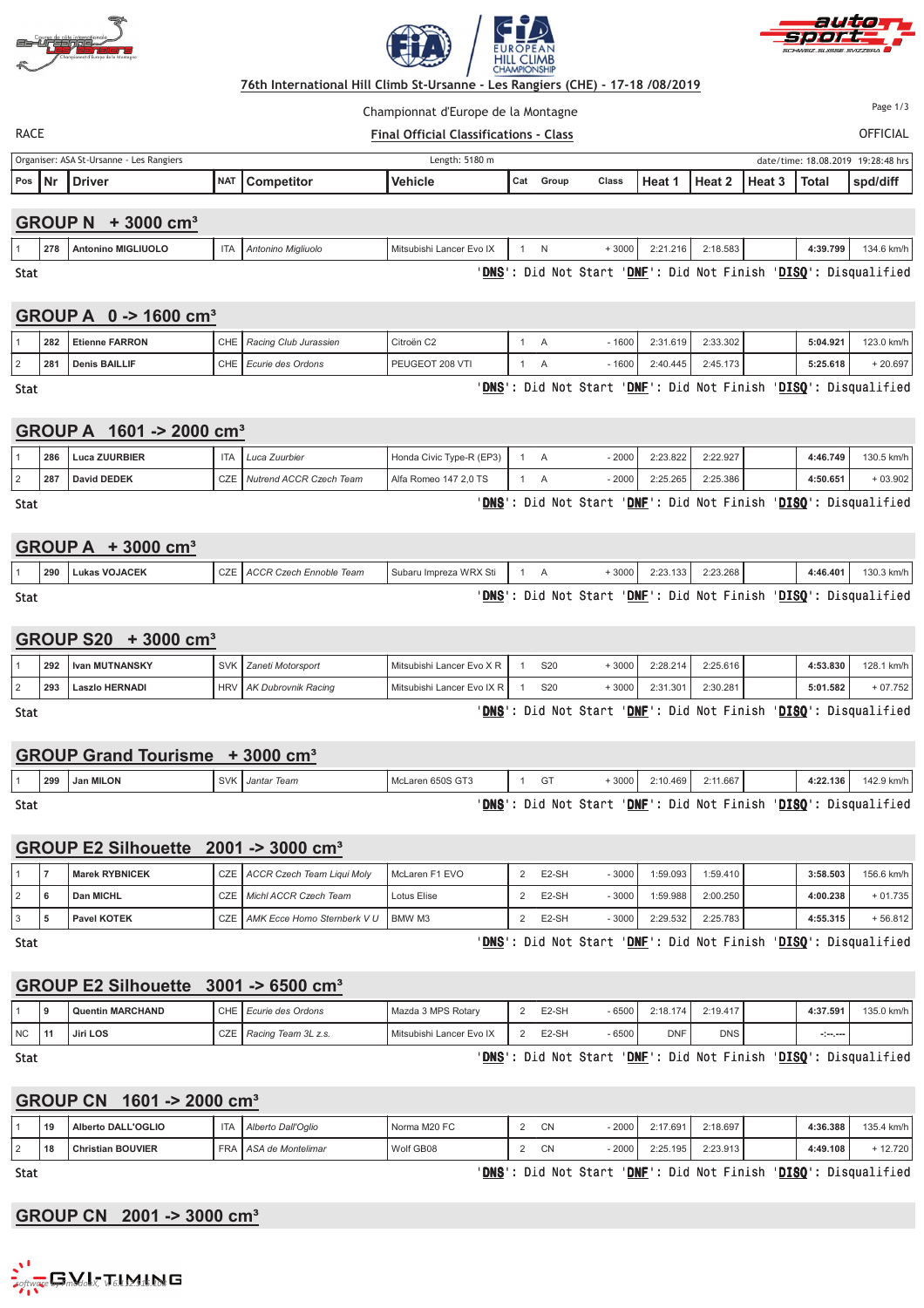





Championnat d'Europe de la Montagne

**RACE** *We set the set of the set of the set of the set of the set of the set of the set of the set of the set of the set of the set of the set of the set of the set of the set of the set of the set of the set of the set* 

FICIAL Page 2/3

Organiser: ASA St-Ursanne - Les Ra Length: 5180 m date/time: 18.08.2019 19:28:48 hrs **Pos Nr Driver NAT Competitor Vehicle Cat Group Class Heat 1 Heat 2 Heat 3 Total spd/diff** 1 **21 Jean-Pierre BOVIER** CHE *Ecurie des 13 Etoiles* Osella PA20 S BMW 2 CN - 3000 2:19.951 2:16.278 **4:36.229** 136.8 km/h t de la construction de la construction de la construction de la construction de la construction de la construction de la construction de la construction de la construction de la construction de la construction de la const <u>NS</u>': Did Not Start '<u>DNF</u>': Did Not Finish '<u>DISQ</u>': Disqualified

Stat

# **GROUP E2 SportCars 0 -> 1600 cm³**

|      |    |                         | - - -      | TUVV VIII  |               |                      |      |                       |              |          |                      |
|------|----|-------------------------|------------|------------|---------------|----------------------|------|-----------------------|--------------|----------|----------------------|
|      | 23 | <b>Antonino SCOLARO</b> | <b>ITA</b> | Nebrosport | Osella PA21/J | E <sub>2</sub> -SC   | 1600 | 2:13.268              | $2:12.090$ i | 4:25.358 | 141.2 km/h           |
| Stat |    |                         |            |            |               | 'DNS': Did Not Start |      | 'DNF': Did Not Finish |              |          | 'DISO': Disqualified |

Stat

#### <u>NS</u>': D id Not - St art -': Did Not Start '<u>DNF</u> <u>NF</u>': D id Not ': Did Not Finish '<u>DISQ</u>

# **GROUP E2 SportCars 1601 -> 2000 cm³**

|      | 27 | <b>Petr TRNKA</b>    | CZE   ACCR Czech Trnka Racing Tea   Ligier JS53 Evo2 LRM |              | E <sub>2</sub> -SC | - 2000  | 1:56.045   | 1:55.005   | 3:51.050 | 162.2 km/h |
|------|----|----------------------|----------------------------------------------------------|--------------|--------------------|---------|------------|------------|----------|------------|
|      | 25 | Michel ZEMP          | CHE   Equipe bernoise                                    | Norma M20 FC | $E2-SC$            | - 2000  | 1:56.673   | 1:55.607   | 3:52.280 | $+01.230$  |
|      | 26 | Jeremy NOIRAT        | CHE <i>Ecurie des Ordons</i>                             | Norma M20 F  | $E2-SC$            | $-2000$ | 2:03.338   | 2:01.345   | 4:04.683 | $+13.633$  |
| l NC | 28 | <b>Alexander HIN</b> | I DEU I MSRT Freiamt                                     | PRC FPR 12   | E <sub>2</sub> -SC | $-2000$ | <b>DNF</b> | <b>DNS</b> | ringer   |            |

Stat

#### t de la construction de la construction de la construction de la construction de la construction de la construction de la construction de la construction de la construction de la construction de la construction de la const <u>NS</u>': Did Not Start '<u>DNF</u>': Did Not Finish '<u>DISQ</u>': Disqualified

<u>NS</u>': Did Not Start '<u>DNF</u>': Did Not Finish '<u>DISQ</u>': Disqualified

## **GROUP E2 SportCars 2001 -> 3000 cm³**

|   | 37 | Simone FAGGIOLI        | <b>ITA</b> | <b>Best Lap SSD</b>   | Norma M20 FC      | $\overline{2}$ | E <sub>2</sub> -SC | $-3000$ | 1:39.306 | 1:39.799 | 3:19.105 | 187.8 km/h |
|---|----|------------------------|------------|-----------------------|-------------------|----------------|--------------------|---------|----------|----------|----------|------------|
| 2 | 35 | <b>Marcel STEINER</b>  |            | CHE   Equipe Bernoise | LobArt/Mugen LA01 | $\overline{2}$ | E <sub>2</sub> -SC | $-3000$ | 1:46.623 | 1:44.561 | 3:31.184 | $+12.079$  |
| 3 | 34 | <b>Cyrille FRANTZ</b>  |            | FRA   ASA Sequanie    | Osella PA27       | $\overline{2}$ | E <sub>2</sub> -SC | $-3000$ | 1:54.146 | 1:51.099 | 3:45.245 | $+26.140$  |
| 4 | 36 | <b>Petr VITEK</b>      |            | CZE Petr Vitek        | Osella PA30       |                | E <sub>2</sub> -SC | $-3000$ | 1:54.622 | 1:53.133 | 3:47.755 | $+28.650$  |
| 5 | 32 | Simon HUGENTOBLER      | CHE ACS    |                       | Osella PA30       |                | E <sub>2</sub> -SC | $-3000$ | 1:56.096 | 1:51.910 | 3:48.006 | $+28.901$  |
| 6 | 33 | <b>Fabien BOUDUBAN</b> |            | CHE Ecurie des Ordons | Norma M20 FC      | $\overline{2}$ | E <sub>2</sub> -SC | $-3000$ | 1:54.735 | 1:54.796 | 3:49.531 | $+30.426$  |
|   | 31 | <b>Fabrice JOLIDON</b> |            | CHE Ecurie des Ordons | Osella PA20S      |                | E <sub>2</sub> -SC | $-3000$ | 2:05.616 | 2:02.906 | 4:08.522 | $+49.417$  |

Stat t de la construction de la construction de la construction de la construction de la construction de la construction de la construction de la construction de la construction de la construction de la construction de la const

|             |    | $O(100r)$ DIEZ-00 $V \rightarrow 1000$ CIII |                               |                   |                      |      |                         |          |          |                      |
|-------------|----|---------------------------------------------|-------------------------------|-------------------|----------------------|------|-------------------------|----------|----------|----------------------|
|             | 52 | Victor DARBELLAY                            | l CHE   Atelier de la Tzoumaz | Arcobaleno SS1000 | $D/E2-SS$            | 1600 | 2:17.855                | 2:14.609 | 4:32.464 | 138.5 km/h           |
| <b>Stat</b> |    |                                             |                               |                   | 'DNS': Did Not Start |      | 'DNF': Did Not Finish ' |          |          | 'DISQ': Disqualified |

## **GROUP D/E2-SS 1601 -> 2000 cm³**

**GROUP D/E2-SS 0 -> 1600 cm³**

|                | 64 | Darren WARWICK           |                 | <b>GBR</b> Darren Warwick | Dallara F399             | $\overline{2}$ | $D/E2-SS$ | $-2000$ | 1:55.627   | 1:54.796   | 3:50.423                                                                                                                                                               | 162.4 km/h |
|----------------|----|--------------------------|-----------------|---------------------------|--------------------------|----------------|-----------|---------|------------|------------|------------------------------------------------------------------------------------------------------------------------------------------------------------------------|------------|
| $\overline{2}$ | 61 | <b>Joël GRAND</b>        |                 | CHE Gruyère Racing Team   | Formula Master           |                | $D/E2-SS$ | $-2000$ | 2:02.388   | 2:01.958   | 4:04.346                                                                                                                                                               | $+13.923$  |
| 3              | 63 | Paul O'CONNELL           | <b>IRL</b>      | Paul O'Conell             | Dallara F308/11          |                | $D/E2-SS$ | $-2000$ | 2:05.533   | 2:02.527   | 4:08.060                                                                                                                                                               | $+17.637$  |
|                | 59 | <b>Henri SCHMIDT</b>     |                 | CHE Ecurie des Ordons     | Formula Renault 2.0 Capa |                | $D/E2-SS$ | $-2000$ | 2:09.481   | 2:10.903   | 4:20.384                                                                                                                                                               | $+29.961$  |
| 5              | 56 | <b>Roland BRAQUET</b>    | AU <sup>-</sup> | <b>Roland Braquet</b>     | Dallara F308/11 Volkswag | 2              | $D/E2-SS$ | $-2000$ | 2:13.173   | 2:09.853   | 4:23.026                                                                                                                                                               | $+32.603$  |
| 6              | 58 | <b>Fred ERRARD</b>       | <b>BEI</b>      | <b>Fred Errard</b>        | Renault Tatuus Fr 2.0    |                | $D/E2-SS$ | $-2000$ | 2:12.721   | 2:11.577   | 4:24.298                                                                                                                                                               | $+33.875$  |
|                | 57 | <b>Gilles SAINTMARD</b>  | <b>BEI</b>      | <b>Gilles Saintmard</b>   | Dallara F3 393           | $\overline{2}$ | $D/E2-SS$ | $-2000$ | 2:13.636   | 2:13.676   | 4:27.312                                                                                                                                                               | $+36.889$  |
| 8              | 55 | <b>Jean-Louis FLEURY</b> |                 | CHE Ecurie des Ordons     | Tatuus RC98              |                | $D/E2-SS$ | $-2000$ | 2:21.979   | 2:23.553   | 4:45.532                                                                                                                                                               | $+55.109$  |
| NC.            | 62 | Jean-Marc SALOMON        |                 | CHE Ecurie des Ordons     | <b>Tatuus Master</b>     |                | $D/E2-SS$ | $-2000$ | <b>DNF</b> | <b>DNS</b> | $\label{eq:2} \begin{split} \mathcal{L}_{\mathcal{A}}^{\mathcal{A}} & = \mathcal{L}_{\mathcal{A}}^{\mathcal{A}} + \mathcal{L}_{\mathcal{A}}^{\mathcal{A}} \end{split}$ |            |

Stat

t de la construction de la construction de la construction de la construction de la construction de la construction de la construction de la construction de la construction de la construction de la construction de la const <u>NS</u>': Did Not Start '<u>DNF</u>': Did Not Finish '<u>DISQ</u>': Disqualified

## **GROUP D/E2-SS 2001 -> 3000 cm³**

|   | 72                       | <b>Christian MERLI</b>   |            | I Christian Merli           | Osella FA30 Zytek LRM | $D/E2-SS$ | $-3000$ | 1:41.556 | 1:39.539 | 3:21.095 | 187.3 km/h |
|---|--------------------------|--------------------------|------------|-----------------------------|-----------------------|-----------|---------|----------|----------|----------|------------|
|   | 70                       | <b>Diego DEGASPERI</b>   |            | Diego Degasperi             | Osella FA30 Zytek LRM | $D/E2-SS$ | $-3000$ | 1:47.482 | 1:46.305 | 3:33.787 | $+12.692$  |
| 3 | 68                       | <b>Fausto BORMOLINI</b>  |            | l Fausto Bormolini          | Reynard K02           | $D/E2-SS$ | $-3000$ | 1:47.281 | 1:47.250 | 3:34.531 | $+13.436$  |
| 4 | $\overline{\phantom{a}}$ | <b>Christoph LAMPERT</b> | <b>AUT</b> | <b>I</b> Rauch Power Sports | Osella FA30           | $D/E2-SS$ | $-3000$ | 1:49.243 | 1:48.361 | 3:37.604 | $+16.509$  |
| 5 | 66                       | <b>Robin FAUSTINI</b>    |            | CHE ACS                     | Reynard K01           | $D/E2-SS$ | $-3000$ | 1:52.234 | 1:51.156 | 3:43.390 | $+22.295$  |

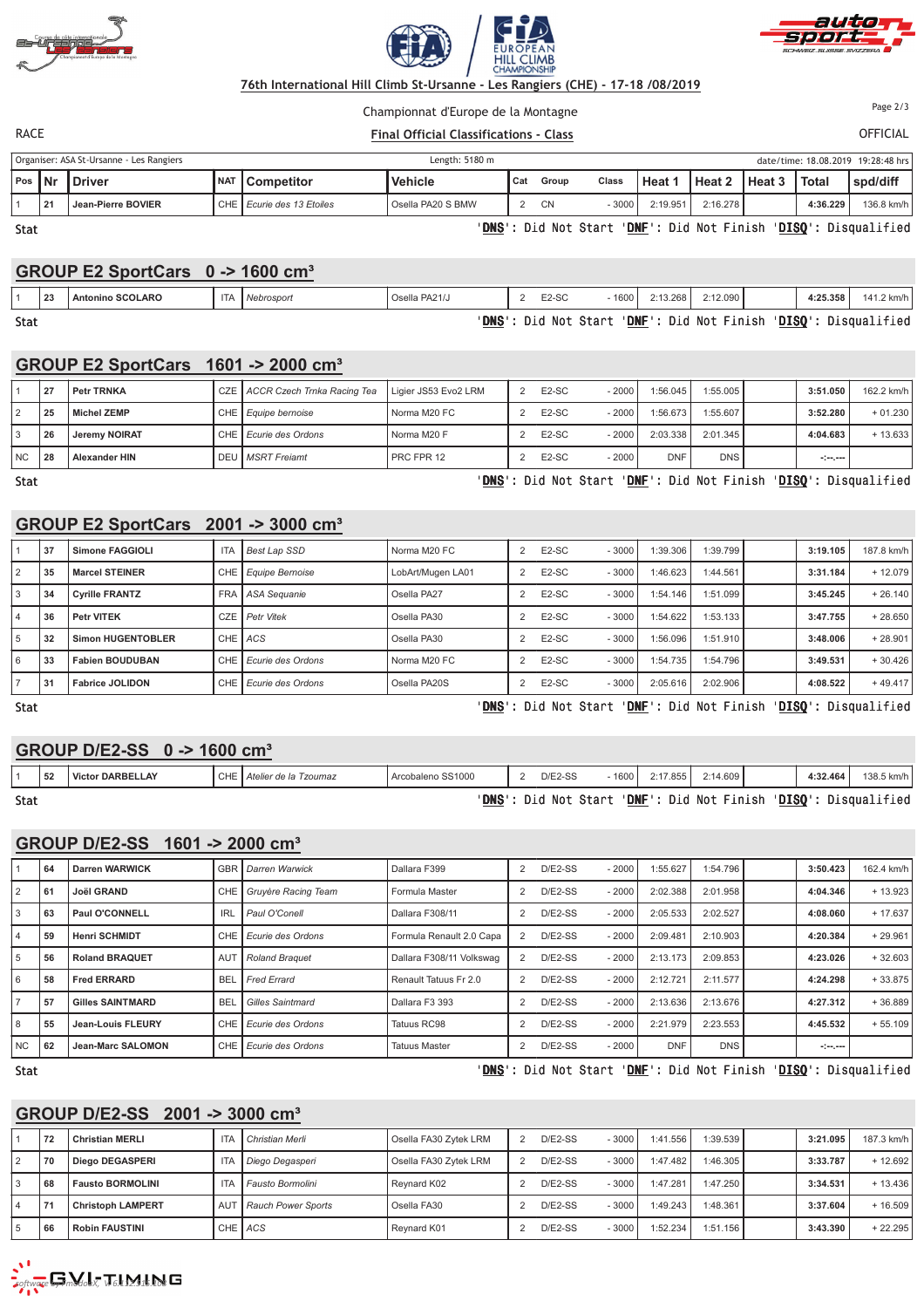





Championnat d'Europe de la Montagne

**RACE** *We set the set of the set of the set of the set of the set of the set of the set of the set of the set of the set of the set of the set of the set of the set of the set of the set of the set of the set of the set* 

FICIAL Page 3/3

Organiser: ASA St-Ursanne - Les Ra Length:  $5180 \text{ m}$ date/time: 18.08.2019 19:28:48 hrs **Pos Nr Driver NAT Competitor Vehicle Cat Group Class Heat 1 Heat 2 Heat 3 Total spd/diff** 6 **69 Joël VOLLUZ** CHE *Volluz Motorsport* Osella FA30 2 D/E2-SS - 3000 1:53.265 1:56.223 **3:49.488** + 28.393 NC **67 Renzo NAPIONE** ITA *Renzo Napione* Reynard K02L 2 D/E2-SS - 3000 1:56.742 DNS **-:--.---** + 1:24.353 Stat t de la construction de la construction de la construction de la construction de la construction de la construction de la construction de la construction de la construction de la construction de la construction de la const <u>NS</u>': Did Not Start '<u>DNF</u>': Did Not Finish '<u>DISQ</u>': Disqualified

| Clerk of the course | Timekeeper      | <b>Chairman of the Stewards</b> | Steward       | <b>Steward</b>        |
|---------------------|-----------------|---------------------------------|---------------|-----------------------|
| Roland Piquerez     | Frédéric Modoux | Filippo Lurà                    | Nicole Forest | <b>Dusan Koblisek</b> |



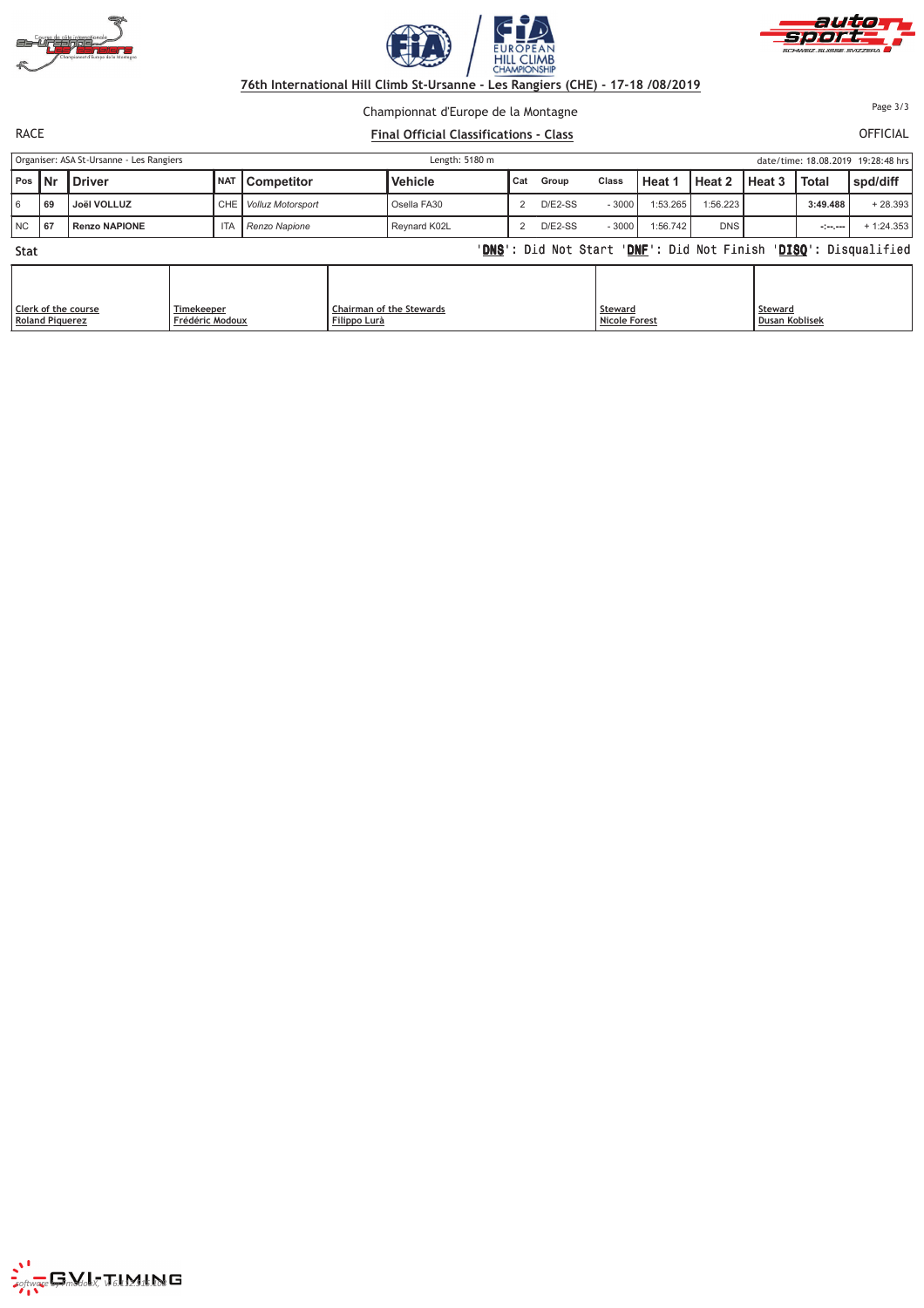

#### <u>76th International Hill Climb St-Ursanne - Les Rangiers (CHE) - 17-18 /08/2019</u>



Championnat d'Europe de la Montagne

ASS visa : 19-026/I+

|                |                    |                  |                                   | <b>Scratch Total</b>                         |            |                                             |                   |                                      |               |  |
|----------------|--------------------|------------------|-----------------------------------|----------------------------------------------|------------|---------------------------------------------|-------------------|--------------------------------------|---------------|--|
| Rg<br>Rk       | Grp                | $N^{\circ}$<br># | <b>Concurrent</b><br>Competitor   | Nom Prénom, Lieu<br>Name Firstname, Town     | <b>NAT</b> | Véhicule<br>Vehicle                         | Course 1<br>Race1 | <b>Course 2</b><br>Race <sub>2</sub> | Temps<br>Time |  |
| $\overline{1}$ | E <sub>2</sub> -SC | 37               | <b>Best Lap SSD</b>               | <b>FAGGIOLI Simone, Bagno A Ripoli</b>       | <b>ITA</b> | Norma M20 FC, 2998 cm <sup>3</sup>          | 1:39.306          | 1:39.799                             | 3:19.105      |  |
| $\overline{c}$ | $D/E2-S$           | - 72             | Christian Merli                   | <b>MERLI Christian, Fiave</b>                | <b>ITA</b> | Osella FA30 Zytek LRM, 3000 cm <sup>3</sup> | 1:41.556          | 1:39.539                             | 3:21.095      |  |
| $\mathbf{3}$   | E <sub>2</sub> -SC | 35               | <b>Equipe Bernoise</b>            | <b>STEINER Marcel, Oberdiessbach</b>         | <b>CHE</b> | LobArt/Mugen LA01, 3000 cm <sup>3</sup>     | 1:46.623          | 1:44.561                             | 3:31.184      |  |
| 4              | D/E2-S 70          |                  | Diego Degasperi                   | <b>DEGASPERI Diego, Trento</b>               | <b>ITA</b> | Osella FA30 Zytek LRM, 3000 cm <sup>3</sup> | 1:47.482          | 1:46.305                             | 3:33.787      |  |
| $\overline{5}$ | $D/E2-S$           | 68               | Fausto Bormolini                  | <b>BORMOLINI Fausto, Livigno</b>             | <b>ITA</b> | Reynard K02, 2999 cm <sup>3</sup>           | 1:47.281          | 1:47.250                             | 3:34.531      |  |
| 6              | D/E2-S 71          |                  | <b>Rauch Power Sports</b>         | <b>LAMPERT Christoph, Feldkirch Nofels</b>   | AUT        | Osella FA30, 3000 cm <sup>3</sup>           | 1:49.243          | 1:48.361                             | 3:37.604      |  |
| $\overline{7}$ | $D/E2-S$ 66        |                  | <b>ACS</b>                        | <b>FAUSTINI Robin, Suhr</b>                  | <b>CHE</b> | Reynard K01, 3000 cm <sup>3</sup>           | 1:52.234          | 1:51.156                             | 3:43.390      |  |
| $\,$ 8 $\,$    | E <sub>2</sub> -SC | 34               | <b>ASA Sequanie</b>               | <b>FRANTZ Cyrille, Ornans</b>                | <b>FRA</b> | Osella PA27, 2550 cm <sup>3</sup>           | 1:54.146          | 1:51.099                             | 3:45.245      |  |
| 9              | E <sub>2</sub> -SC | 36               | Petr Vitek                        | <b>VITEK Petr, Opava Komarov</b>             | <b>CZE</b> | Osella PA30, 2997 cm <sup>3</sup>           | 1:54.622          | 1:53.133                             | 3:47.755      |  |
| 10             | E <sub>2</sub> -SC | 32               | <b>ACS</b>                        | <b>HUGENTOBLER Simon, Suhr</b>               | <b>CHE</b> | Osella PA30, 3000 cm <sup>3</sup>           | 1:56.096          | 1:51.910                             | 3:48.006      |  |
| 11             | E2SSC              | 60               | <b>Billy Ritchen</b>              | <b>RITCHEN Billy, Masevaux</b>               | <b>FRA</b> | Dallara F312 MERCEDES, 1999 c               | 1:54.620          | 1:54.401                             | 3:49.021      |  |
| 12             | D/E2-S 69          |                  | <b>Volluz Motorsport</b>          | VOLLUZ Joël, Le Chable                       | CHE        | Osella FA30, 3000 cm <sup>3</sup>           | 1:53.265          | 1:56.223                             | 3:49.488      |  |
| 13             | E <sub>2</sub> -SC | 33               | Ecurie des Ordons                 | <b>BOUDUBAN Fabien, Belprahon</b>            | <b>CHE</b> | Norma M20 FC, 2998 cm <sup>3</sup>          | 1:54.735          | 1:54.796                             | 3:49.531      |  |
| 14             | $D/E2-S$           | 64               | <b>Darren Warwick</b>             | <b>WARWICK Darren, Forest</b>                | <b>GBR</b> | Dallara F399, 1998 cm <sup>3</sup>          | 1:55.627          | 1:54.796                             | 3:50.423      |  |
| 15             | E <sub>2</sub> -SC | 27               | ACCR Czech Trnka Racing Team      | <b>TRNKA Petr, Sternberk</b>                 | <b>CZE</b> | Ligier JS53 Evo2 LRM, 1998 cm <sup>3</sup>  | 1:56.045          | 1:55.005                             | 3:51.050      |  |
| 16             | E <sub>2</sub> -SC | 25               | Equipe bernoise                   | <b>ZEMP Michel, Langnau</b>                  | <b>CHE</b> | Norma M20 FC, 1998 cm <sup>3</sup>          | 1:56.673          | 1:55.607                             | 3:52.280      |  |
| 17             | E1                 | 254              | Eventseelisberg                   | <b>BRATSCHI Ronnie, Altdorf UR</b>           | <b>CHE</b> | Mitsubishi Evo 8 EGMO, 3669 cm              | 1:56.865          | 1:57.427                             | 3:54.292      |  |
| 18             | E2SSC              | 48               | A. CHOLLEY                        | <b>CHOLLEY Arnaud, Fougerolles</b>           | <b>FRA</b> | Dallara F308, 1998 cm <sup>3</sup>          | 1:58.926          | 1:57.901                             | 3:56.827      |  |
| 19             | E1                 | 218              | <b>RCU</b>                        | <b>SCHNELLMANN Roger, Wangen SZ</b>          | <b>CHE</b> | Mitsubishi Evo 8 J-Spec, 3859 cm            | 1:59.130          | 1:59.077                             | 3:58.207      |  |
| 20             | E <sub>2</sub> -SH | $\overline{7}$   | <b>ACCR Czech Team Liqui Moly</b> | <b>RYBNICEK Marek, Nams nad Oslavou</b>      | CZE        | McLaren F1 EVO, 2933 cm <sup>3</sup>        | 1:59.093          | 1:59.410                             | 3:58.503      |  |
| 21             | E2SSC 49           |                  | S. GUTH                           | <b>GUTH Samuel, Mezire</b>                   | <b>FRA</b> | DALLARA F311 Volkswagen A18,                | 2:00.002          | 1:58.922                             | 3:58.924      |  |
| 22             | E2-SH              | 6                | Michl ACCR Czech Team             | <b>MICHL Dan, Brno</b>                       | <b>CZE</b> | Lotus Elise, 2999 cm <sup>3</sup>           | 1:59.988          | 2:00.250                             | 4:00.238      |  |
| 23             | E2SSC 46           |                  | P. CHOLLEY                        | <b>CHOLLEY Patrick, Fougerolles</b>          | <b>FRA</b> | Dallara F306, 1998 cm <sup>3</sup>          | 2:01.647          | 2:01.113                             | 4:02.760      |  |
| 24             | D/E2-S 61          |                  | Gruyère Racing Team               | <b>GRAND Joël, Chalais</b>                   | <b>CHE</b> | Formula Master, 2000 cm <sup>3</sup>        | 2:02.388          | 2:01.958                             | 4:04.346      |  |
|                |                    | 26               | Ecurie des Ordons                 |                                              | <b>CHE</b> | Norma M20 F, 1998 cm <sup>3</sup>           |                   |                                      |               |  |
| 25             | E <sub>2</sub> -SC |                  |                                   | <b>NOIRAT Jeremy, Boncourt</b>               |            |                                             | 2:03.338          | 2:01.345                             | 4:04.683      |  |
| 26             | E2SSC              | 44               | C. MARTIN                         | <b>MARTIN Christian, Chavannes les grand</b> | <b>FRA</b> | Martini MK81, 1998 cm <sup>3</sup>          | 2:03.641          | 2:01.641                             | 4:05.282      |  |
| 27             | $D/E2-S$           | 63               | Paul O'Conell                     | <b>O'CONNELL Paul, Co limerick</b>           | <b>IRL</b> | Dallara F308/11, 2000 cm <sup>3</sup>       | 2:05.533          | 2:02.527                             | 4:08.060      |  |
| 28             | E <sub>2</sub> -SC | 31               | Ecurie des Ordons                 | <b>JOLIDON Fabrice, Rocourt</b>              | CHE        | Osella PA20S, 3000 cm <sup>3</sup>          | 2:05.616          | 2:02.906                             | 4:08.522      |  |
| 29             | E2SSC 39           |                  | <b>J. CHRISTOPH</b>               | <b>CHRISTOPH Jérôme, Saint Louis</b>         | <b>FRA</b> | Tatuus Formula Master, 2000 cm <sup>3</sup> | 2:05.439          | 2:06.375                             | 4:11.814      |  |
| 30             | E2SSC 42           |                  | D. LESCOT                         | <b>LESCOT David, St-Maurice Colombier</b>    | <b>FRA</b> | SPEADS RM 06, 998 cm <sup>3</sup>           | 2:06.883          | 2:06.421                             | 4:13.304      |  |
| 31             | <b>IS</b>          | 164              | All -In- Racing team              | <b>NEFF Frédéric, Moutier</b>                | <b>CHE</b> | Porsche 996 GT3 R, 3998 cm <sup>3</sup>     | 2:06.917          | 2:06.614                             | 4:13.531      |  |
| 32             | E1                 | 221              | Racing Club Airbag                | KÖCHLI René, Kaltbach                        | <b>CHE</b> | Honda Civic RK4, 2697 cm <sup>3</sup>       | 2:09.673          | 2:09.239                             | 4:18.912      |  |
| 33             | $E2-SH-1$          |                  | <b>G. BISCHOFF</b>                | <b>BISCHOFF GAETAN, Cernay</b>               | <b>FRA</b> | Tracking RC01B, 999 cm <sup>3</sup>         | 2:10.333          | 2:08.879                             | 4:19.212      |  |
| 34             | D/E2-S 59          |                  | Ecurie des Ordons                 | <b>SCHMIDT Henri, Porrentruy</b>             | CHE        | Formula Renault 2.0 Caparo, 200             | 2:09.481          | 2:10.903                             | 4:20.384      |  |
| 35             | CN/CH 17           |                  | <b>ASA Luronne</b>                | <b>VERMEILLE Xavier, Saignelégier</b>        | <b>FRA</b> | Norma M20 F Honda, 1998 cm <sup>3</sup>     | 2:11.175          | 2:10.386                             | 4:21.561      |  |
| 36             | GT                 | 299              | Jantar Team                       | <b>MILON Jan, Trencianske Teplice</b>        | <b>SVK</b> | McLaren 650S GT3, 6458 cm <sup>3</sup>      | 2:10.469          | 2:11.667                             | 4:22.136      |  |
| 37             | E2SSC              | 45               | <b>V. BOURGOIN</b>                | <b>BOURGOIN Vincent, Villars-sous-Dampi</b>  | <b>FRA</b> | Renault TATUUS FR 2.0, 1998 cm              | 2:10.962          | 2:11.208                             | 4:22.170      |  |
| 38             | <b>HIST</b>        | 178              | A. PFEFFERLÉ                      | PFEFFERLÉ Alain, Arbaz                       | CHE        | Porsche 935 Turbo, 4192 cm <sup>3</sup>     | 2:11.422          | 2:10.896                             | 4:22.318      |  |
| 39             | $D/E2-S$           | 56               | <b>Roland Braquet</b>             | <b>BRAQUET Roland, Huldange</b>              | <b>AUT</b> | Dallara F308/11 Volkswagen, 199             | 2:13.173          | 2:09.853                             | 4:23.026      |  |
| 40             | $D/E2-S$           | 58               | <b>Fred Errard</b>                | <b>ERRARD Fred, Limes</b>                    | <b>BEL</b> | Renault Tatuus Fr 2.0, 1998 cm <sup>3</sup> | 2:12.721          | 2:11.577                             | 4:24.298      |  |
| 41             | E <sub>2</sub> -SC | 23               | Nebrosport                        | <b>SCOLARO Antonino, Rapperswil</b>          | <b>ITA</b> | Osella PA21/J, 1550 cm <sup>3</sup>         | 2:13.268          | 2:12.090                             | 4:25.358      |  |
| 42             | E1                 | 249              | <b>ACS</b>                        | <b>REBORD Aristide, Les valettes</b>         | CHE        | BMW M3 GT4, 3999 cm <sup>3</sup>            | 2:12.464          | 2:12.928                             | 4:25.392      |  |
| 43             | IS.                | 156              | Mst-zentralschweiz                | <b>KOCH Josef, Malters</b>                   | <b>CHE</b> | 0pel Kadett C 16 V, 2485 cm <sup>3</sup>    | 2:12.666          | 2:13.663                             | 4:26.329      |  |
| 44             | E1                 | 240              | <b>Ecurie Basilisk</b>            | <b>IANNIELLO Bruno, Nunningen</b>            | CHE        | Lancia Delta S4, 3349 cm <sup>3</sup>       | 2:13.912          | 2:12.731                             | 4:26.643      |  |
| 45             | $D/E2-S$           | 57               | <b>Gilles Saintmard</b>           | <b>SAINTMARD Gilles, Allondrelle Lamalm</b>  | <b>BEL</b> | Dallara F3 393, 1998 cm <sup>3</sup>        | 2:13.636          | 2:13.676                             | 4:27.312      |  |
| 46             | E1                 | 195              | <b>MB Motorsport Team</b>         | <b>FUHRER Ruedi, Brienz</b>                  | CHE        | Honda CRX F20, 1997 cm <sup>3</sup>         | 2:13.421          | 2:14.511                             | 4:27.932      |  |
| 47             | E1                 | 236              | Rennclub Untertoggenburg          | <b>BERTOCCHI Mario, Rickenbach</b>           | CHE        | BMW E36, 3201 cm <sup>3</sup>               | 2:14.495          | 2:14.460                             | 4:28.955      |  |

'**NC**': non-classé '**DNS**': pas parti '**DNF**': abandon '**DNP**': n'a pas participé '**EXCL**': exclu **'{x}'** Nbr. Pen. '**NC**': not classified '**DNS**': did not start '**DNF**': did not finish '**DNP**': did not participate '**EXCL**': excluded **'{x}'** Nbr. Pen.

 $\sum_{n=1}^{N}$ GVI-TIMING







Toute modification ou copie partielle interdite / Any modification or partial copy forbidden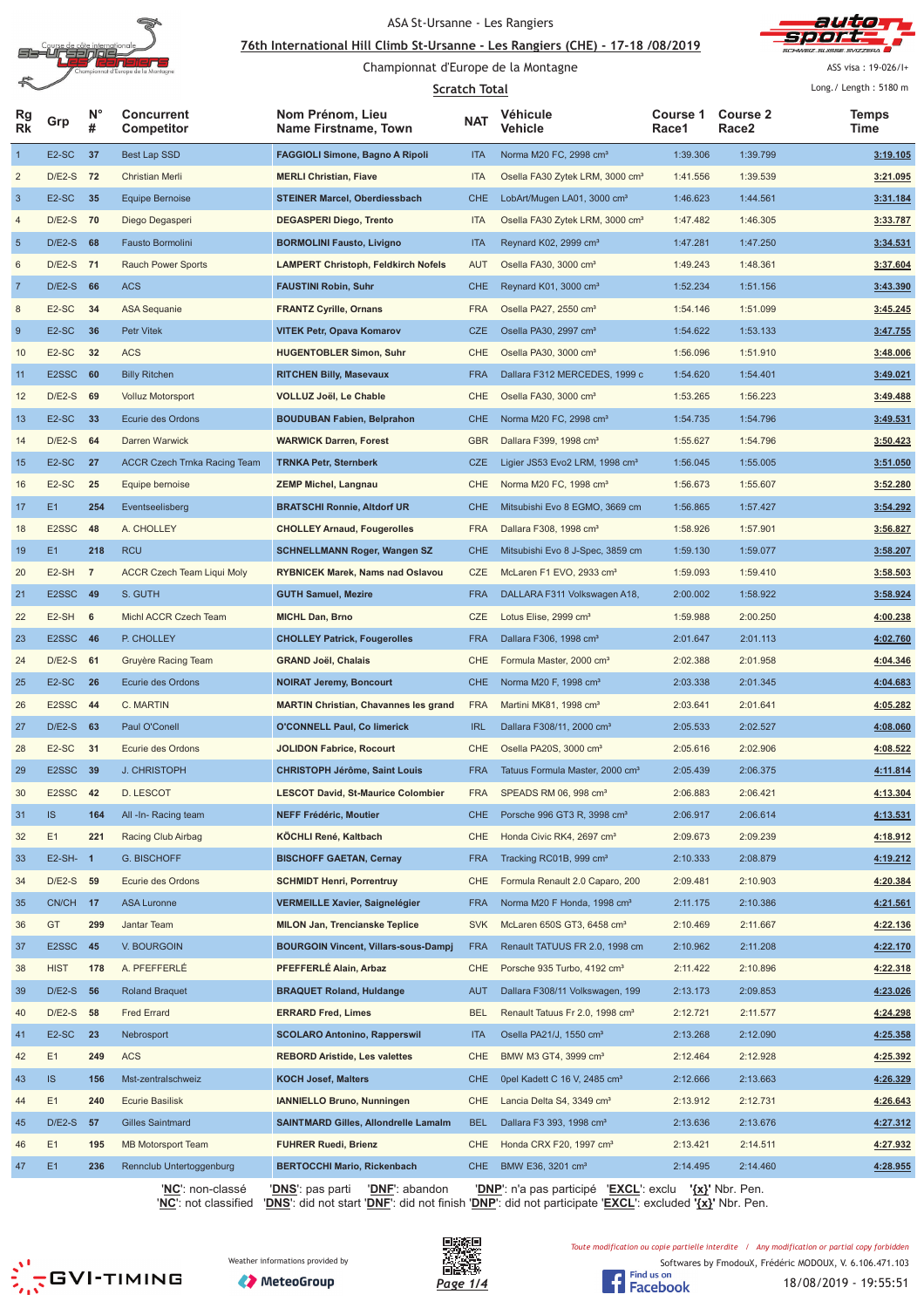

#### <u>76th International Hill Climb St-Ursanne - Les Rangiers (CHE) - 17-18 /08/2019</u>



ASS visa : 19-026/I+ Long./ Length: 5180 m

## Championnat d'Europe de la Montagne

|                 |                    |                  |                                 |                                              | Scratch Total |                                            |                   |                          | Long./ Length: 5180 m |
|-----------------|--------------------|------------------|---------------------------------|----------------------------------------------|---------------|--------------------------------------------|-------------------|--------------------------|-----------------------|
| Rg<br><b>Rk</b> | Grp                | $N^{\circ}$<br># | <b>Concurrent</b><br>Competitor | Nom Prénom, Lieu<br>Name Firstname, Town     | <b>NAT</b>    | Véhicule<br>Vehicle                        | Course 1<br>Race1 | <b>Course 2</b><br>Race2 | Temps<br>Time         |
| 48              | E1                 | 198              | S. COQUOZ                       | <b>COQUOZ Sebastien, Muraz</b>               | <b>CHE</b>    | Opel Kadett gte, 1998 cm <sup>3</sup>      | 2:14.225          | 2:14.956                 | 4:29.181              |
| 49              | E1                 | 232              | J. VALLAT                       | <b>VALLAT Jeremy, Cornol</b>                 | CHE           | Seat Supercopa mk2, 3372 cm <sup>3</sup>   | 2:15.036          | 2:14.647                 | 4:29.683              |
| 50              | E1                 | 208              | Ecurie des Ordons               | <b>HOULMANN Fabien, Montmelon</b>            | <b>CHE</b>    | Peugeot 205, 2000 cm <sup>3</sup>          | 2:13.382          | 2:16.525                 | 4:29.907              |
| 51              | E1                 | 199              | <b>Ecurie Sporting Romont</b>   | <b>MAGNIN Jonas, Neyruz</b>                  | CHE           | Honda Civic Rikli Motorsport, 199          | 2:14.669          | 2:15.284                 | 4:29.953              |
| 52              | E1                 | 235              | Gaume racing club               | <b>EMOND Stephane, Izel</b>                  | <b>BEL</b>    | BMW M3 E36, 3200 cm <sup>3</sup>           | 2:15.186          | 2:15.097                 | 4:30.283              |
| 53              | IS                 | 153              | W.M. Racing Car                 | <b>BANZ Armin, Schachen</b>                  | CHE           | Opel Kadett C 16V, 2486 cm <sup>3</sup>    | 2:15.022          | 2:16.231                 | 4:31.253              |
| 54              | <b>IS</b>          | 151              | W.M. Racing Car                 | <b>BANZ Urs, Schachen</b>                    | <b>CHE</b>    | Opel Ascona B 16 V, 2490 cm <sup>3</sup>   | 2:16.485          | 2:15.125                 | 4:31.610              |
| 55              | E1                 | 217              | Ecurie des Ordons               | <b>FARINE Benoit, Boécourt</b>               | CHE           | Honda CRX, 2400 cm <sup>3</sup>            | 2:14.525          | 2:17.161                 | 4:31.686              |
| 56              | E1                 | 190              | <b>MB Motorsport Team</b>       | <b>BÜRKI Martin, Uetendorf</b>               | <b>CHE</b>    | VW Polo MB, 1598 cm <sup>3</sup>           | 2:15.935          | 2:15.814                 | 4:31.749              |
| 57              | IS                 | 147              | Ecurie des Ordons               | <b>VALLAT Patrick, Bure</b>                  | CHE           | VW Golf 2, 1998 cm <sup>3</sup>            | 2:16.322          | 2:15.790                 | 4:32.112              |
| 58              | $D/E2-S$           | 52               | Atelier de la Tzoumaz           | <b>DARBELLAY Victor, Salvan</b>              | <b>CHE</b>    | Arcobaleno SS1000, 998 cm <sup>3</sup>     | 2:17.855          | 2:14.609                 | 4:32.464              |
| 59              | IS                 | 145              | <b>RCU</b>                      | SANTONASTASO Manuel, Müllheim                | <b>CHE</b>    | BMW 320, 2000 cm <sup>3</sup>              | 2:16.741          | 2:16.013                 | 4:32.754              |
| 60              | IS.                | 130              | Autersa Racing Team             | <b>BURRI Stephan, Milken</b>                 | <b>CHE</b>    | VW Polo, 1600 cm <sup>3</sup>              | 2:14.369          | 2:18.684                 | 4:33.053              |
| 61              | <b>TCR</b>         | 172              | <b>Equipe Bernoise</b>          | <b>STECK Peter, Bowil</b>                    | CHE           | Opel Astra, 3400 cm <sup>3</sup>           | 2:15.533          | 2:17.564                 | 4:33.097              |
| 62              | CN/CH              | 15               | R. CHRISTOPH                    | <b>CHRISTOPH Régis, Hellert</b>              | <b>FRA</b>    | Tatuus PY012, 2000 cm <sup>3</sup>         | 2:16.814          | 2:16.327                 | 4:33.141              |
| 63              | E1                 | 226              | Ecurie des Ordons               | <b>CATTIN Nicolas, Cornol</b>                | <b>CHE</b>    | BMW 325 I E30, 2989 cm <sup>3</sup>        | 2:16.527          | 2:17.052                 | 4:33.579              |
| 64              | IS.                | 141              | M. LUDOVIC                      | <b>LUDOVIC Monnier, Villeneuve</b>           | <b>CHE</b>    | VW Golf, 2000 cm <sup>3</sup>              | 2:17.593          | 2:17.329                 | 4:34.922              |
| 65              | CN                 | 21               | Ecurie des 13 Etoiles           | <b>BOVIER Jean-Pierre, Vex</b>               | <b>CHE</b>    | Osella PA20 S BMW, 3000 cm <sup>3</sup>    | 2:19.951          | 2:16.278                 | 4:36.229              |
| 66              | <b>IS</b>          | 163              | Club Porsche 3 lacs             | <b>COMBY Alexandre, La Chaux-de-Fonds</b>    | <b>CHE</b>    | Porsche 934/5, 4774 cm <sup>3</sup>        | 2:18.357          | 2:17.882                 | 4:36.239              |
| 67              | E2SSC              | 41               | <b>CONTE Competition</b>        | <b>CONTE Martial, Montandon</b>              | <b>FRA</b>    | Dallara F394, 1300 cm <sup>3</sup>         | 2:19.831          | 2:16.493                 | 4:36.324              |
| 68              | <b>CN</b>          | 19               | Alberto Dall'Oglio              | <b>DALL'OGLIO Alberto, Caltrano</b>          | <b>ITA</b>    | Norma M20 FC, 2000 cm <sup>3</sup>         | 2:17.691          | 2:18.697                 | 4:36.388              |
| 69              | <b>GTCH</b>        | 297              | <b>SHRT</b>                     | <b>BUEHRER Nicolas, Bienne</b>               | CHE           | Porsche 911 GT3, 3598 cm <sup>3</sup>      | 2:18.604          | 2:18.090                 | 4:36.694              |
| 70              | E <sub>2</sub> CH  | 289              | <b>Fabrice Degortes</b>         | <b>DEGORTES Fabrice, Saint Brice sur Vie</b> | <b>FRA</b>    | Seat Leon Supercopa, 3374 cm <sup>3</sup>  | 2:18.394          | 2:18.426                 |                       |
| 71              | E <sub>2</sub> -SH | 9                |                                 |                                              | CHE           |                                            |                   | 2:19.417                 | 4:36.820              |
|                 |                    |                  | Ecurie des Ordons               | <b>MARCHAND Quentin, St-Ursanne</b>          |               | Mazda 3 MPS Rotary, 3213 cm <sup>3</sup>   | 2:18.174          |                          | 4:37.591              |
| 72              | E1                 | 227              | Ecurie des Ordons               | JOLIDON Nicolas, Glovelier                   | <b>CHE</b>    | BMW 130i, 2998 cm <sup>3</sup>             | 2:19.077          | 2:19.026                 | 4:38.103              |
| 73              | E1                 | 248              | Squadra corse quadrifoglio      | <b>CEREGHETTI Aramis, Lopagno</b>            | CHE           | BMW M5 e34, 3535 cm <sup>3</sup>           | 2:19.901          | 2:18.217                 | 4:38.118              |
| 74              | IS.                | 134              | W.M. Racing Car                 | NIEDERBERGER Philip, Küssnacht am            | <b>CHE</b>    | Opel Kadett C City, 1998 cm <sup>3</sup>   | 2:18.366          | 2:20.049                 | 4:38.415              |
| 75              | IS                 | 142              | Gruyère Racing Team             | <b>VILLOZ Hervé, Sorens</b>                  | <b>CHE</b>    | Renault Clio RS EVO, 1998 cm <sup>3</sup>  | 2:19.581          | 2:18.983                 | 4:38.564              |
| 76              | E1                 | 224              | <b>Racing Club Airbag</b>       | <b>HUWILER Tom, Altwis</b>                   | <b>CHE</b>    | BMW E30 HRT 3.0, 2990 cm <sup>3</sup>      | 2:19.492          | 2:19.279                 | 4:38.771              |
| 77              | <b>SSC</b>         | 114              | Ferrari Switzerland             | <b>FEIGENWINTER Andy, Reinach</b>            | CHE           | Lotus Exige CUP 430, 5950 cm <sup>3</sup>  | 2:19.592          | 2:19.838                 | 4:39.430              |
| 78              | IS.                | 152              | Sägesser Motorsport             | <b>BURRI Rolf, Ruswil</b>                    | <b>CHE</b>    | Opel Kadett C, 2486 cm <sup>3</sup>        | 2:19.129          | 2:20.433                 | 4:39.562              |
| 79              | E1                 | 223              | Chablais Racing Team            | <b>BELLON Lionel, Monthey</b>                | CHE           | BMW e36 GTR, 2989 cm <sup>3</sup>          | 2:20.179          | 2:19.522                 | 4:39.701              |
| 80              | E1                 | 194              | <b>Ecurie Bayard</b>            | <b>SCHWILDEN Eric, Tubize</b>                | <b>BEL</b>    | Peugeot 205 Targez, 1996 cm <sup>3</sup>   | 2:19.839          | 2:19.875                 | 4:39.714              |
| 81              | N                  | 278              | Antonino Migliuolo              | MIGLIUOLO Antonino, Terre D'Adige            | <b>ITA</b>    | Mitsubishi Lancer Evo IX, 3395 c           | 2:21.216          | 2:18.583                 | 4:39.799              |
| 82              | <b>IS</b>          | 138              | <b>ACS</b>                      | <b>HEDINGER Patrick, Wilchingen</b>          | <b>CHE</b>    | Peugeot 205 GTI, 1998 cm <sup>3</sup>      | 2:21.225          | 2:19.044                 | 4:40.269              |
| 83              | E1                 | 204              | Ecurie 13 Etoiles Valais        | <b>TAPPAREL Eddy, Montana</b>                | CHE           | Opel Kadett C City, 2000 cm <sup>3</sup>   | 2:21.481          | 2:18.985                 | 4:40.466              |
| 84              | <b>IS</b>          | 154              | Autersa Racing-Team             | <b>AESCHLIMANN Daniel, Seftigen</b>          | <b>CHE</b>    | Opel Kadett - C, 2486 cm <sup>3</sup>      | 2:20.883          | 2:19.698                 | 4:40.581              |
| 85              | IS                 | 136              | <b>ACFL</b>                     | <b>FREI Thomas, Diepoldsau</b>               | CHE           | Opel Kadett C, 1994 cm <sup>3</sup>        | 2:20.463          | 2:20.518                 | 4:40.981              |
| 86              | E1                 | 251              | Ecurie des Lions                | MILLASSON Bertrand, Le Mt-Pélerin            | <b>CHE</b>    | Porsche 997 GT3 Cup, 3800 cm <sup>3</sup>  | 2:22.071          | 2:19.054                 | 4:41.125              |
| 87              | E1                 | 222              | F. MARIAUX                      | <b>MARIAUX Florent, Vionnaz</b>              | CHE           | BMW E30 GULF, 2794 cm <sup>3</sup>         | 2:20.789          | 2:20.426                 | 4:41.215              |
| 88              | <b>IS</b>          | 135              | A. PLEIER                       | <b>PLEIER Alexander, Eisenberg</b>           | <b>DEU</b>    | Opel Kadett c, 1979 cm <sup>3</sup>        | 2:21.203          | 2:20.660                 | 4:41.863              |
| 89              | E1                 | 252              | <b>MB Motorsport Team</b>       | MÜRNER Pierre, Reichenbach im Kande          | CHE           | Porsche GT3 CUP, 3800 cm <sup>3</sup>      | 2:22.050          | 2:20.465                 | 4:42.515              |
| 90              | E2SSC              | 50               | F. BOILLOT                      | <b>BOILLOT Frederic, Dasle</b>               | <b>FRA</b>    | Renault TATUUS 2.0, 2000 cm <sup>3</sup>   | 2:22.701          | 2:20.002                 | 4:42.703              |
| 91              | E1                 | 255              | <b>Equipe Beroise</b>           | RUCH René, Münsingen                         | CHE           | Ferrari 355 Gt, 4500 cm <sup>3</sup>       | 2:22.892          | 2:20.285                 | 4:43.177              |
| 92              | E1                 | 216              | D. DENISET                      | <b>DENISET Didier, La Mouille</b>            | <b>FRA</b>    | Renault r5 turbo tdc, 2428 cm <sup>3</sup> | 2:22.025          | 2:21.728                 | 4:43.753              |
| 93              | $D/E2-S$           | 55               | Ecurie des Ordons               | FLEURY Jean-Louis, Châtelat                  | CHE           | Tatuus RC98, 2000 cm <sup>3</sup>          | 2:21.979          | 2:23.553                 | 4:45.532              |
| 94              | E1                 | 250              | <b>Ecurie Sporting Romont</b>   | <b>WINIGER Richard, Nierlet les bois</b>     | <b>CHE</b>    | Porsche 991 GT3 CUP, 3800 cm <sup>3</sup>  | 2:24.429          | 2:21.863                 | 4:46.292              |

'**NC**': non-classé '**DNS**': pas parti '**DNF**': abandon '**DNP**': n'a pas participé '**EXCL**': exclu **'{x}'** Nbr. Pen. '**NC**': not classified '**DNS**': did not start '**DNF**': did not finish '**DNP**': did not participate '**EXCL**': excluded **'{x}'** Nbr. Pen.

**SESSION** 





Softwares by FmodouX, Frédéric MODOUX, V. 6.106.471.103 Toute modification ou copie partielle interdite / Any modification or partial copy forbidden

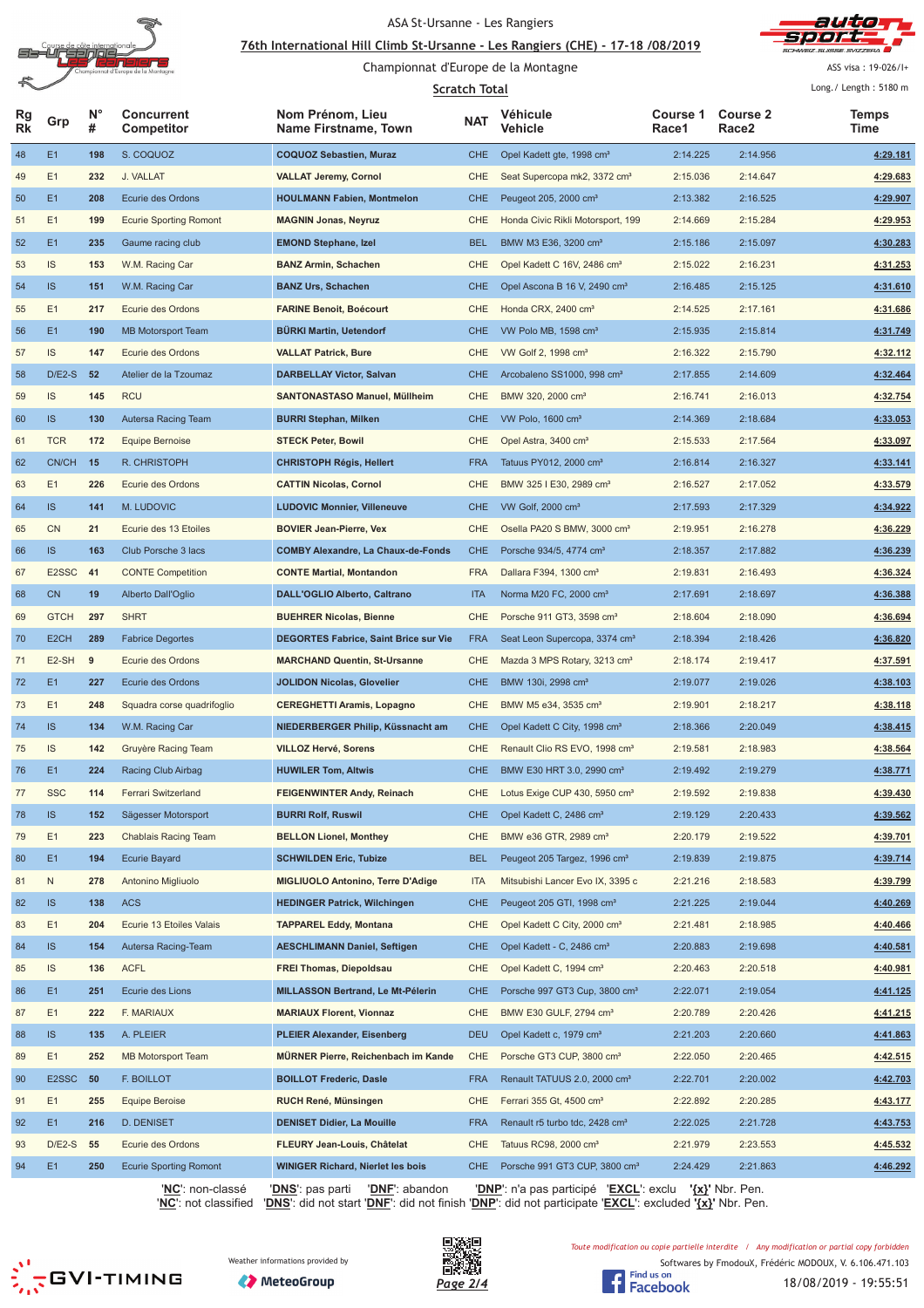

#### <u>76th International Hill Climb St-Ursanne - Les Rangiers (CHE) - 17-18 /08/2019</u>



Championnat d'Europe de la Montagne

ASS visa : 19-026/I+

|            |                    |                  |                                 |                                                 | <b>Scratch Total</b> |                                               |                   |                          | Long./ Length: 5180 m |
|------------|--------------------|------------------|---------------------------------|-------------------------------------------------|----------------------|-----------------------------------------------|-------------------|--------------------------|-----------------------|
| Rg<br>Rk   | Grp                | $N^{\circ}$<br># | <b>Concurrent</b><br>Competitor | Nom Prénom, Lieu<br>Name Firstname, Town        | <b>NAT</b>           | Véhicule<br>Vehicle                           | Course 1<br>Race1 | <b>Course 2</b><br>Race2 | Temps<br>Time         |
| 95         | $\mathsf{A}$       | 290              | <b>ACCR Czech Ennoble Team</b>  | <b>VOJACEK Lukas, Praha</b>                     | <b>CZE</b>           | Subaru Impreza WRX Sti, 3390 c                | 2:23.133          | 2:23.268                 | 4:46.401              |
| 96         | E1                 | 225              | Acs                             | <b>ROHRBACH Patrick, Monible</b>                | <b>CHE</b>           | BMW E30, 2999 cm <sup>3</sup>                 | 2:23.858          | 2:22.678                 | 4:46.536              |
| 97         | $\mathsf{A}$       | 286              | Luca Zuurbier                   | <b>ZUURBIER Luca, Provaglio d'Iseo</b>          | <b>ITA</b>           | Honda Civic Type-R (EP3), 1998                | 2:23.822          | 2:22.927                 | 4:46.749              |
| 98         | E1                 | 200              | <b>Ecurie Basilisk</b>          | <b>LEUENBERGER Frédéric, Buus</b>               | <b>CHE</b>           | Renault Clio RS, 1998 cm <sup>3</sup>         | 2:23.200          | 2:23.644                 | 4:46.844              |
| 99         | <b>ISN</b>         | 265              | Racing Club Airbag              | <b>HALTER Josef, Ennetmoos</b>                  | <b>CHE</b>           | Mitsubishi Lancer EVO 7, 3395 c               | 2:24.332          | 2:23.377                 | 4:47.709              |
| 100        | IS                 | 123              | IG MST-Zentralschweiz           | SCHÖPFER Stefan, Escholzamtt                    | <b>CHE</b>           | Audi 50, 1398 cm <sup>3</sup>                 | 2:22.873          | 2:24.965                 | 4:47.838              |
| 101        | <b>RCC</b>         | 861              | Racingteam Zäziwil              | <b>ZÜRCHER Thomas, Thierachern</b>              | <b>CHE</b>           | Renault Clio III Cup, 1998 cm <sup>3</sup>    | 2:24.079          | 2:24.965                 | 4:49.044              |
| 102        | CN                 | 18               | ASA de Montelimar               | <b>BOUVIER Christian, Saint Bauzile</b>         | <b>FRA</b>           | Wolf GB08, 1998 cm <sup>3</sup>               | 2:25.195          | 2:23.913                 | 4:49.108              |
| 103        | IS                 | 155              | <b>RTZ</b>                      | <b>ETTER Andre, Blumenstein</b>                 | <b>CHE</b>           | Opel Kadett C 8V, 2486 cm <sup>3</sup>        | 2:24.683          | 2:24.482                 | 4:49.165              |
| 104        | <b>RCC</b>         | 858              | Equipe Bernoise                 | <b>KREBS Philipp, Uetendorf</b>                 | CHE                  | Renault Clio, 1998 cm <sup>3</sup>            | 2:25.838          | 2:23.710                 | 4:49.548              |
| 105        | E1                 | 206              | E. MACCHI                       | <b>MACCHI Elio, Alle</b>                        | <b>CHE</b>           | Renault Clio, 1998 cm <sup>3</sup>            | 2:24.475          | 2:25.117                 | 4:49.592              |
| 106        | A                  | 287              | Nutrend ACCR Czech Team         | <b>DEDEK David, Brno</b>                        | CZE                  | Alfa Romeo 147 2,0 TS, 1969 cm <sup>3</sup>   | 2:25.265          | 2:25.386                 | 4:50.651              |
| 107        | E1                 | 205              | Ecurie des Ordons               | <b>BARBONI Luca, Courtételle</b>                | <b>CHE</b>           | Renault Clio III CUP, 1998 cm <sup>3</sup>    | 2:25.658          | 2:25.083                 | 4:50.741              |
| 108        | <b>RCC</b>         | 869              | <b>Ecurie Basilisk</b>          | <b>BORER Daniel, Mumpf</b>                      | CHE                  | Renault Clio Cup, 1998 cm <sup>3</sup>        | 2:26.183          | 2:25.126                 | 4:51.309              |
| 109        | <b>SSC</b>         | 115              | C. PRONGUÉ                      | <b>PRONGUÉ Christophe, St-Ursanne</b>           | <b>CHE</b>           | BMW 1M, 5064 cm <sup>3</sup>                  | 2:26.209          | 2:25.126                 | 4:51.335              |
| 110        | <b>TCR</b>         | 171              | <b>Equipe Bernoise</b>          | <b>ZÜRCHER Urs, Trubschachen</b>                | <b>CHE</b>           | Cupra TCR, 3373 cm <sup>3</sup>               | 2:26.020          | 2:25.603                 | 4:51.623              |
| 111        | <b>IS</b>          | 159              | Rennclub Untertoggenburg        | <b>ZENKLUSEN Vanessa, Hallau</b>                | <b>CHE</b>           | Subaru Impreza Type R, 3485 cm <sup>3</sup>   | 2:28.132          | 2:23.907                 | 4:52.039              |
| 112        | E1                 | 207              | Ecurie des Ordons               | <b>BIAGGI Gaetan, Coeuve</b>                    | <b>CHE</b>           | VW Golf 1, 1995 cm <sup>3</sup>               | 2:25.286          | 2:27.573                 | 4:52.859              |
| 113        | E1                 | 243              | Racing Club Airbag              | <b>MUHR Bernhard, Rüeggisberg</b>               | <b>CHE</b>           | Toyota Celica, 3436 cm <sup>3</sup>           | 2:29.800          | 2:23.312                 | 4:53.112              |
| 114        | E1                 | 185              | <b>ACS</b>                      | <b>KUSTER Mitch, Muntelier</b>                  | <b>CHE</b>           | Alfa Romeo Sprint Martini Racing,             | 2:27.704          | 2:25.691                 | 4:53.395              |
| 115        | <b>S20</b>         | 292              | Zaneti Motorsport               | MUTNANSKY Ivan, Dolné Drzkovce                  | <b>SVK</b>           | Mitsubishi Lancer Evo X R4, 3910              | 2:28.214          | 2:25.616                 | 4:53.830              |
| 116        | IS                 | 139              | Racing Club Airbag              | <b>HOLLENSTEIN Markus, Holderbank</b>           | <b>CHE</b>           | VW Golf 1 GTI, 1984 cm <sup>3</sup>           | 2:26.841          | 2:27.291                 | 4:54.132              |
| 117        | E1                 | 238              | Squadra Corse Quadrifoglio      | <b>CRISTONI Fabio, Péry</b>                     | <b>CHE</b>           | Lancia Delta HF Integrale, 3392 c             | 2:27.604          | 2:27.438                 | 4:55.042              |
| 118        | IS                 | 161              | Atelier de la Tsoumaz           | <b>METROZ Alex, Orsières</b>                    | CHE                  | Ford Sierra Cosworth, 3390 cm <sup>3</sup>    | 2:29.050          | 2:26.027                 | 4:55.077              |
| 119        | E <sub>2</sub> -SH | $5\phantom{1}$   | AMK Ecce Homo Sternberk V UAM   | <b>KOTEK Pavel, Stepanov</b>                    | <b>CZE</b>           | BMW M3, 2997 cm <sup>3</sup>                  | 2:29.532          | 2:25.783                 | 4:55.315              |
| 120        | E1                 | 203              | <b>ACS</b>                      | CLAUDE Jean-Bernard, La Chaux-de-Fo             | CHE                  | Lotus Elise, 1796 cm <sup>3</sup>             | 2:25.734          | 2:30.042                 | 4:55.776              |
| 121        | <b>RCC</b>         | 863              | <b>Equipe Bernoise</b>          | <b>ZBINDEN Stephan, Zollikofen</b>              | <b>CHE</b>           | Renault Clio RS III Cup, 1998 cm <sup>3</sup> | 2:28.793          | 2:27.885                 | 4:56.678              |
| 122        | E1                 | 215              | <b>Ecurie Basilisk</b>          | <b>WEYENETH Daniel, Reinach</b>                 | CHE                  | Renault 5 Turbo 2, 2375 cm <sup>3</sup>       | 2:28.613          | 2:28.984                 | 4:57.597              |
| 123        | E <sub>1</sub>     | 211              | Ecurie des Lions                | <b>NICOLE Benjamin, St-Martin</b>               | <b>CHE</b>           | BMW 2002ti, 2301 cm <sup>3</sup>              | 2:29.506          | 2:28.867                 | 4:58.373              |
| 124        | <b>HIST</b>        | 176              | Ecurie des Ordons               | <b>BIAGGI Arnaud, Courgenay</b>                 | <b>CHE</b>           | Opel Kadett, 1992 cm <sup>3</sup>             | 2:30.441          | 2:28.547                 | 4:58.988              |
| 125        | E1                 | 239              | Squadra Corse Quadrifoglio      | <b>FARINOLI Emilio, Neuchatel</b>               | <b>CHE</b>           | Lancia Delta Integrale, 3400 cm <sup>3</sup>  | 2:31.697          | 2:28.104                 | 4:59.801              |
| 126        | IS                 | 146              | Ecurie des Ordons               | <b>MIGY Dorian, Ocourt</b>                      | CHE                  | VW Golf 2, 2000 cm <sup>3</sup>               | 2:29.606          | 2:30.243                 | 4:59.849              |
| 127        | <b>S20</b>         | 293              | <b>AK Dubrovnik Racing</b>      | <b>HERNADI Laszlo, Tata</b>                     | <b>HRV</b>           | Mitsubishi Lancer Evo IX R4, 339              | 2:31.301          | 2:30.281                 | 5:01.582              |
| 128        | E1                 | 237              | Squadra Corse Quadrifoglio      | <b>SONNENSCHEIN Christian, Savigny</b>          | <b>CHE</b>           | Lancia Delta Integrale HF 16V, 3              | 2:31.467          | 2:30.468                 | 5:01.935              |
| 129        | IS                 | 133              | Sägesser Motorsport             | <b>MEIER Gilbert, Rudolfstetten-Friedlisber</b> | <b>CHE</b>           | Honda Integra GIS, 1800 cm <sup>3</sup>       | 2:29.344          | 2:33.018                 | 5:02.362              |
| 130        | <b>ISA</b>         | 271              | Gruyère Racing Team GRT         | <b>BRACELLI Yves, Veytaux</b>                   | <b>CHE</b>           | Peugeot 106 GTI, 1587 cm <sup>3</sup>         | 2:31.279          | 2:31.987                 | 5:03.266              |
|            | <b>RCC</b>         | 880              | <b>Equipe Bernoise</b>          | <b>BEYELER Marc, Neuenegg</b>                   | <b>CHE</b>           | Renault Clio RS III Cup, 1998 cm <sup>3</sup> | 2:31.843          | 2:32.632                 | 5:04.475              |
| 131<br>132 | A                  | 282              | Racing Club Jurassien           | <b>FARRON Etienne, Neuchâtel</b>                | <b>CHE</b>           | Citroën C2, 1598 cm <sup>3</sup>              | 2:31.619          | 2:33.302                 | 5:04.921              |
|            | E1                 | 258              | J. RICHARD                      | RICHARD Joël, Vaivre                            | <b>FRA</b>           | BMW 135i GT Sport, 5064 cm <sup>3</sup>       | 2:34.095          | 2:31.223                 | 5:05.318              |
| 133        | IS                 |                  |                                 |                                                 |                      |                                               |                   |                          |                       |
| 134        |                    | 137              | <b>Equipe Brnoise</b>           | KÜPFER Patrick, Kaufdorf                        | CHE                  | Opel Corsa, 1998 cm <sup>3</sup>              | 2:32.907          | 2:33.646                 | 5:06.553              |
| 135        | IS                 | 129              | R. SCHMID                       | <b>SCHMID Ruedi, Brittnau</b>                   | <b>CHE</b>           | VW Golf 1 16V Lisa, 1598 cm <sup>3</sup>      | 2:34.608          | 2:33.485                 | 5:08.093              |
| 136        | IS                 | 143              | Ecurie des ordons               | SCHORDERET Yann, La tour de treme               | CHE                  | Renault Clio 3, 2000 cm <sup>3</sup>          | 2:35.205          | 2:33.320                 | 5:08.525              |
| 137        | E <sub>1</sub>     | 214              | Écurie des ordons               | <b>WENGER Yvan, Vermes</b>                      | <b>CHE</b>           | BMW 325i, 2493 cm <sup>3</sup>                | 2:35.425          | 2:34.944                 | 5:10.369              |
| 138        | IS                 | 160              | Racing Club Airbag              | <b>VON ROTZ Dominic, Kerns</b>                  | <b>CHE</b>           | Audi A4 Quattro, 3028 cm <sup>3</sup>         | 2:50.975          | 2:22.013                 | 5:12.988              |
| 139        | <b>SuperS</b>      | 102              | <b>Basilisk</b>                 | <b>FEIGENWINTER Raphael, Therwil</b>            | <b>CHE</b>           | Honda Integra Type R, 1798 cm <sup>3</sup>    | 2:33.663          | 2:40.700                 | 5:14.363              |
| 140        | E1                 | 197              | G. BITTO                        | <b>BITTO Giuseppe, Le Mont-sur-Lausanne</b>     | CHE                  | Renault Clio Clio RS Cup, 1998 c              | 2:40.907          | 2:33.770                 | 5:14.677              |
| 141        | E <sub>1</sub>     | 187              | MB Motorsport team              | <b>HOLZER Walter, Wachseldorn/Süderen</b>       | CHE                  | Honda Civic, 1595 cm <sup>3</sup>             | 2:39.127          | 2:36.564                 | 5:15.691              |

'**NC**': non-classé '**DNS**': pas parti '**DNF**': abandon '**DNP**': n'a pas participé '**EXCL**': exclu **'{x}'** Nbr. Pen. '**NC**': not classified '**DNS**': did not start '**DNF**': did not finish '**DNP**': did not participate '**EXCL**': excluded **'{x}'** Nbr. Pen.

 $\sum_{n=1}^{N}$ GVI-TIMING





Toute modification ou copie partielle interdite / Any modification or partial copy forbidden



Softwares by FmodouX, Frédéric MODOUX, V. 6.106.471.103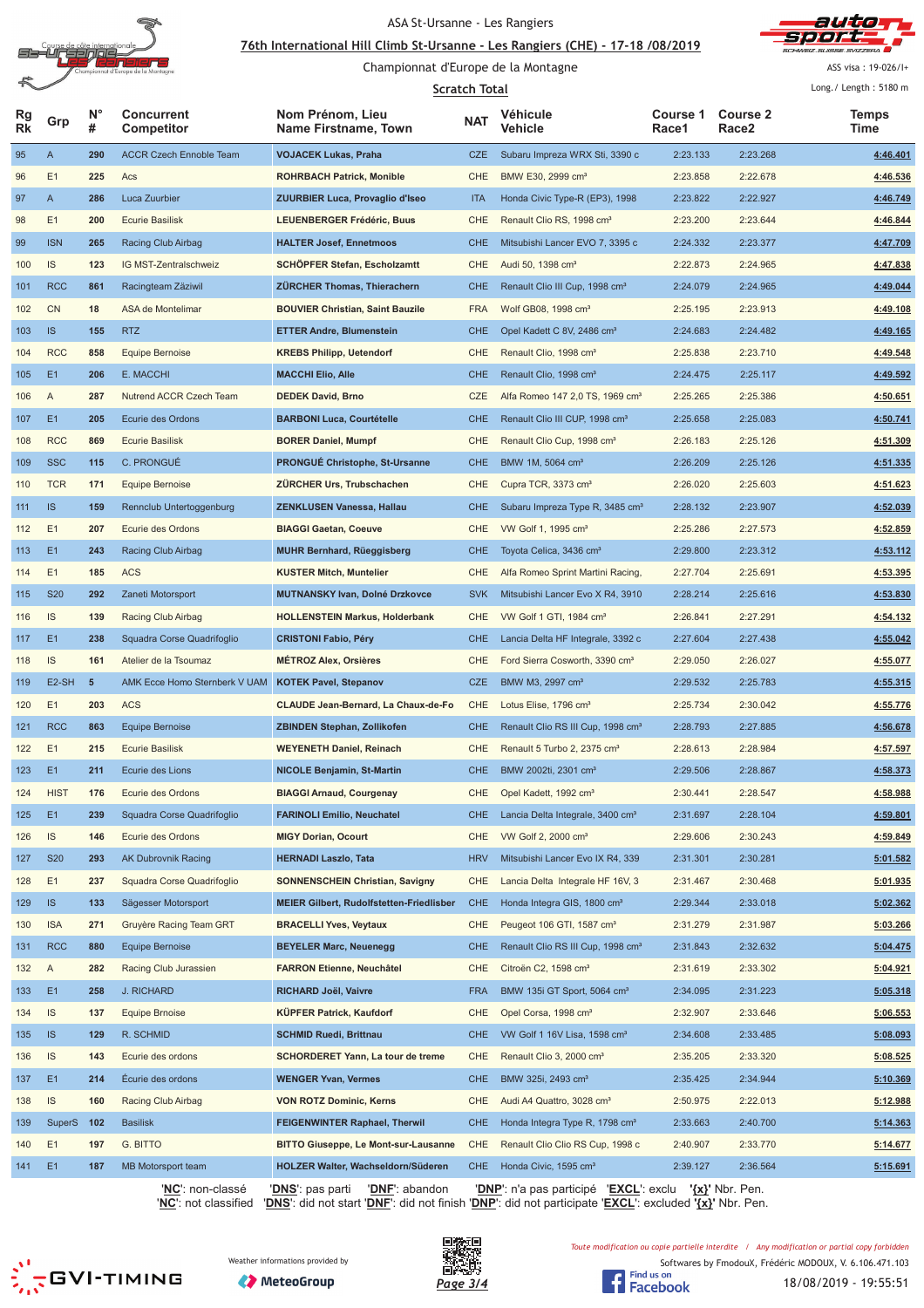

#### <u>76th International Hill Climb St-Ursanne - Les Rangiers (CHE) - 17-18 /08/2019</u>



Championnat d'Europe de la Montagne

ASS visa : 19-026/I+

|          |                    |                  |                                 |                                             | <b>Scratch Total</b> |                                                        |                   |                                      | Long./ Length: 5180 m |
|----------|--------------------|------------------|---------------------------------|---------------------------------------------|----------------------|--------------------------------------------------------|-------------------|--------------------------------------|-----------------------|
| Rg<br>Rk | Grp                | $N^{\circ}$<br># | <b>Concurrent</b><br>Competitor | Nom Prénom, Lieu<br>Name Firstname, Town    | <b>NAT</b>           | Véhicule<br>Vehicle                                    | Course 1<br>Race1 | <b>Course 2</b><br>Race <sub>2</sub> | <b>Temps</b><br>Time  |
| 142      | E <sub>1</sub>     | 196              | Écurie du Nord                  | <b>BOMBARDIER Alain, Orbe</b>               | <b>CHE</b>           | Renault Clio 3 Cup, 1998 cm <sup>3</sup>               | 2:40.846          | 2:36.450                             | 5:17.296              |
| 143      | IS                 | 140              | <b>Rudolf Martin</b>            | <b>RUDOLF Martin, Bassecourt</b>            | <b>CHE</b>           | VW Golf 1, 2000 cm <sup>3</sup>                        | 2:40.315          | 2:36.986                             | 5:17.301              |
| 144      | IS                 | 127              | IG-MST Zentralschweiz           | <b>PFLUG Corinne, Hefenhofen</b>            | <b>CHE</b>           | Toyota Corolla Ae92 Zwergli, 160                       | 2:38.539          | 2:39.052                             | 5:17.591              |
| 145      | N/CH               | 275              | J. CLAUDEPIERRE                 | <b>CLAUDEPIERRE Jean-Noel, Zimmerbac</b>    | <b>FRA</b>           | Honda Civic Type R, 1998 cm <sup>3</sup>               | 2:38.812          | 2:38.935                             | 5:17.747              |
| 146      | <b>RCC</b>         | 882              | <b>Ecurie Basilisk</b>          | <b>MASCHIETTO Giuliano, Basel</b>           | <b>CHE</b>           | Renault Clio II Cup, 1998 cm <sup>3</sup>              | 2:40.765          | 2:37.975                             | 5:18.740              |
| 147      | E1                 | 234              | Squadra corse quadrifoglio      | <b>MARTINALI Danilo, Olivone</b>            | <b>CHE</b>           | BMW 325 e30, 3200 cm <sup>3</sup>                      | 2:40.885          | 2:38.409                             | 5:19.294              |
| 148      | <b>ISN</b>         | 261              | Q. SALOMON                      | <b>SALOMON Quentin, Fregiercourt</b>        | <b>CHE</b>           | Peugeot 106, 1587 cm <sup>3</sup>                      | 2:40.463          | 2:39.964                             | 5:20.427              |
| 149      | <b>RCC</b>         | 899              | <b>ACS</b>                      | <b>GERBER Patrick, Moosseedorf</b>          | <b>CHE</b>           | Renault Clio 2, 2000 cm <sup>3</sup>                   | 2:39.259          | 2:41.269                             | 5:20.528              |
| 150      | <b>HIST</b>        | 175              | Scuderia Tayfin                 | ROETHLISBERGER Alain, Cortébert             | <b>CHE</b>           | Ford Escort RS2000, 1998 cm <sup>3</sup>               | 2:43.080          | 2:38.069                             | 5:21.149              |
| 151      | <b>ISN</b>         | 262              | Ecurie des Ordons               | <b>CUENIN Geoffrey, Epauvillers</b>         | CHE                  | Peugeot 106 gti, 1587 cm <sup>3</sup>                  | 2:41.250          | 2:40.757                             | 5:22.007              |
| 152      | E <sub>1</sub>     | 189              | <b>MB Motorsport Team</b>       | <b>GFELLER Heinz, Noflen</b>                | <b>CHE</b>           | Ford Fiesta ST, 1596 cm <sup>3</sup>                   | 2:42.116          | 2:41.490                             | 5:23.606              |
| 153      | <b>HIST</b>        | 174              | Ecurie Performance              | <b>CRETEGNY Jean-Romain, Romanel su</b>     | CHE                  | Ford Escort RS2000, 1983 cm <sup>3</sup>               | 2:42.607          | 2:41.557                             | 5:24.164              |
| 154      | $\mathsf{A}$       | 281              | Ecurie des Ordons               | <b>BAILLIF Denis, Courgenay</b>             | <b>CHE</b>           | PEUGEOT 208 VTI, 1598 cm <sup>3</sup>                  | 2:40.445          | 2:45.173                             | 5:25.618              |
| 155      | SuperS             | 105              | I. KILCHENMANN                  | <b>KILCHENMANN Ivan, Sonceboz</b>           | CHE                  | Ford Fiesta ST, 2713 cm <sup>3</sup>                   | 2:45.741          | 2:42.008                             | 5:27.749              |
| 156      | <b>SSC</b>         | 110              | <b>Equipe Bernoise</b>          | <b>KARGL Benedikt, Triengen</b>             | <b>CHE</b>           | Ford-CNG-Technik Focus RS, 384                         | 2:41.796          | 2:47.888                             | 5:29.684              |
| 157      | E1                 | 212              | Squadra Corse Quadrifoglio      | SOLDINI Fulvio, Novazzano                   | CHE                  | Volkswagen Polo G40, 2363 cm <sup>3</sup>              | 2:58.662          | 2:32.108                             | 5:30.770              |
| 158      | E1                 | 233              | <b>OPPLIGER FERNAND</b>         | <b>OPPLIGER Fernand, Brione</b>             | <b>ITA</b>           | BMW M3 E46, 3200 cm <sup>3</sup>                       | 2:50.186          | 2:41.113                             | 5:31.299              |
| 159      | <b>SSC</b>         | 108              | <b>RCU</b>                      | KUHN Oski, Zürich                           | CHE                  | Peugeot 308 GTI, 2717 cm <sup>3</sup>                  | 2:45.580          | 2:46.273                             | 5:31.853              |
| 160      | IS                 | 121              | Ecurie des Ordons               | <b>REBETEZ Grégory, les genevez</b>         | <b>CHE</b>           | Suzuki Swift, 1298 cm <sup>3</sup>                     | 2:49.003          | 2:44.467                             | 5:33.470              |
| 161      | IS                 | 122              | MST-Zentralschweiz              | <b>HUSISTEIN Mark, Brügg</b>                | <b>CHE</b>           | Toyota Yaris, 1299 cm <sup>3</sup>                     | 2:51.247          | 2:45.066                             | 5:36.313              |
| 162      | E1                 | 202              | Ecurie du Nord                  | <b>RANDIN Michel, Mervelier</b>             | <b>CHE</b>           | Renault Clio3 Cup, 1998 cm <sup>3</sup>                | 2:53.037          | 2:49.583                             | 5:42.620              |
| 163      | SuperS             | 106              | <b>ACS</b>                      | <b>HUNGERBÜHLER Thomas, Winterthur</b>      | <b>CHE</b>           | Opel Astra Coupé Turbo, 3397 cm                        | 2:54.619          | 2:51.198                             | 5:45.817              |
| 164      | <b>ISA</b>         | 272              | <b>MB Motorsport-Team</b>       | <b>SPRING Andreas, Mamishaus</b>            | <b>CHE</b>           | BMW 318IS-E36, 1795 cm <sup>3</sup>                    | 2:58.000          | 2:51.546                             | 5:49.546              |
| 165      | SuperS             | 101              | A. KILCHENMANN                  | <b>KILCHENMANN Alphonse, Sonceboz</b>       | CHE                  | Peugeot 106 1.6 16V, 1587 cm <sup>3</sup>              | 2:56.552          | 2:53.692                             | 5:50.244              |
| 166      | <b>ISN</b>         | 263              | Ecurie des Ordons               | <b>PIQUEREZ Romain, St-Ursanne</b>          | <b>CHE</b>           | Citroën Saxo vts, 1590 cm <sup>3</sup>                 | 2:56.175          | 2:57.382                             | 5:53.557              |
| 167      | E1                 | 201              | Ecurie des Lions                | <b>FRAGNIERE Fred, Remaufens</b>            | <b>CHE</b>           | Renault Clio 2, 1998 cm <sup>3</sup>                   | 3:03.707          | 2:59.825                             | 6:03.532              |
|          | E <sub>2</sub> -SH | 11               | Racing Team 3L z.s.             | LOS Jiri, Praha 9                           | <b>CZE</b>           | Mitsubishi Lancer Evo IX, 3910 c                       | <b>DNF</b>        | <b>DNS</b>                           |                       |
|          | E <sub>2</sub> -SC | 28               | <b>MSRT</b> Freiamt             | <b>HIN Alexander, Elzach</b>                | <b>DEU</b>           | PRC FPR 12, 1998 cm <sup>3</sup>                       | <b>DNF</b>        | <b>DNS</b>                           | $\frac{1}{2}$         |
|          | E2SSC 47           |                  | L. CHOLLEY                      | <b>CHOLLEY ludovic, Fougerolles</b>         | <b>FRA</b>           | Dallara F308/11 (HWA), 1998 cm <sup>3</sup>            | <b>DNF</b>        | <b>DNS</b>                           | <b>Seven</b>          |
|          | D/E2-S 62          |                  | Ecurie des Ordons               | <b>SALOMON Jean-Marc, Courtedoux</b>        | <b>CHE</b>           | Tatuus Master, 2000 cm <sup>3</sup>                    | <b>DNF</b>        | <b>DNS</b>                           |                       |
|          | D/E2-S 67          |                  | Renzo Napione                   | <b>NAPIONE Renzo, Caselette</b>             | <b>ITA</b>           | Reynard K02L, 2999 cm <sup>3</sup>                     | 1:56.742          | <b>DNS</b>                           | <u>Simon</u>          |
|          | SuperS             | 103              | <b>MB Motorsport Team</b>       | <b>FANKHAUSER Nicola, Latterbach</b>        | CHE                  | Honda Civic Type R 2.0, 1998 cm <sup>3</sup>           | <b>DNF</b>        | <b>DNS</b>                           | $-1 - 1 - 1 = 0$      |
|          | <b>IS</b>          | 124              | <b>RCU</b>                      | <b>BÄCHLER Martin, Regensdorf</b>           | <b>CHE</b>           | VW Lupo, 1400 cm <sup>3</sup>                          | <b>DNP</b>        | <b>DNP</b>                           | <u>Seven</u>          |
|          | IS                 | 128              | <b>B. OERTIG</b>                | <b>OERTIG Beat, Stehrenberg</b>             | <b>CHE</b>           | Peugeot 106 Maxi, 1587 cm <sup>3</sup>                 | 2:22.599          | <b>DNS</b>                           | $rac{1}{2}$           |
|          | IS                 | 144              | Racing Club Airbag              | <b>KUHN Sergio, Illnau</b>                  | <b>CHE</b>           | Peugeot 206 S2000, 2000 cm <sup>3</sup>                | <b>DNF</b>        | <b>DNS</b>                           | <b>Simon</b>          |
|          | E1                 | 182              | <b>Traum Motorsport</b>         | DÜRIG André, Worb                           | <b>CHE</b>           | Fiat Uno, 1399 cm <sup>3</sup>                         | <b>DNP</b>        | <b>DNP</b>                           | <u> 1999 - 1999</u>   |
|          | E1                 | 186              | <b>MB Motorsport Team</b>       | GRÜNIG Stefan, Höfen                        | <b>CHE</b>           | Citroën Saxo MB EVO 1, 1587 cm                         | <b>DNP</b>        | <b>DNP</b>                           | <u>desem</u>          |
|          | E1                 | 213              | Squadra Corse Quadrifoglio      | <b>BERNHARD Diego, Losone</b>               | <b>CHE</b>           | Opel Kadett, 2400 cm <sup>3</sup>                      | <b>DNP</b>        | <b>DNP</b>                           | <u>Seven</u>          |
|          | E1                 | 231              | Ecurie des Lions                | <b>MARMORAT Alain, La Roche</b>             | <b>CHE</b>           | Seat Léon Supercopa MK1, 3028                          | <b>DNP</b>        | <b>DNP</b>                           | <u>Seven</u>          |
|          | E1                 | 241              | R. OPPLIGER                     | <b>OPPLIGER Romain, Roncadelle</b>          | <b>ITA</b>           | Ford Escort Cosworth, 3397 cm <sup>3</sup>             | <b>DNP</b>        | <b>DNP</b>                           |                       |
|          | E1                 | 259              | N. WERVER                       | <b>WERVER Nicolas, Steige</b>               | <b>FRA</b>           | Porsche 997 GT2, 6120 cm <sup>3</sup>                  | 2:02.562          | <b>DNF</b>                           | <u>September</u>      |
|          | E1                 | 295              | D. TOILLON                      | <b>TOILLON Dimitri, Feule</b>               | FRA                  | Porsche 997 GT3 CUP S, 3798 c                          | <b>DNP</b>        | <b>DNP</b>                           |                       |
|          |                    |                  | 'NC': non-classé                | ' <u>DNS</u> ': pas parti<br>'DNF': abandon |                      | 'DNP': n'a pas participé 'EXCL': exclu '{x}' Nbr. Pen. |                   |                                      |                       |

'**NC**': not classified '**DNS**': did not start '**DNF**': did not finish '**DNP**': did not participate '**EXCL**': excluded **'{x}'** Nbr. Pen.

**DC: Roland Piquerez:** 

 $Uury : Filippo Lura :$ <br>
2. Chrono: Frédéric Modoux ;</u>



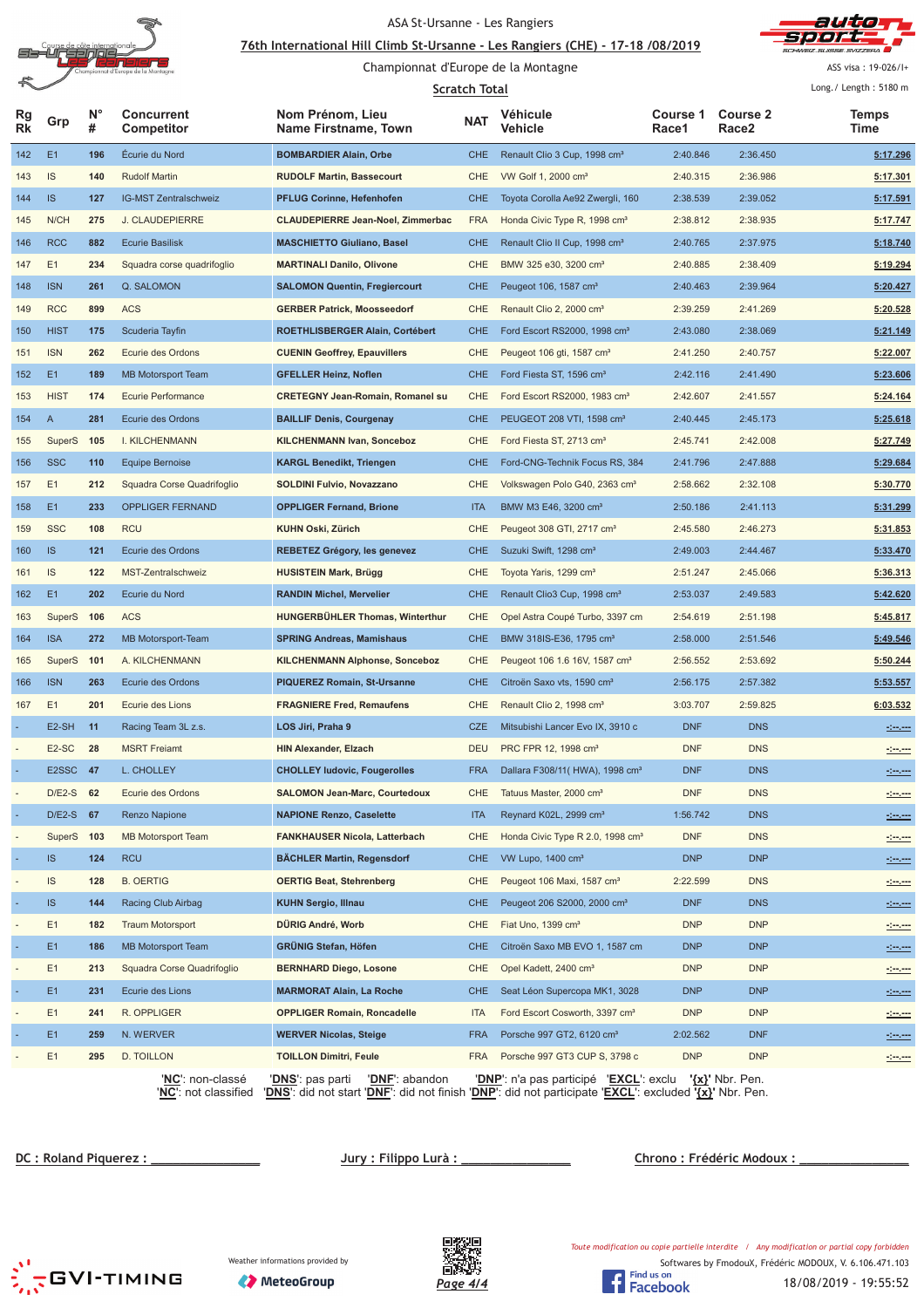|                |     |                                   | ASA St-Ursanne - Les Rangiers                                                  | auta       |                                              |           |           |           |                                |
|----------------|-----|-----------------------------------|--------------------------------------------------------------------------------|------------|----------------------------------------------|-----------|-----------|-----------|--------------------------------|
|                |     | e de côte internationa<br>EEEDQQQ | 76th International Hill Climb St-Ursanne - Les Rangiers (CHE) - 17-18 /08/2019 |            |                                              |           |           |           |                                |
|                |     | nat d'Europe de la                |                                                                                |            | Championnat d'Europe de la Montagne          |           |           |           | ASS visa: 19-026/I+            |
| Rg             | V.  | <b>Concurrent</b>                 | Nom Prénom, Lieu                                                               | SS - H     | Véhicule                                     | Essai 1   | Essai 2   | Essai 3   | Long./ Length: 5180 m<br>Temps |
| Rk             | #   | <b>Competitor</b>                 | Name Firstame, Town                                                            | NAT        | Vehicle                                      | Training1 | Training2 | Training3 | Time                           |
|                |     |                                   | Catégorie / Category : SuperSérie 0 -> 2000 cm <sup>3</sup>                    |            |                                              |           |           |           |                                |
|                | 102 | <b>Basilisk</b>                   | Raphael FEIGENWINTER, Therwil                                                  | <b>CHE</b> | Honda Integra Type R, 1798 cm <sup>3</sup>   | 2:36.890  | 2:33.894  | 2:34.142  | 2:33.894                       |
| $\overline{c}$ | 103 | <b>MB Motorsport Team</b>         | Nicola FANKHAUSER, Latterbach                                                  | CHE        | Honda Civic Type R 2.0, 1998 cm <sup>3</sup> | 2:40.608  | 2:36.723  | 2:36.156  | 2:36.156                       |
| $\overline{3}$ | 101 | A. KILCHENMANN                    | <b>Alphonse KILCHENMANN, Sonceboz</b>                                          | <b>CHE</b> | Peugeot 106 1.6 16V, 1587 cm <sup>3</sup>    | 2:58.632  | 2:54.420  | 2:54.190  | 2:54.190                       |
|                |     |                                   |                                                                                |            |                                              |           |           |           |                                |
|                |     |                                   | Catégorie / Category : SuperSérie + 2000 cm <sup>3</sup>                       |            |                                              |           |           |           |                                |
|                | 105 | <b>I. KILCHENMANN</b>             | Ivan KILCHENMANN, Sonceboz                                                     | <b>CHE</b> | Ford Fiesta ST, 2713 cm <sup>3</sup>         | 2:47.280  | 2:43.125  | 2:44.047  | 2:43.125                       |
| $\overline{c}$ | 106 | <b>ACS</b>                        | Thomas HUNGERBÜHLER, Winterthur                                                | <b>CHE</b> | Opel Astra Coupé Turbo, 3397 cm <sup>3</sup> | 2:59.527  | 2:54.317  | 2:50.289  | 2:50.289                       |
|                |     |                                   | Catégorie / Category : SuperSérie Compétition 0 -> 3000 cm <sup>3</sup>        |            |                                              |           |           |           |                                |
|                | 108 | <b>RCU</b>                        | Oski KUHN, Zürich                                                              |            | CHE Peugeot 308 GTI, 2717 cm <sup>3</sup>    | 2:54.055  | 2:46.237  | 2:46.227  | 2:46.227                       |
|                |     |                                   |                                                                                |            |                                              |           |           |           |                                |
|                |     |                                   | Catégorie / Category : SuperSérie Compétition 3001 -> 5000 cm <sup>3</sup>     |            |                                              |           |           |           |                                |
|                | 110 | <b>Equipe Bernoise</b>            | <b>Benedikt KARGL, Triengen</b>                                                | CHE        | Ford-CNG-Technik Focus RS, 384               | 2:43.285  | 2:37.612  | 2:38.365  | 2:37.612                       |
|                |     |                                   |                                                                                |            |                                              |           |           |           |                                |
|                |     |                                   | Catégorie / Category : SuperSérie Compétition + 5000 cm <sup>3</sup>           |            |                                              |           |           |           |                                |
|                | 114 | <b>Ferrari Switzerland</b>        | Andy FEIGENWINTER, Reinach                                                     | <b>CHE</b> | Lotus Exige CUP 430, 5950 cm <sup>3</sup>    | 2:23.981  | 2:20.496  | 2:21.363  | 2:20.496                       |
| $\overline{c}$ | 115 | C. PRONGUÉ                        | Christophe PRONGUÉ, St-Ursanne                                                 | <b>CHE</b> | BMW 1M, 5064 cm <sup>3</sup>                 | 2:29.572  | 2:26.162  | 2:24.927  | 2:24.927                       |
|                |     |                                   | Catégorie / Category : InterSwiss 0 -> 1400 cm <sup>3</sup>                    |            |                                              |           |           |           |                                |
|                | 123 | IG MST-Zentralschweiz             | Stefan SCHÖPFER, Escholzamtt                                                   | <b>CHE</b> | Audi 50, 1398 cm <sup>3</sup>                | 2:30.231  | 2:26.605  | 2:26.291  | 2:26.291                       |
| $\overline{c}$ | 124 | <b>RCU</b>                        | Martin BÄCHLER, Regensdorf                                                     | <b>CHE</b> | VW Lupo, 1400 cm <sup>3</sup>                | 2:35.116  | 2:29.469  | 2:27.977  | 2:27.977                       |
| $\overline{3}$ | 121 | Ecurie des Ordons                 | Grégory REBETEZ, les genevez                                                   | <b>CHE</b> | Suzuki Swift, 1298 cm <sup>3</sup>           | 2:51.581  | 2:48.231  | 2:44.608  | 2:44.608                       |
| $\overline{4}$ | 122 | MST-Zentralschweiz                | Mark HUSISTEIN, Brügg                                                          | <b>CHE</b> | Toyota Yaris, 1299 cm <sup>3</sup>           | 2:54.518  | 2:50.129  | 2:47.258  | 2:47.258                       |
|                |     |                                   |                                                                                |            |                                              |           |           |           |                                |
|                |     |                                   | Catégorie / Category : InterSwiss 1401 -> 1600 cm <sup>3</sup>                 |            |                                              |           |           |           |                                |
|                | 130 | Autersa Racing Team               | <b>Stephan BURRI, Milken</b>                                                   | <b>CHE</b> | VW Polo, 1600 cm <sup>3</sup>                | 2:22.046  | 2:18.355  | 2:16.965  | 2:16.965                       |
| $\overline{c}$ | 128 | <b>B. OERTIG</b>                  | <b>Beat OERTIG, Stehrenberg</b>                                                | CHE        | Peugeot 106 Maxi, 1587 cm <sup>3</sup>       | 2:27.262  | 2:24.211  | 2:22.579  | 2:22.579                       |
| $\mathbf{3}$   | 129 | R. SCHMID                         | Ruedi SCHMID, Brittnau                                                         | <b>CHE</b> | VW Golf 1 16V Lisa, 1598 cm <sup>3</sup>     | 2:41.452  | 2:33.792  | 2:32.359  | 2:32.359                       |
| $\overline{4}$ | 127 | IG-MST Zentralschweiz             | Corinne PFLUG, Hefenhofen                                                      | <b>CHE</b> | Toyota Corolla Ae92 Zwergli, 1600            | 2:45.159  | 2:40.299  | 2:42.383  | 2:40.299                       |
|                |     |                                   | Catégorie / Category : InterSwiss 1601 -> 2000 cm <sup>3</sup>                 |            |                                              |           |           |           |                                |
|                | 147 | Ecurie des Ordons                 | <b>Patrick VALLAT, Bure</b>                                                    | <b>CHE</b> | VW Golf 2, 1998 cm <sup>3</sup>              | 2:20.603  | 2:18.592  | 2:17.446  | 2:17.446                       |
| $\overline{c}$ | 145 | <b>RCU</b>                        | Manuel SANTONASTASO, Müllheim                                                  | <b>CHE</b> | BMW 320, 2000 cm <sup>3</sup>                | 2:22.514  | 2:19.292  | 2:17.809  | 2:17.809                       |
| $\mathbf{3}$   | 141 | M. LUDOVIC                        | <b>Monnier LUDOVIC, Villeneuve</b>                                             | <b>CHE</b> | VW Golf, 2000 cm <sup>3</sup>                | 2:24.321  | 2:18.529  | 2:18.156  | 2:18.156                       |
| $\overline{4}$ | 144 | Racing Club Airbag                | Sergio KUHN, Illnau                                                            | <b>CHE</b> | Peugeot 206 S2000, 2000 cm <sup>3</sup>      | 2:23.203  | 2:21.173  | 2:18.943  | 2:18.943                       |
| $\overline{5}$ | 142 | Gruyère Racing Team               | Hervé VILLOZ, Sorens                                                           | <b>CHE</b> | Renault Clio RS EVO, 1998 cm <sup>3</sup>    | 2:25.279  | 2:21.874  | 2:19.765  | 2:19.765                       |
| $\,6$          | 138 | <b>ACS</b>                        | Patrick HEDINGER, Wilchingen                                                   | <b>CHE</b> | Peugeot 205 GTI, 1998 cm <sup>3</sup>        | 2:34.166  | 2:25.782  | 2:19.767  | 2:19.767                       |
| $\overline{7}$ | 134 | W.M. Racing Car                   | Philip NIEDERBERGER, Küssnacht am Rigi                                         | <b>CHE</b> | Opel Kadett C City, 1998 cm <sup>3</sup>     | 2:28.962  | 2:22.300  | 2:21.126  | 2:21.126                       |
| 8              | 135 | A. PLEIER                         | Alexander PLEIER, Eisenberg                                                    | <b>DEU</b> | Opel Kadett c, 1979 cm <sup>3</sup>          | 2:29.097  | 2:23.448  | 2:22.694  | 2:22.694                       |
| 9              | 136 | <b>ACFL</b>                       | <b>Thomas FREI, Diepoldsau</b>                                                 | <b>CHE</b> | Opel Kadett C, 1994 cm <sup>3</sup>          | 2:27.846  | 2:23.522  | 2:22.806  | 2:22.806                       |
| 10             | 139 | Racing Club Airbag                | <b>Markus HOLLENSTEIN, Holderbank</b>                                          | <b>CHE</b> | VW Golf 1 GTI, 1984 cm <sup>3</sup>          | 2:33.908  | 2:31.229  | 2:31.248  | 2:31.229                       |

'**NC**': non-classé '**DNS**': pas parti '**DNF**': abandon '**DNP**': n'a pas participé '**EXCL**': exclu **'{x}'** Nbr. Pen.

'**NC**': not classified '**DNS**': did not start '**DNF**': did not finish '**DNP**': did not participate '**EXCL**': excluded **'{x}'** Nbr. Pen.

11 **146** Ecurie des Ordons **Dorian MIGY, Ocourt** CHE VW Golf 2, 2000 cm³ 2:35.116 2:33.605 2:31.706 **2:31.706**





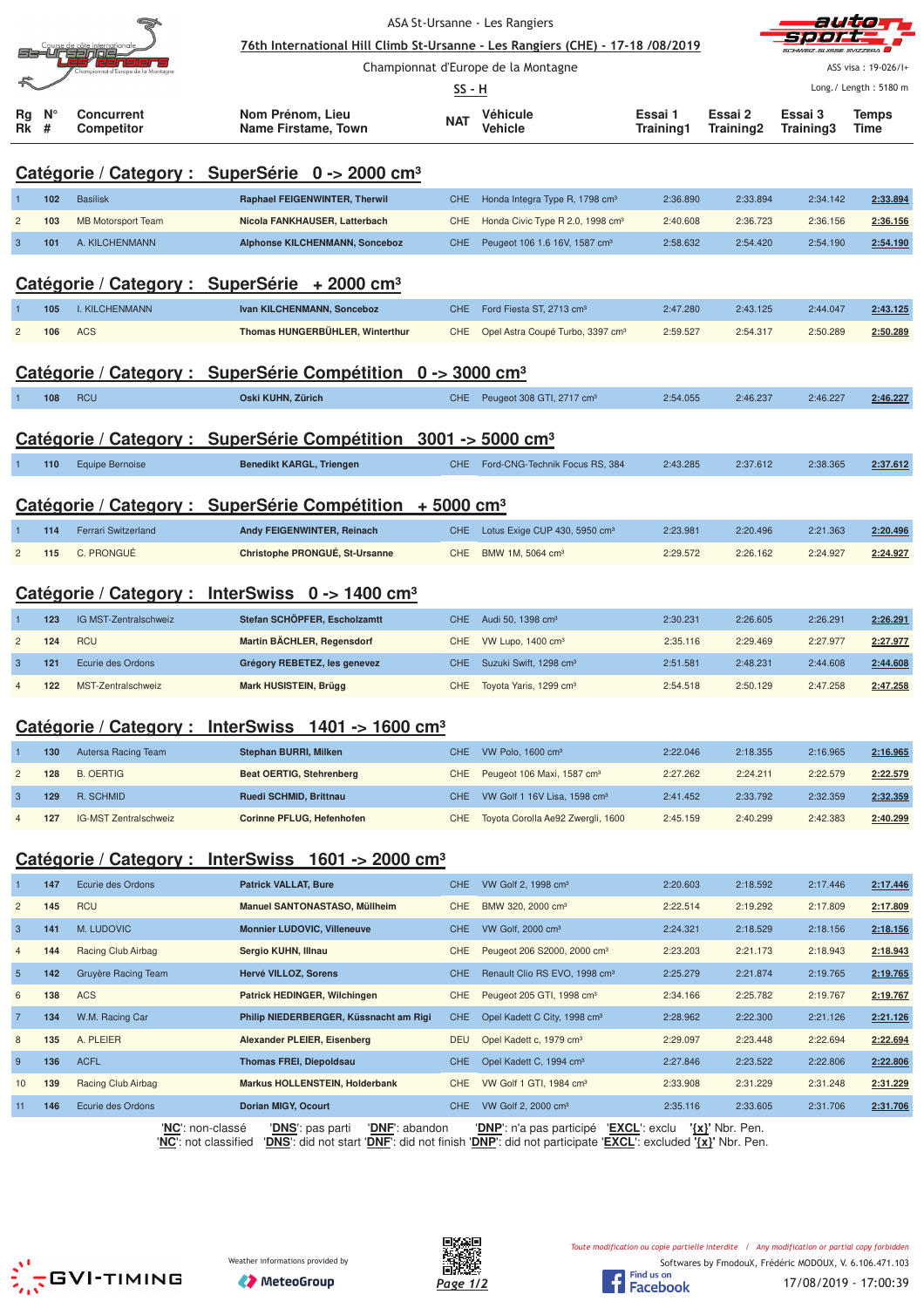

Championnat d'Europe de la Montagne





ASS visa : 19-026/I+

|                   |             |                                 |                                           |            | <u>SS - H</u>                           |                      | Long./ Length: 5180 m |                      |               |
|-------------------|-------------|---------------------------------|-------------------------------------------|------------|-----------------------------------------|----------------------|-----------------------|----------------------|---------------|
| Rq<br><b>Rk</b> # | $N^{\circ}$ | Concurrent<br><b>Competitor</b> | Nom Prénom, Lieu<br>Name Firstame, Town   | <b>NAT</b> | Véhicule<br>Vehicle                     | Essai 1<br>Training1 | Essai 2<br>Training2  | Essai 3<br>Training3 | Temps<br>Time |
| 12                | 137         | Equipe Brnoise                  | Patrick KÜPFER, Kaufdorf                  |            | CHE Opel Corsa, 1998 cm <sup>3</sup>    | 2:42.884             | 2:37.186              | 2:31.982             | 2:31.982      |
| 13                | 133         | Sägesser Motorsport             | Gilbert MEIER, Rudolfstetten-Friedlisberg | <b>CHE</b> | Honda Integra GIS, 1800 cm <sup>3</sup> | 2:35.374             | 2:34.902              | 2:32.895             | 2:32.895      |
| 14                | 143         | Ecurie des ordons               | Yann SCHORDERET. La tour de treme         | CHE.       | Renault Clio 3, 2000 cm <sup>3</sup>    | 2:42.116             | 2:37.861              | 2:35.796             | 2:35.796      |
| 15                | 140         | <b>Rudolf Martin</b>            | <b>Martin RUDOLF, Bassecourt</b>          | CHE.       | VW Golf 1, 2000 cm <sup>3</sup>         | <b>DNS</b>           | 2:45.670              | 2:39.548             | 2:39.548      |

## **Catégorie / Category : InterSwiss 2001 -> 2500 cm³**

|                | 156 | Mst-zentralschweiz  | <b>Josef KOCH, Malters</b>   | CHE.             | Opel Kadett C 16 V, 2485 cm <sup>3</sup> | 2:15.520 | 2:12.907 | <b>DNS</b> | 2:12.907 |
|----------------|-----|---------------------|------------------------------|------------------|------------------------------------------|----------|----------|------------|----------|
| $\overline{2}$ | 153 | W.M. Racing Car     | Armin BANZ, Schachen         | CHE.             | Opel Kadett C 16V, 2486 cm <sup>3</sup>  | 2:19.377 | 2:17.448 | 2:14.830   | 2:14.830 |
| $\mathcal{S}$  | 151 | W.M. Racing Car     | Urs BANZ, Schachen           | CHE.             | Opel Ascona B 16 V, 2490 cm <sup>3</sup> | 2:15.784 | 2:15.776 | 2:14.996   | 2:14.996 |
| $\overline{4}$ | 154 | Autersa Racing-Team | Daniel AESCHLIMANN, Seftigen | CHE              | Opel Kadett - C, 2486 cm <sup>3</sup>    | 2:24.909 | 2:21.138 | 2:22.227   | 2:21.138 |
| -5             | 152 | Sägesser Motorsport | <b>Rolf BURRI, Ruswil</b>    | CHE <sup>1</sup> | Opel Kadett C, 2486 cm <sup>3</sup>      | 2:24.636 | 2:22.903 | 2:22.518   | 2:22.518 |
| 6              | 155 | <b>RTZ</b>          | Andre ETTER, Blumenstein     | CHE.             | Opel Kadett C 8V, 2486 cm <sup>3</sup>   | 2:27.959 | 2:26.642 | 2:22.567   | 2:22.567 |

## **Catégorie / Category : InterSwiss 2501 -> 3500 cm³**

| 160 | Racing Club Airbag       | Dominic VON ROTZ, Kerns   | CHE Audi A4 Quattro, 3028 cm <sup>3</sup>       | 2:26.794 | 2:24.035 | 2:20.134 | 2:20.134 |
|-----|--------------------------|---------------------------|-------------------------------------------------|----------|----------|----------|----------|
| 159 | Rennclub Untertoggenburg | Vanessa ZENKLUSEN, Hallau | CHE Subaru Impreza Type R, 3485 cm <sup>3</sup> | 2:29.523 | 2:23.361 | 2:24.887 | 2:23.361 |
| 161 | Atelier de la Tsoumaz    | Alex MÉTROZ, Orsières     | CHE Ford Sierra Cosworth, 3390 cm <sup>3</sup>  | 2:36.564 | 2:31.330 | 2:29.572 | 2:29.572 |

## **Catégorie / Category : InterSwiss + 3500 cm³**

| 164 | All -In- Racing team | Frédéric NEFF, Moutier             | CHE Porsche 996 GT3 R, 3998 cm <sup>3</sup> | 2:11.931 | 2:11.295 | 2:07.657 | 2:07.657 |
|-----|----------------------|------------------------------------|---------------------------------------------|----------|----------|----------|----------|
| 163 | Club Porsche 3 lacs  | Alexandre COMBY, La Chaux-de-Fonds | CHE Porsche 934/5, 4774 cm <sup>3</sup>     | 2:26.128 | 2:20.900 | 2:19.983 | 2:19.983 |

## **Catégorie / Category : TCR + 3000 cm³**

|  | 172 Equipe Bernoise | Peter STECK, Bowil        | CHE Opel Astra, 3400 cm <sup>3</sup> | 2:25.871 | 2:19.280 | 2:17.512 | 2:17.512 |
|--|---------------------|---------------------------|--------------------------------------|----------|----------|----------|----------|
|  | 171 Equipe Bernoise | Urs ZÜRCHER, Trubschachen | CHE Cupra TCR, 3373 cm <sup>3</sup>  | 2:38.711 | 2:29.622 | 2:26.161 | 2:26.161 |

## **Catégorie / Category : Renault Classic Cup 0 -> 2000 cm³**

|                | 861 | Racingteam Zäziwil     | Thomas ZÜRCHER, Thierachern        | <b>CHE</b> | Renault Clio III Cup, 1998 cm <sup>3</sup>    | 2:31.925 | 2:26.713 | 2:24.899 | 2:24.899 |
|----------------|-----|------------------------|------------------------------------|------------|-----------------------------------------------|----------|----------|----------|----------|
| $\overline{2}$ | 858 | Equipe Bernoise        | <b>Philipp KREBS, Uetendorf</b>    | CHE        | Renault Clio, 1998 cm <sup>3</sup>            | 2:28.924 | 2:25.624 | 2:25.018 | 2:25.018 |
| 3              | 869 | Ecurie Basilisk        | Daniel BORER, Mumpf                | <b>CHE</b> | Renault Clio Cup, 1998 cm <sup>3</sup>        | 2:33.999 | 2:27.395 | 2:33.308 | 2:27.395 |
| $\overline{4}$ | 863 | Equipe Bernoise        | Stephan ZBINDEN, Zollikofen        | CHE        | Renault Clio RS III Cup, 1998 cm <sup>3</sup> | 2:31.548 | 2:29.175 | 2:27.455 | 2:27.455 |
| 5              | 880 | Equipe Bernoise        | Marc BEYELER, Neuenegg             | <b>CHE</b> | Renault Clio RS III Cup, 1998 cm <sup>3</sup> | 2:40.802 | 2:36.835 | 2:34.829 | 2:34.829 |
| 6              | 899 | <b>ACS</b>             | <b>Patrick GERBER, Moosseedorf</b> | CHE        | Renault Clio 2, 2000 cm <sup>3</sup>          | 2:45.797 | 2:40.544 | 2:37.853 | 2:37.853 |
|                | 882 | <b>Ecurie Basilisk</b> | Giuliano MASCHIETTO, Basel         | <b>CHE</b> | Renault Clio II Cup, 1998 cm <sup>3</sup>     | 2:50.080 | 2:44.636 | 2:41.981 | 2:41.981 |

## **Catégorie / Category : Historic 0 -> 2000 cm³**

| 176 | Ecurie des Ordons         | Arnaud BIAGGI, Courgenay                                                           | CHE Opel Kadett, 1992 cm <sup>3</sup>        | 2:37.064 | 2:28.908 | 2:26.323 | 2:26.323 |
|-----|---------------------------|------------------------------------------------------------------------------------|----------------------------------------------|----------|----------|----------|----------|
| 175 | Scuderia Tayfin           | Alain ROETHLISBERGER, Cortébert                                                    | CHE Ford Escort RS2000, 1998 cm <sup>3</sup> | 2:46.144 | 2:43.803 | 2:41.307 | 2:41.307 |
| 174 | <b>Ecurie Performance</b> | Jean-Romain CRETEGNY, Romanel su Morg CHE Ford Escort RS2000, 1983 cm <sup>3</sup> |                                              | 2:54.301 | 2:49.320 | 2:44.596 | 2:44.596 |

## **Catégorie / Category : Historic + 2000 cm³**

|  | 178 A. PFEFFERLE | Alain PFEFFERLÉ, Arbaz |  | CHE Porsche 935 Turbo, $4192 \text{ cm}^3$                                                                                                                                                                                                | 2:21.905 | 2:13.596 | <b>DNS</b> | 2:13.596 |
|--|------------------|------------------------|--|-------------------------------------------------------------------------------------------------------------------------------------------------------------------------------------------------------------------------------------------|----------|----------|------------|----------|
|  |                  |                        |  | 'NC': non-classé  'DNS': pas parti  'DNF': abandon  'DNP': n'a pas participé 'EXCL': exclu '{x}' Nbr. Pen.<br>'NC': not classified 'DNS': did not start 'DNF': did not finish 'DNP': did not participate 'EXCL': excluded '{x}' Nbr. Pen. |          |          |            |          |





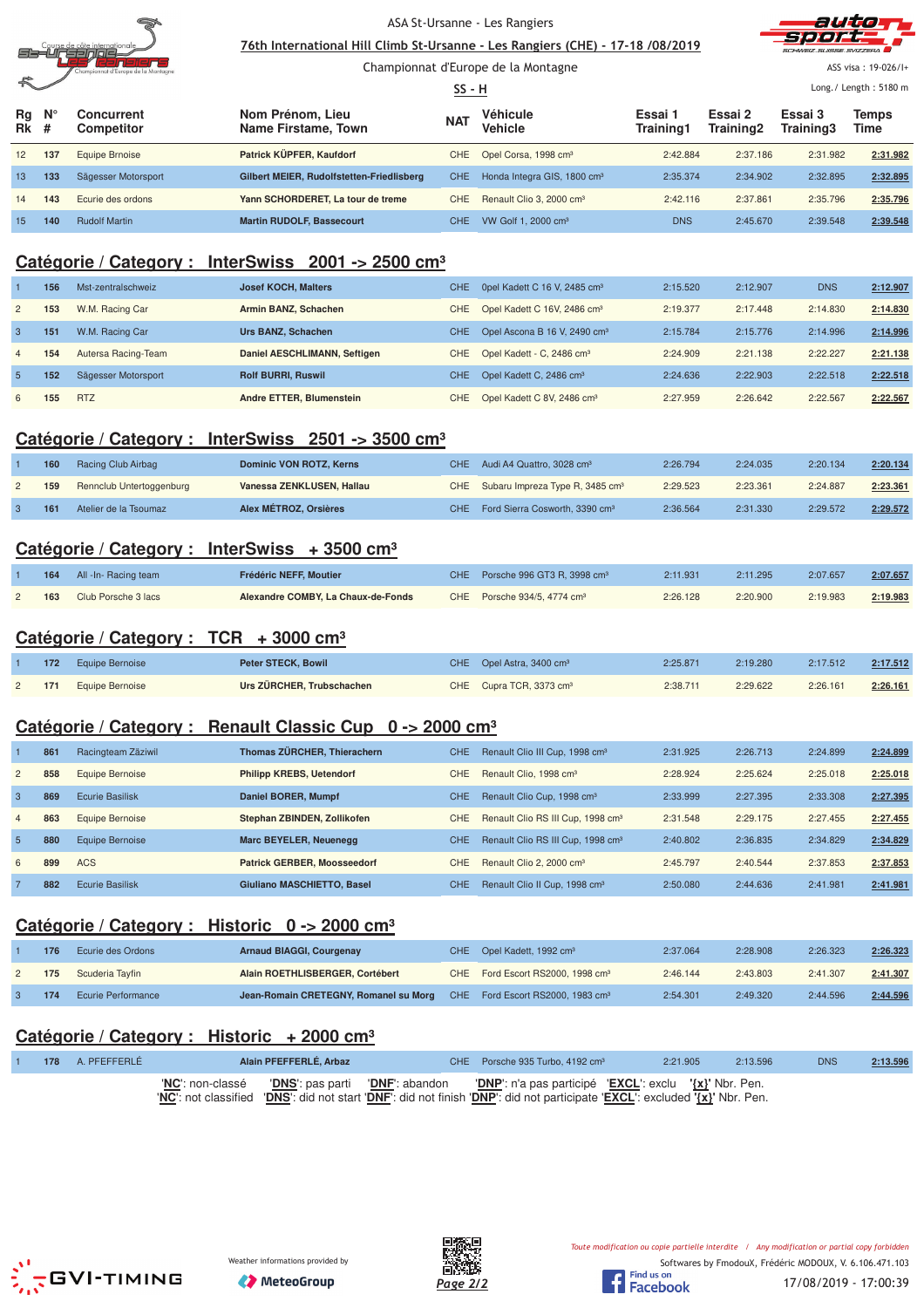|                 |                  |                                                                | 76th International Hill Climb St-Ursanne - Les Rangiers (CHE) - 17-18 /08/2019 |            | ASA St-Ursanne - Les Rangiers               |                      |                      |                      |                       |
|-----------------|------------------|----------------------------------------------------------------|--------------------------------------------------------------------------------|------------|---------------------------------------------|----------------------|----------------------|----------------------|-----------------------|
|                 |                  | at d'Europe de la M                                            |                                                                                |            | Championnat d'Europe de la Montagne         |                      |                      |                      | ASS visa: 19-026/I+   |
|                 |                  |                                                                |                                                                                | <u>E1</u>  |                                             |                      |                      |                      | Long./ Length: 5180 m |
| Rg<br>Rk        | $N^{\circ}$<br># | <b>Concurrent</b><br><b>Competitor</b>                         | Nom Prénom, Lieu<br><b>Name Firstame, Town</b>                                 | <b>NAT</b> | Véhicule<br><b>Vehicle</b>                  | Essai 1<br>Training1 | Essai 2<br>Training2 | Essai 3<br>Training3 | <b>Temps</b><br>Time  |
|                 |                  | Catégorie / Category : $E1 \t 0 \rightarrow 1400 \text{ cm}^3$ |                                                                                |            |                                             |                      |                      |                      |                       |
|                 | 182              | <b>Traum Motorsport</b>                                        | André DÜRIG, Worb                                                              | <b>CHE</b> | Fiat Uno, 1399 cm <sup>3</sup>              | 2:44.125             | 2:42.875             | 2:53.848             | 2:42.875              |
|                 |                  |                                                                | Catégorie / Category : E1 1401 -> 1600 cm <sup>3</sup>                         |            |                                             |                      |                      |                      |                       |
|                 | 190              | <b>MB Motorsport Team</b>                                      | Martin BÜRKI, Uetendorf                                                        | <b>CHE</b> | VW Polo MB, 1598 cm <sup>3</sup>            | 2:18.659             | 2:16.888             | <b>DNS</b>           | 2:16.888              |
| $\overline{c}$  | 185              | <b>ACS</b>                                                     | <b>Mitch KUSTER, Muntelier</b>                                                 | CHE        | Alfa Romeo Sprint Martini Racing,           | 2:29.482             | 2:28.570             | 2:25.965             | 2:25.965              |
| $\mathbf{3}$    | 187              | MB Motorsport team                                             | Walter HOLZER, Wachseldorn/Süderen                                             | <b>CHE</b> | Honda Civic, 1595 cm <sup>3</sup>           | 2:39.812             | 2:35.531             | 2:35.033             | 2:35.033              |
| $\overline{4}$  | 186              | <b>MB Motorsport Team</b>                                      | Stefan GRÜNIG, Höfen                                                           | CHE        | Citroën Saxo MB EVO 1, 1587 cm <sup>3</sup> | 2:47.077             | 2:43.626             | 2:38.729             | 2:38.729              |
| $\overline{5}$  | 189              | <b>MB Motorsport Team</b>                                      | Heinz GFELLER, Noflen                                                          | <b>CHE</b> | Ford Fiesta ST, 1596 cm <sup>3</sup>        | 2:50.081             | 2:43.381             | 2:42.032             | 2:42.032              |
|                 |                  |                                                                | Catégorie / Category : E1 1601 -> 2000 cm <sup>3</sup>                         |            |                                             |                      |                      |                      |                       |
| $\overline{1}$  | 198              | S. COQUOZ                                                      | Sebastien COQUOZ, Muraz                                                        | <b>CHE</b> | Opel Kadett gte, 1998 cm <sup>3</sup>       | 2:24.413             | 2:16.164             | 2:14.646             | 2:14.646              |
| $\overline{c}$  | 195              | <b>MB Motorsport Team</b>                                      | Ruedi FUHRER, Brienz                                                           | <b>CHE</b> | Honda CRX F20, 1997 cm <sup>3</sup>         | 2:19.058             | 2:16.759             | 2:15.072             | 2:15.072              |
| 3               | 199              | <b>Ecurie Sporting Romont</b>                                  | <b>Jonas MAGNIN, Neyruz</b>                                                    | CHE        | Honda Civic Rikli Motorsport, 1998          | 2:21.118             | 2:17.259             | 2:15.322             | 2:15.322              |
| $\overline{4}$  | 208              | Ecurie des Ordons                                              | Fabien HOULMANN, Montmelon                                                     | <b>CHE</b> | Peugeot 205, 2000 cm <sup>3</sup>           | 2:18.246             | 2:15.413             | 2:15.643             | 2:15.413              |
| $5\phantom{.0}$ | 204              | Ecurie 13 Etoiles Valais                                       | <b>Eddy TAPPAREL, Montana</b>                                                  | <b>CHE</b> | Opel Kadett C City, 2000 cm <sup>3</sup>    | 2:24.740             | 2:21.972             | 2:19.467             | 2:19.467              |
| $6\phantom{1}6$ | 194              | <b>Ecurie Bayard</b>                                           | Eric SCHWILDEN, Tubize                                                         | <b>BEL</b> | Peugeot 205 Targez, 1996 cm <sup>3</sup>    | 2:25.511             | 2:22.006             | 2:20.921             | 2:20.921              |
| $\overline{7}$  | 200              | <b>Ecurie Basilisk</b>                                         | Frédéric LEUENBERGER, Buus                                                     | <b>CHE</b> | Renault Clio RS, 1998 cm <sup>3</sup>       | 2:27.463             | 2:23.855             | 2:23.954             | 2:23.855              |
| 8               | 206              | E. MACCHI                                                      | Elio MACCHI, Alle                                                              | CHE        | Renault Clio, 1998 cm <sup>3</sup>          | 2:27.476             | 2:25.139             | 2:25.312             | 2:25.139              |
| 9               | 205              | Ecurie des Ordons                                              | Luca BARBONI, Courtételle                                                      | <b>CHE</b> | Renault Clio III CUP, 1998 cm <sup>3</sup>  | 2:36.998             | 2:29.137             | 2:28.154             | 2:28.154              |
| 10              | 207              | Ecurie des Ordons                                              | <b>Gaetan BIAGGI, Coeuve</b>                                                   | <b>CHE</b> | VW Golf 1, 1995 cm <sup>3</sup>             | 2:29.005             | 2:28.893             | 2:29.173             | 2:28.893              |
| 11              | 203              | <b>ACS</b>                                                     | Jean-Bernard CLAUDE, La Chaux-de-Fonds                                         | <b>CHE</b> | Lotus Elise, 1796 cm <sup>3</sup>           | 2:37.727             | 2:34.642             | 2:32.040             | 2:32.040              |
| 12              | 196              | Écurie du Nord                                                 | Alain BOMBARDIER, Orbe                                                         | CHE        | Renault Clio 3 Cup, 1998 cm <sup>3</sup>    | 2:47.061             | 2:41.805             | 2:39.885             | 2:39.885              |
| 13              | 197              | <b>G. BITTO</b>                                                | Giuseppe BITTO, Le Mont-sur-Lausanne                                           | <b>CHE</b> | Renault Clio Clio RS Cup, 1998 c            | 2:53.340             | 2:46.017             | 2:40.298             | 2:40.298              |
| 14              | 202              | Ecurie du Nord                                                 | <b>Michel RANDIN, Mervelier</b>                                                | CHE        | Renault Clio3 Cup, 1998 cm <sup>3</sup>     | 2:55.206             | 2:55.592             | 2:54.680             | 2:54.680              |
| 15              | 201              | Ecurie des Lions                                               | <b>Fred FRAGNIERE, Remaufens</b>                                               | <b>CHE</b> | Renault Clio 2, 1998 cm <sup>3</sup>        | <b>DNF</b>           | 3:11.174             | 3:03.094             | 3:03.094              |
|                 |                  |                                                                | Catégorie / Category : E1 2001 -> 2500 cm <sup>3</sup>                         |            |                                             |                      |                      |                      |                       |

# 1 **217** Ecurie des Ordons **Benoit FARINE, Boécourt** CHE Honda CRX, 2400 cm³ 2:18.346 2:17.113 2:17.277 **2:17.113** 2 **213** Squadra Corse Quadrifoglio **Diego BERNHARD, Losone** CHE Opel Kadett, 2400 cm³ 2:24.673 2:21.804 2:21.121 **2:21.121** 3 **216** D. DENISET **Didier DENISET, La Mouille** FRA Renault r5 turbo tdc, 2428 cm³ 2:25.814 2:21.954 2:21.491 **2:21.491** 4 **211** Ecurie des Lions **Benjamin NICOLE, St-Martin** CHE BMW 2002ti, 2301 cm³ 2:33.307 2:27.439 2:27.782 **2:27.439** 5 **215** Ecurie Basilisk **Daniel WEYENETH, Reinach** CHE Renault 5 Turbo 2, 2375 cm³ 2:32.581 2:33.203 2:31.530 **2:31.530**

# **Catégorie / Category : E1 2501 -> 3000 cm³**

|                | 221 | Racing Club Airbag   | René KÖCHLI, Kaltbach           | CHE.           | Honda Civic RK4, 2697 cm <sup>3</sup> | 2:14.291                             | 2:12.193 | 2:10.432 | 2:10.432 |
|----------------|-----|----------------------|---------------------------------|----------------|---------------------------------------|--------------------------------------|----------|----------|----------|
| 2              | 226 | Ecurie des Ordons    | Nicolas CATTIN, Cornol          | CHE.           | BMW 325   E30, 2989 cm <sup>3</sup>   | 2:26.542                             | 2:19.919 | 2:19.884 | 2:19.884 |
| $\mathcal{S}$  | 223 | Chablais Racing Team | <b>Lionel BELLON, Monthey</b>   | CHE.           | BMW e36 GTR, 2989 cm <sup>3</sup>     | 2:24.328                             | 2:19.915 | 2:21.887 | 2:19.915 |
| $\overline{4}$ | 227 | Ecurie des Ordons    | Nicolas JOLIDON, Glovelier      | CHE.           | BMW 130i, 2998 cm <sup>3</sup>        | 2:27.159                             | 2:23.686 | 2:20.015 | 2:20.015 |
| -5             | 224 | Racing Club Airbag   | <b>Tom HUWILER, Altwis</b>      | CHE.           | BMW E30 HRT 3.0, 2990 cm <sup>3</sup> | 2:25.638                             | 2:23.140 | 2:20.477 | 2:20.477 |
| 6              | 222 | F. MARIAUX           | <b>Florent MARIAUX, Vionnaz</b> | CHE.           | BMW E30 GULF, 2794 cm <sup>3</sup>    | 2:25.234                             | 2:23.182 | 2:21.271 | 2:21.271 |
|                |     | 'NC': non-classé     | 'DNS': pas parti                | 'DNF': abandon | 'DNP': n'a pas participé              | 'EXCL': exclu<br>$\{x\}$ ' Nbr. Pen. |          |          |          |

6 **214** Écurie des ordons **Yvan WENGER, Vermes** CHE BMW 325i, 2493 cm³ 2:41.358 2:36.848 2:38.333 **2:36.848** 7 **212** Squadra Corse Quadrifoglio **Fulvio SOLDINI, Novazzano** CHE Volkswagen Polo G40, 2363 cm³ 2:43.948 2:43.102 2:38.497 **2:38.497**

'**NC**': not classified '**DNS**': did not start '**DNF**': did not finish '**DNP**': did not participate '**EXCL**': excluded **'{x}'** Nbr. Pen.







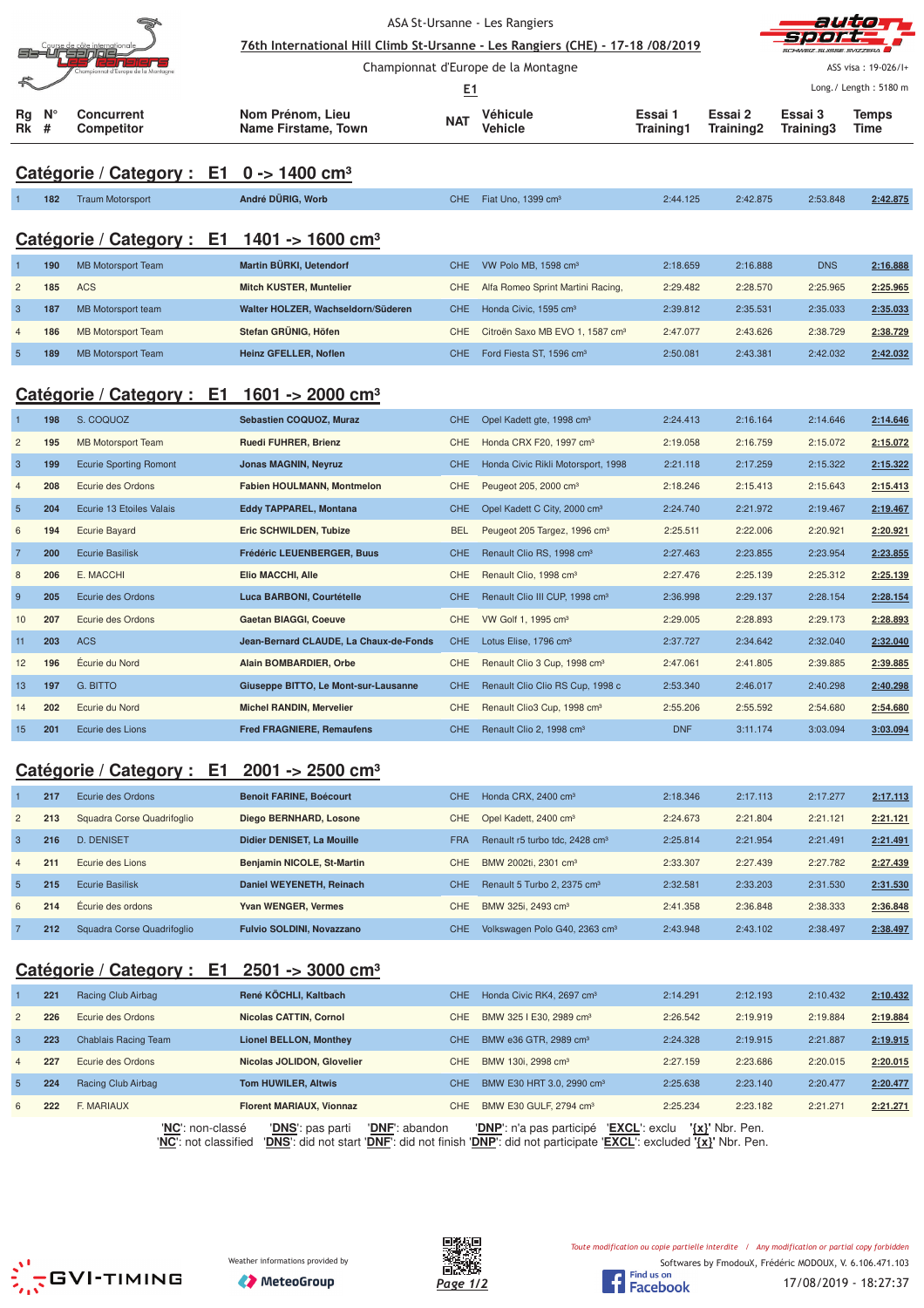| ASA St-Ursanne - Les Rangiers<br>76th International Hill Climb St-Ursanne - Les Rangiers (CHE) - 17-18 /08/2019<br>se de <u>côte internat</u> ionale<br>staininie, |                  |                                                 |                                                                     |            |                                                  |                      |                      |                      | auta                  |
|--------------------------------------------------------------------------------------------------------------------------------------------------------------------|------------------|-------------------------------------------------|---------------------------------------------------------------------|------------|--------------------------------------------------|----------------------|----------------------|----------------------|-----------------------|
|                                                                                                                                                                    |                  | hampionnat d'Europe de la Montagne              |                                                                     |            | Championnat d'Europe de la Montagne              |                      |                      |                      | ASS visa: 19-026/l+   |
|                                                                                                                                                                    |                  |                                                 |                                                                     | <u>E1</u>  |                                                  |                      |                      |                      | Long./ Length: 5180 m |
| Rg<br>Rk                                                                                                                                                           | $N^{\circ}$<br># | <b>Concurrent</b><br><b>Competitor</b>          | Nom Prénom, Lieu<br>Name Firstame, Town                             | <b>NAT</b> | Véhicule<br>Vehicle                              | Essai 1<br>Training1 | Essai 2<br>Training2 | Essai 3<br>Training3 | <b>Temps</b><br>Time  |
|                                                                                                                                                                    | 225              | Acs                                             | <b>Patrick ROHRBACH, Monible</b>                                    | <b>CHE</b> | BMW E30, 2999 cm <sup>3</sup>                    | 2:36.077             | 2:29.690             | 2:27.637             | 2:27.637              |
|                                                                                                                                                                    |                  | Catégorie / Category : E1                       | $3001 - 3500$ cm <sup>3</sup>                                       |            |                                                  |                      |                      |                      |                       |
|                                                                                                                                                                    | 236              | Rennclub Untertoggenburg                        | Mario BERTOCCHI, Rickenbach                                         | <b>CHE</b> | BMW E36, 3201 cm <sup>3</sup>                    | 2:16.488             | 2:15.930             | 2:15.065             | 2:15.065              |
| $\overline{2}$                                                                                                                                                     | 240              | <b>Ecurie Basilisk</b>                          | Bruno IANNIELLO, Nunningen                                          | <b>CHE</b> | Lancia Delta S4, 3349 cm <sup>3</sup>            | 2:18.436             | <b>DNF</b>           | 2:15.616             | 2:15.616              |
| 3                                                                                                                                                                  | 235              | Gaume racing club                               | Stephane EMOND, Izel                                                | <b>BEL</b> | BMW M3 E36, 3200 cm <sup>3</sup>                 | 2:23.741             | 2:17.060             | 2:15.834             | 2:15.834              |
|                                                                                                                                                                    | 232              | J. VALLAT                                       | Jeremy VALLAT, Cornol                                               | <b>CHE</b> | Seat Supercopa mk2, 3372 cm <sup>3</sup>         | 2:28.446             | 2:17.665             | 2:17.087             | 2:17.087              |
| 5                                                                                                                                                                  | 241              | R. OPPLIGER                                     | Romain OPPLIGER, Roncadelle                                         | <b>ITA</b> | Ford Escort Cosworth, 3397 cm <sup>3</sup>       | 2:27.590             | 2:20.398             | <b>DNF</b>           | 2:20.398              |
|                                                                                                                                                                    | 231              | Ecurie des Lions                                | Alain MARMORAT, La Roche                                            | CHE        | Seat Léon Supercopa MK1, 3028 c                  | 2:28.864             | 2:26.909             | 2:27.915             | 2:26.909              |
| 7                                                                                                                                                                  | 243              | Racing Club Airbag                              | Bernhard MUHR, Rüeggisberg                                          | <b>CHE</b> | Toyota Celica, 3436 cm <sup>3</sup>              | 2:32.964             | 2:27.786             | 2:49.267             | 2:27.786              |
|                                                                                                                                                                    | 238              | Squadra Corse Quadrifoglio                      | Fabio CRISTONI, Péry                                                | <b>CHE</b> | Lancia Delta HF Integrale, 3392 c                | 2:32.062             | 2:30.815             | 2:32.084             | 2:30.815              |
| 9                                                                                                                                                                  | 237              | Squadra Corse Quadrifoglio                      | <b>Christian SONNENSCHEIN, Savigny</b>                              | <b>CHE</b> | Lancia Delta Integrale HF 16V, 33                | 2:37.853             | 2:31.216             | 2:33.812             | 2:31.216              |
| 10                                                                                                                                                                 | 239              | Squadra Corse Quadrifoglio                      | Emilio FARINOLI, Neuchatel                                          | <b>CHE</b> | Lancia Delta Integrale, 3400 cm <sup>3</sup>     | 2:39.548             | 2:35.955             | 2:31.819             | 2:31.819              |
| 11                                                                                                                                                                 | 234              | Squadra corse quadrifoglio                      | <b>Danilo MARTINALI, Olivone</b>                                    | <b>CHE</b> | BMW 325 e30, 3200 cm <sup>3</sup>                | 3:04.840             | 2:48.727             | 2:43.082             | 2:43.082              |
| 12                                                                                                                                                                 | 233              | <b>OPPLIGER FERNAND</b>                         | Fernand OPPLIGER, Brione                                            | <b>ITA</b> | BMW M3 E46, 3200 cm <sup>3</sup>                 | 3:15.223             | 2:56.101             | 2:47.979             | 2:47.979              |
|                                                                                                                                                                    | 95A              | Catégorie / Category :<br>E1<br>Eventegelichera | $3501 - 4500$ cm <sup>3</sup><br><b>Ronnie RRATSCHL Altdorf LIR</b> |            | $CHF$ Mitcubichi Evo 8 EGMO 3669 cm <sup>3</sup> | 9.03.275             | $1.59$ 177           | <b>DNR</b>           | 1.50177               |

|                | 254 | Eventseelisberg               | <b>Ronnie BRATSCHI, Altdorf UR</b>       | CHE.       | Mitsubishi Evo 8 EGMO, 3669 cm <sup>3</sup>   | 2:03.275 | 1:59.177   | <b>DNS</b> | 1:59.177 |
|----------------|-----|-------------------------------|------------------------------------------|------------|-----------------------------------------------|----------|------------|------------|----------|
| $\overline{2}$ | 218 | <b>RCU</b>                    | Roger SCHNELLMANN, Wangen SZ             | <b>CHE</b> | Mitsubishi Evo 8 J-Spec, 3859 cm <sup>3</sup> | 2:13.574 | 2:05.391   | 2:03.124   | 2:03.124 |
| 3              | 249 | <b>ACS</b>                    | <b>Aristide REBORD, Les valettes</b>     | CHE.       | BMW M3 GT4, 3999 cm <sup>3</sup>              | 2:19.127 | 2:15.715   | 2:13.438   | 2:13.438 |
| $\overline{4}$ | 248 | Squadra corse quadrifoglio    | Aramis CEREGHETTI, Lopagno               | CHE.       | BMW M5 e34, 3535 cm <sup>3</sup>              | 2:20.363 | 2:19.333   | 2:36.035   | 2:19.333 |
| 5              | 251 | Ecurie des Lions              | Bertrand MILLASSON, Le Mt-Pélerin        | CHE.       | Porsche 997 GT3 Cup, 3800 cm <sup>3</sup>     | 2:33.240 | 2:21.438   | 2:21.904   | 2:21.438 |
| 6              | 252 | MB Motorsport Team            | Pierre MÜRNER, Reichenbach im Kandertal  | CHE.       | Porsche GT3 CUP, 3800 cm <sup>3</sup>         | 2:33.179 | 2:25.463   | 2:23.059   | 2:23.059 |
|                | 255 | <b>Equipe Beroise</b>         | René RUCH, Münsingen                     | <b>CHE</b> | Ferrari 355 Gt. 4500 cm <sup>3</sup>          | 2:30.466 | 2:42.901   | 2:25.160   | 2:25.160 |
| 8              | 295 | <b>D. TOILLON</b>             | Dimitri TOILLON, Feule                   | <b>FRA</b> | Porsche 997 GT3 CUP S, 3798 cm                | 2:25.341 | <b>DNF</b> | <b>DNS</b> | 2:25.341 |
| -9             | 250 | <b>Ecurie Sporting Romont</b> | <b>Richard WINIGER, Nierlet les bois</b> | CHE.       | Porsche 991 GT3 CUP, 3800 cm <sup>3</sup>     | 2:34.948 | 2:30.819   | 2:27.884   | 2:27.884 |

# Catégorie / Category : E1 + 4500 cm<sup>3</sup>

| 259 | N. WERVER      | Nicolas WERVER, Steige                                                      |            | FRA Porsche 997 GT2, 6120 cm <sup>3</sup>                                                                                                                                 | <b>DNS</b> | 2:06.625 | 2:05.239 | 2:05.239 |
|-----|----------------|-----------------------------------------------------------------------------|------------|---------------------------------------------------------------------------------------------------------------------------------------------------------------------------|------------|----------|----------|----------|
|     | 258 J. RICHARD | Joël RICHARD, Vaivre                                                        | <b>FRA</b> | BMW 135i GT Sport, 5064 cm <sup>3</sup>                                                                                                                                   | 2:41.508   | 2:37.405 | 2:35.200 | 2:35.200 |
|     |                | 'DNS': pas parti 'DNF': abandon<br>'NC': non-classé<br>'NC': not classified |            | ' <b>DNP</b> ': n'a pas participé 'EXCL': exclu '{x}' Nbr. Pen.<br>'DNS': did not start 'DNF': did not finish 'DNP': did not participate 'EXCL': excluded '{x}' Nbr. Pen. |            |          |          |          |





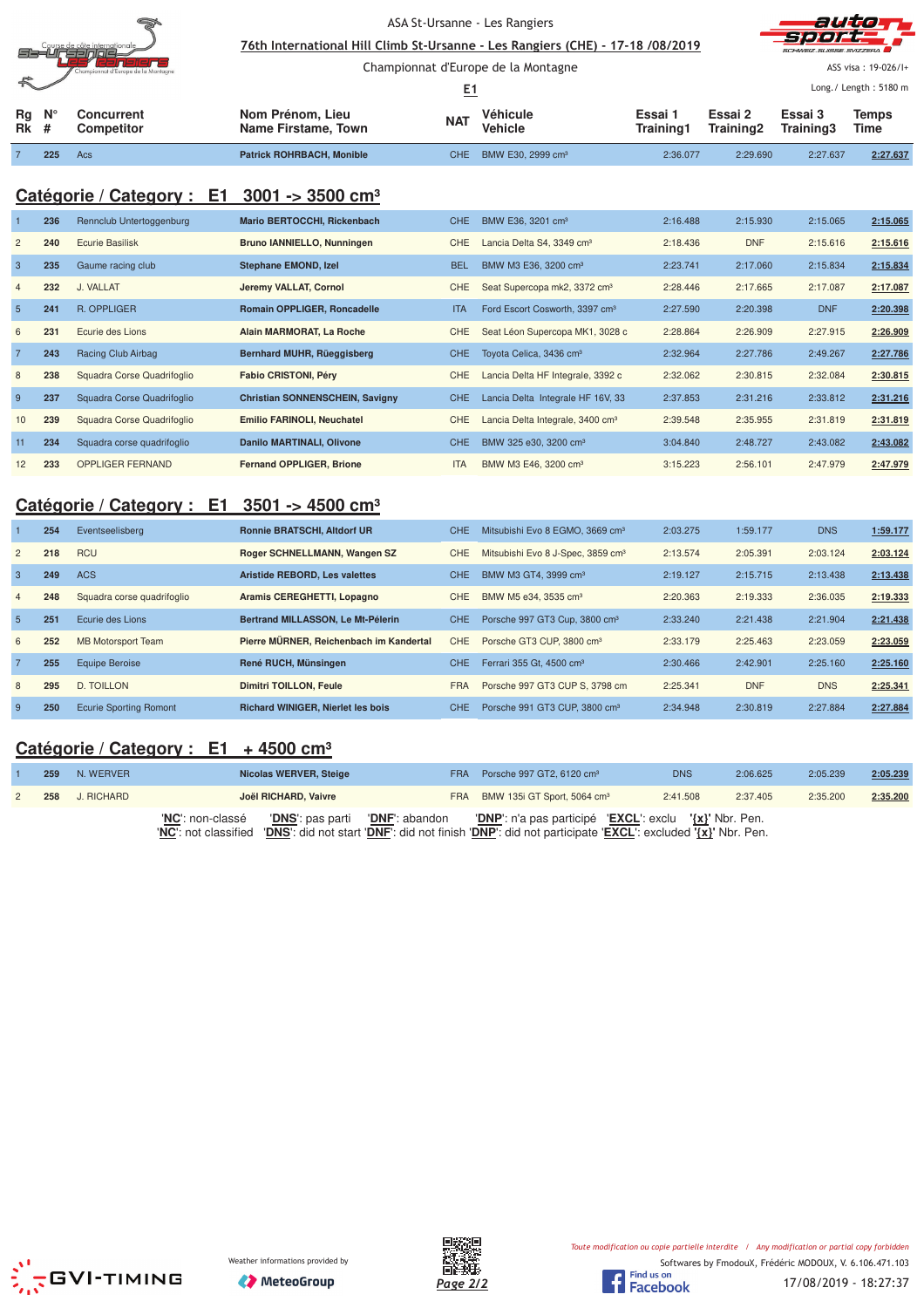|                         |                  |                                                      | 76th International Hill Climb St-Ursanne - Les Rangiers (CHE) - 17-18 /08/2019                                                                        |             | ASA St-Ursanne - Les Rangiers               |                      |                      | auta                 |                       |
|-------------------------|------------------|------------------------------------------------------|-------------------------------------------------------------------------------------------------------------------------------------------------------|-------------|---------------------------------------------|----------------------|----------------------|----------------------|-----------------------|
|                         |                  | Sanble                                               |                                                                                                                                                       |             | Championnat d'Europe de la Montagne         |                      |                      |                      | ASS visa: 19-026/I+   |
|                         |                  |                                                      |                                                                                                                                                       | <b>NPEA</b> |                                             |                      |                      |                      | Long./ Length: 5180 m |
| Rg<br>Rk                | $N_{\circ}$<br># | Concurrent<br>Competitor                             | Nom Prénom, Lieu<br>Name Firstame, Town                                                                                                               | <b>NAT</b>  | Véhicule<br>Vehicle                         | Essai 1<br>Training1 | Essai 2<br>Training2 | Essai 3<br>Training3 | <b>Temps</b><br>Time  |
|                         |                  | Catégorie / Category : ISN 0 -> 1600 cm <sup>3</sup> |                                                                                                                                                       |             |                                             |                      |                      |                      |                       |
| -1                      | 261              | Q. SALOMON                                           | Quentin SALOMON, Fregiercourt                                                                                                                         | <b>CHE</b>  | Peugeot 106, 1587 cm <sup>3</sup>           | 2:44.933             | 2:41.545             | 2:42.177             | 2:41.545              |
| $\overline{c}$          | 262              | Ecurie des Ordons                                    | <b>Geoffrey CUENIN, Epauvillers</b>                                                                                                                   | CHE         | Peugeot 106 gti, 1587 cm <sup>3</sup>       | 2:55.833             | 2:47.471             | 2:45.417             | 2:45.417              |
| 3                       | 263              | Ecurie des Ordons                                    | Romain PIQUEREZ, St-Ursanne                                                                                                                           | <b>CHE</b>  | Citroën Saxo vts, 1590 cm <sup>3</sup>      | 2:57.617             | 2:58.316             | 2:57.313             | 2:57.313              |
|                         |                  | Catégorie / Category : $ISN + 3000$ cm <sup>3</sup>  |                                                                                                                                                       |             |                                             |                      |                      |                      |                       |
|                         | 265              | Racing Club Airbag                                   | <b>Josef HALTER, Ennetmoos</b>                                                                                                                        | <b>CHE</b>  | Mitsubishi Lancer EVO 7, 3395 cm            | 2:28.833             | 2:24.660             | 2:22.447             | 2:22.447              |
|                         |                  | Catégorie / Category : ISA 0 -> 2000 cm <sup>3</sup> |                                                                                                                                                       |             |                                             |                      |                      |                      |                       |
|                         | 271              | Gruyère Racing Team GRT                              | <b>Yves BRACELLI, Veytaux</b>                                                                                                                         | <b>CHE</b>  | Peugeot 106 GTI, 1587 cm <sup>3</sup>       | 2:38.949             | 2:35.058             | 2:33.713             | 2:33.713              |
| $\overline{c}$          | 272              | <b>MB Motorsport-Team</b>                            | Andreas SPRING, Mamishaus                                                                                                                             | CHE         | BMW 318IS-E36, 1795 cm <sup>3</sup>         | 2:59.426             | 2:55.178             | 3:09.678             | 2:55.178              |
|                         |                  |                                                      |                                                                                                                                                       |             |                                             |                      |                      |                      |                       |
|                         |                  |                                                      | Catégorie / Category : N/CH 1601 -> 2000 cm <sup>3</sup>                                                                                              |             |                                             |                      |                      |                      |                       |
|                         | 275              | J. CLAUDEPIERRE                                      | Jean-Noel CLAUDEPIERRE, Zimmerbach                                                                                                                    | <b>FRA</b>  | Honda Civic Type R, 1998 cm <sup>3</sup>    | 2:42.597             | 2:41.277             | 2:44.456             | 2:41.277              |
|                         |                  | Catégorie / Category:                                | <b>Grand Tourisme/CH</b><br>$+3000$ cm <sup>3</sup>                                                                                                   |             |                                             |                      |                      |                      |                       |
|                         | 297              | <b>SHRT</b>                                          | <b>Nicolas BUEHRER, Bienne</b>                                                                                                                        | <b>CHE</b>  | Porsche 911 GT3, 3598 cm <sup>3</sup>       | 2:23.033             | <b>DNS</b>           | 2:20.455             | 2:20.455              |
|                         |                  |                                                      | Catégorie / Category : E2-Silhouette TracKing 0 -> 1000 cm <sup>3</sup>                                                                               |             |                                             |                      |                      |                      |                       |
| $\mathbf{1}$            | $\overline{1}$   | <b>G. BISCHOFF</b>                                   | <b>GAETAN BISCHOFF, Cernay</b>                                                                                                                        | <b>FRA</b>  | Tracking RC01B, 999 cm <sup>3</sup>         | 2:32.659             | 2:12.082             | 2:30.059             | 2:12.082              |
|                         |                  |                                                      |                                                                                                                                                       |             |                                             |                      |                      |                      |                       |
|                         |                  |                                                      | Catégorie / Category : CN/CH 1601 -> 2000 cm <sup>3</sup>                                                                                             |             |                                             |                      |                      |                      |                       |
|                         | 17               | <b>ASA Luronne</b>                                   | Xavier VERMEILLE, Saignelégier                                                                                                                        | <b>FRA</b>  | Norma M20 F Honda, 1998 cm <sup>3</sup>     | 2:13.748             | 2:10.024             | 3:08.414             | 2:10.024              |
| $\overline{2}$          | 15               | R. CHRISTOPH                                         | Régis CHRISTOPH, Hellert                                                                                                                              | <b>FRA</b>  | Tatuus PY012, 2000 cm <sup>3</sup>          | 2:16.501             | 2:12.454             | 2:56.453             | 2:12.454              |
|                         |                  |                                                      | Catégorie / Category : E2-SingleSeater/CH 0 -> 1600 cm <sup>3</sup>                                                                                   |             |                                             |                      |                      |                      |                       |
|                         | 42               | D. LESCOT                                            | David LESCOT, St-Maurice Colombier                                                                                                                    | <b>FRA</b>  | SPEADS RM 06, 998 cm <sup>3</sup>           | 2:07.589             | 2:08.908             | 3:18.068             | 2:07.589              |
| $\overline{\mathbf{c}}$ | 41               | <b>CONTE Competition</b>                             | <b>Martial CONTE, Montandon</b>                                                                                                                       | <b>FRA</b>  | Dallara F394, 1300 cm <sup>3</sup>          | <b>DNF</b>           | 2:24.143             | 3:10.417             | 2:24.143              |
|                         |                  |                                                      | Catégorie / Category : E2-SingleSeater/CH 1601 -> 2000 cm <sup>3</sup>                                                                                |             |                                             |                      |                      |                      |                       |
|                         | 60               | <b>Billy Ritchen</b>                                 | <b>Billy RITCHEN, Masevaux</b>                                                                                                                        | <b>FRA</b>  | Dallara F312 MERCEDES, 1999 c               | 1:58.072             | 1:55.537             | <b>DNS</b>           | 1:55.537              |
| $\overline{c}$          | 47               | L. CHOLLEY                                           | <b>Ludovic CHOLLEY, Fougerolles</b>                                                                                                                   | <b>FRA</b>  | Dallara F308/11 (HWA), 1998 cm <sup>3</sup> | 2:01.847             | 1:59.297             | <b>DNS</b>           | 1:59.297              |
| $\mathbf{3}$            | 49               | S. GUTH                                              | <b>Samuel GUTH, Mezire</b>                                                                                                                            | <b>FRA</b>  | DALLARA F311 Volkswagen A18,                | 2:01.692             | 1:59.323             | <b>DNS</b>           | 1:59.323              |
| $\overline{4}$          | 48               | A. CHOLLEY                                           | <b>Arnaud CHOLLEY, Fougerolles</b>                                                                                                                    | <b>FRA</b>  | Dallara F308, 1998 cm <sup>3</sup>          | 2:00.973             | 1:59.723             | <b>DNS</b>           | 1:59.723              |
| $\overline{5}$          | 46               | P. CHOLLEY                                           | <b>Patrick CHOLLEY, Fougerolles</b>                                                                                                                   | <b>FRA</b>  | Dallara F306, 1998 cm <sup>3</sup>          | 2:05.471             | 2:02.140             | <b>DNS</b>           | 2:02.140              |
| 6                       | 44               | C. MARTIN                                            | Christian MARTIN, Chavannes les grands                                                                                                                | <b>FRA</b>  | Martini MK81, 1998 cm <sup>3</sup>          | 2:14.982             | 2:09.865             | <b>DNS</b>           | 2:09.865              |
| $\overline{7}$          | 39               | J. CHRISTOPH                                         | Jérôme CHRISTOPH, Saint Louis                                                                                                                         | <b>FRA</b>  | Tatuus Formula Master, 2000 cm <sup>3</sup> | 2:14.913             | 2:13.439             | <b>DNS</b>           | 2:13.439              |
| 8                       | 45               | V. BOURGOIN                                          | Vincent BOURGOIN, Villars-sous-Dampjoux                                                                                                               | <b>FRA</b>  | Renault TATUUS FR 2.0, 1998 cm <sup>3</sup> | 2:13.822             | 2:14.116             | <b>DNS</b>           | 2:13.822              |
| 9                       | 50               | F. BOILLOT                                           | Frederic BOILLOT, Dasle                                                                                                                               | <b>FRA</b>  | Renault TATUUS 2.0, 2000 cm <sup>3</sup>    | 2:23.854             | 2:18.785             | <b>DNS</b>           | 2:18.785              |
|                         |                  | 'NC': non-classé<br>'NC': not classified             | 'DNF': abandon<br>' <b>DNS</b> ': pas parti<br>'DNS': did not start 'DNF': did not finish 'DNP': did not participate 'EXCL': excluded '{x}' Nbr. Pen. |             | 'DNP': n'a pas participé 'EXCL': exclu      |                      | $\{x\}$ ' Nbr. Pen.  |                      |                       |





17/08/2019 - 19:38:36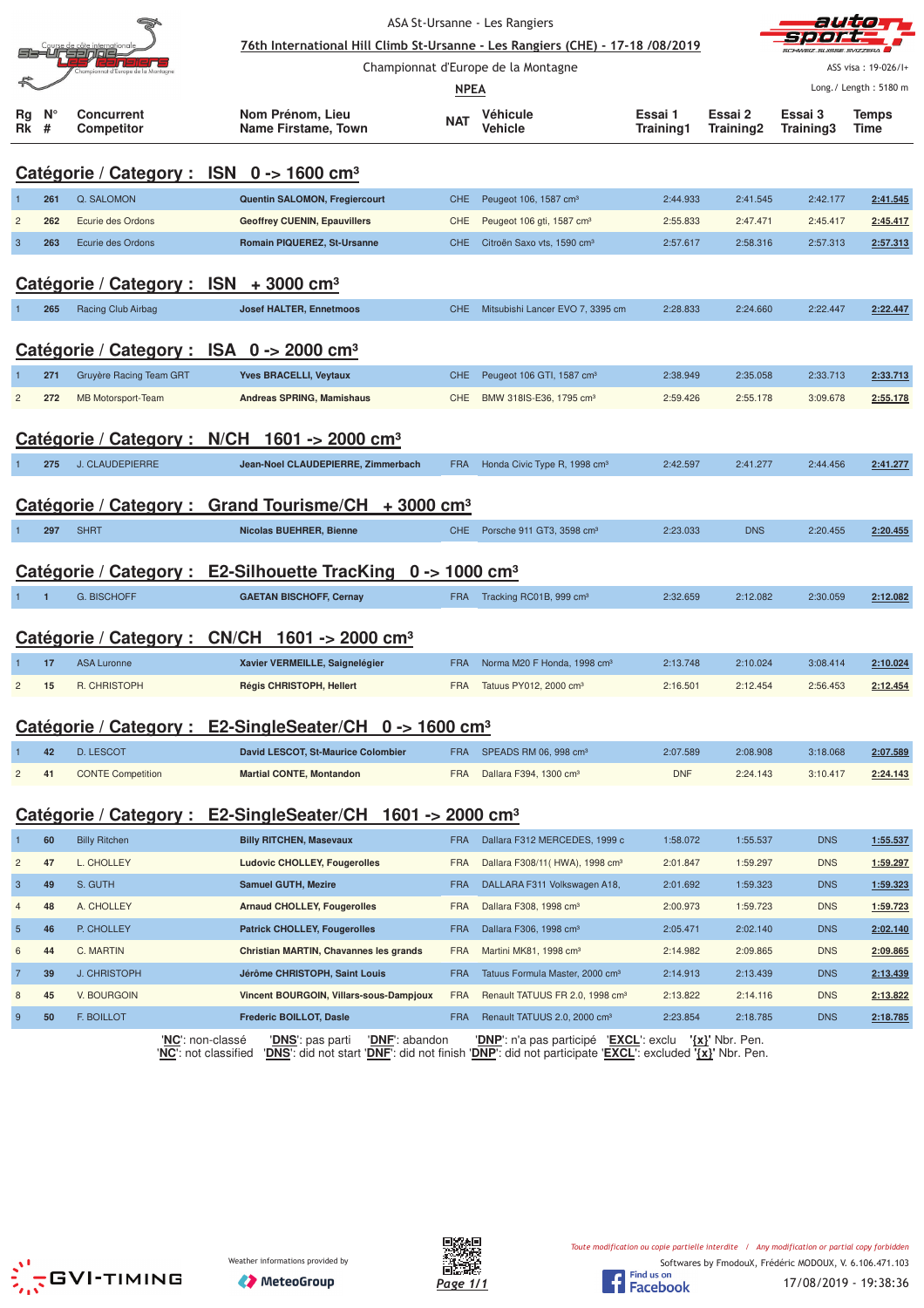





Championnat d'Europe de la Montagne

Page 1/3

#### PRACTIC  - **"#**  PROVISIONAL Organiser: ASA St-Ursanne - Les Rangiers Length: 5180 m date/time: 17.08.2019 19:38:32 hrs **Pos Nr Driver NAT Competitor Vehicle Cat Group Class Heat 1 Heat 2 Heat 3 Total spd/diff**

## **GROUP N + 3000 cm³**

|      | 278 | <b>Antonino MIGLIUOLO</b> | ПA | Antonino Migliuolo | Mitsubishi Lancer Evo IX |  | 3000          | 2:29.724         | 2:23.058       | <b>DNS</b> | 2:23.058 | 130.4 km/h                          |
|------|-----|---------------------------|----|--------------------|--------------------------|--|---------------|------------------|----------------|------------|----------|-------------------------------------|
| Stat |     |                           |    |                    | <b>DNS</b>               |  | Did Not Start | ' <u>DNF</u> ' : | Did Not Finish |            |          | ' <mark>DISQ</mark> ': Disqualified |

**DNS** ': Did Not Start '<u>DNF</u> '<u>dnf</u>': d ': Did Not Finish '<u>DISQ</u>': Disqualified

## **GROUP A 0 -> 1600 cm³**

| 282 | <b>Etienne FARRON</b> | CHE | Racing Club Jurassien | Citroën C <sub>2</sub> |  | 1600 | 2:39.408 | 2:36.243 | 2:43.244   | 2:36.243 | 119.4 km/h |
|-----|-----------------------|-----|-----------------------|------------------------|--|------|----------|----------|------------|----------|------------|
| 281 | <b>Denis BAILLIF</b>  | CHE | l Ecurie des Ordons   | PEUGEOT 208 VT         |  | 1600 | 2:48.285 | 2:42.793 | <b>DNS</b> | 2:42.793 | $+06.550$  |

Stat **Design Constant Constant Constant Constant Constant Constant Constant Constant Constant Constant Constant Co** 

## **GROUP A 1601 -> 2000 cm³**

| 286 | Luca ZUURBIER |      | Luca Zuurbier           | Honda Civic Type-R (EP3) |  | $-2000'$ | 2:31.586 | 2:25.407 | 2:32.328 | 2:25.407 | 128.2 km/h |
|-----|---------------|------|-------------------------|--------------------------|--|----------|----------|----------|----------|----------|------------|
| 287 | David DEDEK   | CZE, | Nutrend ACCR Czech Team | Alfa Romeo 147 2.0 TS    |  | $-2000'$ | 1.858    | 2:29.294 | 2:56.866 | 2:29.294 | $-03.887$  |

Stat **Design Constant Constant Constant Constant Constant Constant Constant Constant Constant Constant Constant Co** <u>NS</u>': Did Not Start '<u>DNF</u>': Did Not Finish '<u>DISQ</u>': Disqualified

<u>NS</u>': Did Not Start '<u>DNF</u>': Did Not Finish '<u>DISQ</u>': Disqualified

## **GROUP A + 3000 cm³**

|             | 290 | <b>Lukas VOJACEK</b> | CZE LACCR Czech Ennoble Team | l Subaru Impreza WRX Sti |  | 3000            | 2:29.538 | 2:26.990 | <b>DNS</b> | 2:26.990 | 126.9 km/h                                 |
|-------------|-----|----------------------|------------------------------|--------------------------|--|-----------------|----------|----------|------------|----------|--------------------------------------------|
| <b>Stat</b> |     |                      |                              | DNS <sup>'</sup>         |  | : Did Not Start |          |          |            |          | 'DNF': Did Not Finish 'DISQ': Disqualified |

## **GROUP S20 + 3000 cm³**

| Stat |     |                  |                           |                              |                 | ' <b>DNS</b> ': Did Not Start |            |          |            |          | 'DNF': Did Not Finish 'DISQ': Disqualified |
|------|-----|------------------|---------------------------|------------------------------|-----------------|-------------------------------|------------|----------|------------|----------|--------------------------------------------|
|      | 293 | Laszlo HERNADI   | HRV   AK Dubrovnik Racing | Mitsubishi Lancer Evo IX R I | S20             | + 3000                        | <b>DNS</b> | 2:52.305 | <b>DNS</b> | 2:52.305 | $+22.040$                                  |
|      | 292 | I Ivan MUTNANSKY | SVK   Zaneti Motorsport   | Mitsubishi Lancer Evo X R I  | S <sub>20</sub> | +3000                         | 2:31.521   | 2:30.265 | 2:45.137   | 2:30.265 | 124.1 km/h                                 |

<u>NS</u>': Did Not Start '<u>DNF</u>': Did Not Finish '<u>DISQ</u>': Disqualified

| GROUP Grand Tourisme +3000 cm <sup>3</sup> |  |  |
|--------------------------------------------|--|--|
|                                            |  |  |

|      | 299 | Jan MILON | SVK <i>Jantar Team</i> | McLaren 650S GT3 | GT              | 30001 | 2:17.334 | 2:11.497 | 2:48.382 | 2:11.497 | 141.8 km/h                                 |
|------|-----|-----------|------------------------|------------------|-----------------|-------|----------|----------|----------|----------|--------------------------------------------|
| Stat |     |           |                        | DNS'             | : Did Not Start |       |          |          |          |          | 'DNF': Did Not Finish 'DISQ': Disqualified |

## **GROUP E2 Silhouette 2001 -> 3000 cm³**

|  | <b>Marek RYBNICEK</b> | CZE ACCR Czech Team Liqui Moly             | McLaren F1 EVO | E <sub>2</sub> -SH | $-3000$  | 2:06.585 | 2:02.096 | <b>DNS</b> | 2:02.096 | 152.7 km/h |
|--|-----------------------|--------------------------------------------|----------------|--------------------|----------|----------|----------|------------|----------|------------|
|  | Dan MICHL             | CZE <i>Michl ACCR Czech Team</i>           | Lotus Elise    | E <sub>2</sub> -SH | $-3000'$ | 2:09.316 | 2:02.865 | 2:26.580   | 2:02.865 | $+00.769$  |
|  | <b>Pavel KOTEK</b>    | CZE   AMK Ecce Homo Sternberk V U   BMW M3 |                | E <sub>2</sub> -SH | $-3000$  | 2:39.079 | 2:33.271 | 3:11.423   | 2:33.271 | $+31.175$  |

Stat **Design Constant Constant Constant Constant Constant Constant Constant Constant Constant Constant Constant Co** 

<u>NS</u>': Did Not Start '<u>DNF</u>': Did Not Finish '<u>DISQ</u>': Disqualified

## **GROUP E2 Silhouette 3001 -> 6500 cm³**

| 11  | Jiri LOS                | CZE   Racing Team 3L z.s.        | Mitsubishi Lancer Evo IX | E <sub>2</sub> -SH | - 6500 | 2:15.856 | 2:15.763  | <b>DNS</b> | 2:15.763 | 137.4 km/h |
|-----|-------------------------|----------------------------------|--------------------------|--------------------|--------|----------|-----------|------------|----------|------------|
| 289 | <b>Fabrice DEGORTES</b> | FRA   <i>Fabrice Degortes</i>    | Seat Leon Supercopa      | E2-SH              | - 6500 | 2:21.565 | 2:19.4791 | 3:00.196   | 2:19.479 | $+03.716$  |
|     | <b>Quentin MARCHAND</b> | I CHE I <i>Ecurie des Ordons</i> | Mazda 3 MPS Rotary       | E <sub>2</sub> -SH | - 6500 | 2:32.463 | 2:23.279  | 2:59.653   | 2:23.279 | $+07.516$  |

Stat **District in the United States of the United States of the United States of the United States of the United States of the United States of the United States of the United States of the United States of the United Stat** 

### <u>NS</u>': Did Not Start '<u>DNF</u>': Did Not Finish '<u>DISQ</u>': Disqualified

## **GROUP CN 1601 -> 2000 cm³**

| 19 | Alberto DALL'OGLIO       | <b>ITA</b> | Alberto Dall'Oglio       | Norma M20 FC | CN | $-2000$ | 2:28.852 | 2:20.015 | <b>DNS</b> | 2:20.015 | 133.2 km/h |
|----|--------------------------|------------|--------------------------|--------------|----|---------|----------|----------|------------|----------|------------|
| 18 | <b>Christian BOUVIER</b> | <b>FRA</b> | <b>ASA de Montelimar</b> | Wolf GB08    | СN | $-2000$ | 2:26.392 | 2:26.702 | <b>DNS</b> | 2:26.392 | $+06.377$  |

Stat **District in the United States of the United States of the United States of the United States of the United States of the United States of the United States of the United States of the United States of the United Stat** 



<u>NS</u>': Did Not Start '<u>DNF</u>': Did Not Finish '<u>DISQ</u>': Disqualified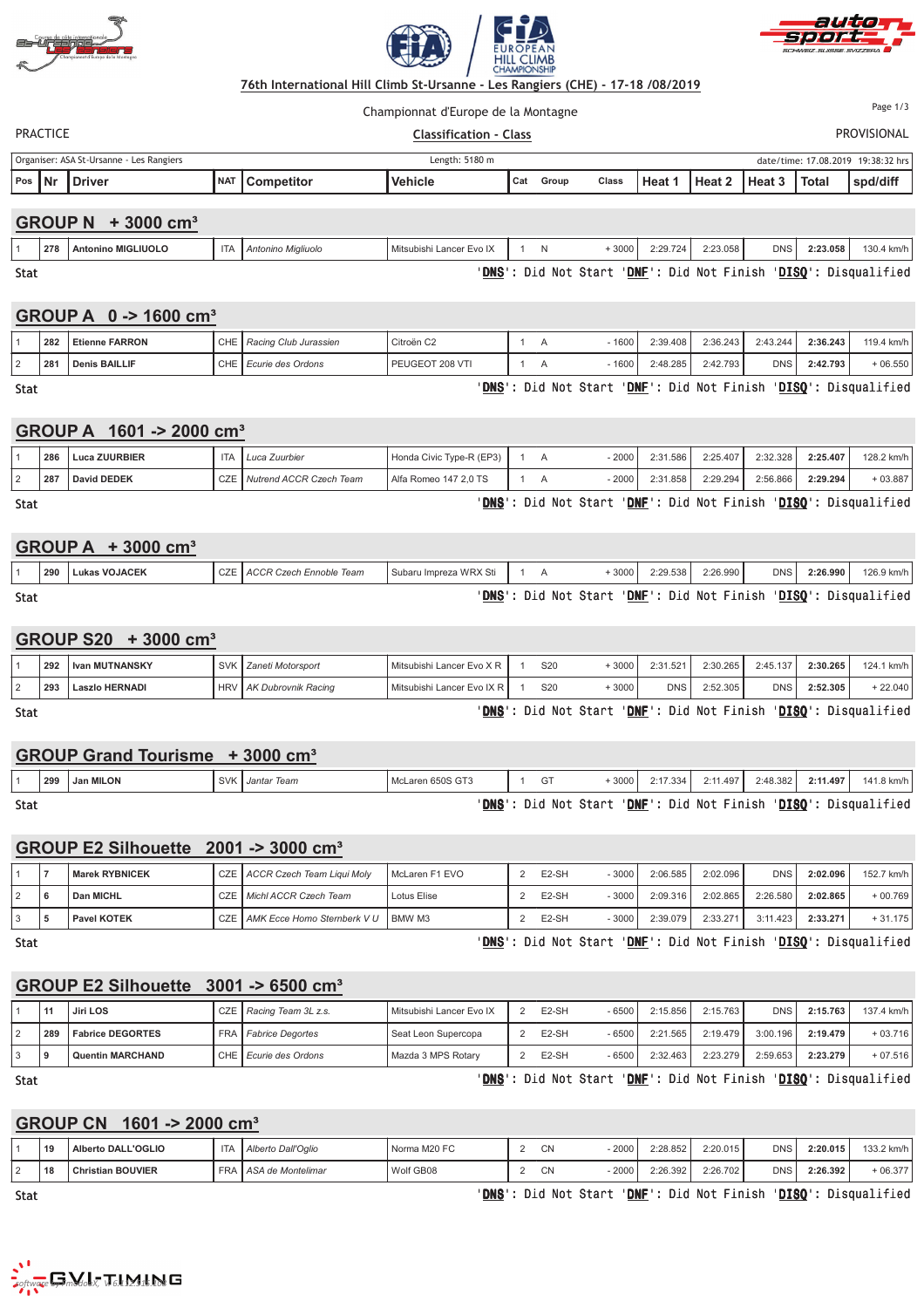





PRACTIC  - **"#**  PROVISIONAL Championnat d'Europe de la Montagne Page 2/3 Organiser: ASA St-Ursanne - Les Rangiers Length: 5180 m date/time: 17.08.2019 19:38:32 hrs **Pos Nr Driver NAT Competitor Vehicle Cat** Group **Class Heat 1** Heat 2 Heat 3 Total spd/diff **GROUP CN 2001 -> 3000 cm³** 1 **21 Jean-Pierre BOVIER** CHE *Ecurie des 13 Etoiles* Osella PA20 S BMW 2 CN - 3000 2:22.753 2:21.344 DNS **2:21.344** 131.9 km/h Stat **Design Constant Constant Constant Constant Constant Constant Constant Constant Constant Constant Constant Co** <u>NS</u>': Did Not Start '<u>DNF</u>': Did Not Finish '<u>DISQ</u>': Disqualified **GROUP E2 SportCars 0 -> 1600 cm³**

**GROUP E2 SportCars 1601 -> 2000 cm³**

Stat **Design Constant Constant Constant Constant Constant Constant Constant Constant Constant Constant Constant Co** 

| 25 | <b>Michel ZEMP</b>   | CHE <i>Equipe bernoise</i>        | Norma M20 FC         | E <sub>2</sub> -SC | - 2000  | 2:03.289 | 1:58.465 | <b>DNS</b> | 1:58.465 | 157.4 km/h |
|----|----------------------|-----------------------------------|----------------------|--------------------|---------|----------|----------|------------|----------|------------|
| 27 | <b>Petr TRNKA</b>    | CZE   ACCR Czech Trnka Racing Tea | Ligier JS53 Evo2 LRM | $E2-SC$            | $-2000$ | 2:05.199 | 1:59.142 | <b>DNS</b> | 1:59.142 | $+00.677$  |
| 28 | <b>Alexander HIN</b> | DEU <i>I MSRT Freiamt</i>         | PRC FPR 12           | E <sub>2</sub> -SC | $-2000$ | 2:47.188 | 2:01.572 | <b>DNS</b> | 2:01.572 | $+03.107$  |
| 26 | <b>Jeremy NOIRAT</b> | CHE <i>Ecurie des Ordons</i>      | Norma M20 F          | E <sub>2</sub> -SC | - 2000  | 2:49.776 | 2:05.864 | <b>DNS</b> | 2:05.864 | $+07.399$  |

1 **23 Antonino SCOLARO** ITA *Nebrosport* Osella PA21/J 2 E2-SC - 1600 2:25.357 DNF 2:58.863 **2:25.357** 128.3 km/h

Stat <mark>D</mark>

<u>NS</u>': Did Not Start '<u>DNF</u>': Did Not Finish '<u>DISQ</u>': Disqualified

<u>NS</u>': Did Not Start '<u>DNF</u>': Did Not Finish '<u>DISQ</u>': Disqualified

## **GROUP E2 SportCars 2001 -> 3000 cm³**

|                | 37 | Simone FAGGIOLI          | <b>ITA</b> | <b>Best Lap SSD</b>          | Norma M20 FC      | E <sub>2</sub> -SC | $-3000$ | :42.873  | 1:41.633 | <b>DNS</b> | 1:41.633 | 183.5 km/h |
|----------------|----|--------------------------|------------|------------------------------|-------------------|--------------------|---------|----------|----------|------------|----------|------------|
| 2              | 35 | <b>Marcel STEINER</b>    |            | CHE   Equipe Bernoise        | LobArt/Mugen LA01 | E <sub>2</sub> -SC | $-3000$ | :48.786  | 1:47.245 | <b>DNS</b> | 1:47.245 | $+05.612$  |
| 3              | 32 | <b>Simon HUGENTOBLER</b> | CHE ACS    |                              | Osella PA30       | E <sub>2</sub> -SC | $-3000$ | :59.054  | 1:52.895 | <b>DNS</b> | 1:52.895 | $+11.262$  |
| $\overline{4}$ | 33 | <b>Fabien BOUDUBAN</b>   |            | CHE Ecurie des Ordons        | Norma M20 FC      | E <sub>2</sub> -SC | $-3000$ | 2:00.132 | 1:56.671 | <b>DNS</b> | 1:56.671 | $+15.038$  |
| 5              | 36 | <b>Petr VITEK</b>        |            | CZE Petr Vitek               | Osella PA30       | E <sub>2</sub> -SC | $-3000$ | 2:00.642 | 1:56.868 | <b>DNS</b> | 1:56.868 | $+15.235$  |
| 6              | 34 | <b>Cyrille FRANTZ</b>    |            | FRA   ASA Seguanie           | Osella PA27       | E <sub>2</sub> -SC | $-3000$ | 2:02.344 | 1:57.604 | <b>DNS</b> | 1:57.604 | $+15.971$  |
|                | 31 | <b>Fabrice JOLIDON</b>   |            | CHE <i>Ecurie des Ordons</i> | Osella PA20S      | E <sub>2</sub> -SC | $-3000$ | 2:01.667 | 2:17.776 | <b>DNS</b> | 2:01.667 | $+20.034$  |

Stat **District in the State of the State of the State of the State of the State of the State of the State of the State of the State of the State of the State of the State of the State of the State of the State of the State** 

<u>NS</u>': Did Not Start '<u>DNF</u>': Did Not Finish '<u>DISQ</u>': Disqualified

## **GROUP D/E2-SS 0 -> 1600 cm³**

|      | ' 52 | <b>DARBELLAY</b><br>Victor L | $C \cup T$<br>UNE I | Atelier de la Tzoumaz | cobaleno SS1000<br>Arc | $D/E2-SS$  | 1600  | 2:28.057            | 2:18.795   | <b>DNS</b> | 2:18.795 | 134.4 km/h   |
|------|------|------------------------------|---------------------|-----------------------|------------------------|------------|-------|---------------------|------------|------------|----------|--------------|
| Stat |      |                              |                     |                       | <b>DNS</b>             | Did<br>Not | Start | ' <u>DNF</u> ': Did | Not Finish | 'DISO'     |          | Disqualified |

## **GROUP D/E2-SS 1601 -> 2000 cm³**

|                | 64 | Darren WARWICK          | <b>GBR</b>      | Darren Warwick               | Dallara F399             | $D/E2-SS$ | $-2000$ | 1:59.919 | 1:57.769 | <b>DNS</b> | 1:57.769 | 158.3 km/h |
|----------------|----|-------------------------|-----------------|------------------------------|--------------------------|-----------|---------|----------|----------|------------|----------|------------|
| $\overline{2}$ | 62 | Jean-Marc SALOMON       |                 | CHE Ecurie des Ordons        | <b>Tatuus Master</b>     | $D/E2-SS$ | $-2000$ | 2:05.973 | 2:01.658 | <b>DNS</b> | 2:01.658 | $+03.889$  |
| 3              | 63 | Paul O'CONNELL          | <b>IRL</b>      | Paul O'Conell                | Dallara F308/11          | $D/E2-SS$ | $-2000$ | 2:06.691 | 2:03.674 | 2:42.055   | 2:03.674 | $+05.905$  |
| 4              | 61 | <b>Joël GRAND</b>       | CHE             | Gruvère Racing Team          | Formula Master           | $D/E2-SS$ | $-2000$ | 2:08.454 | 2:03.793 | <b>DNS</b> | 2:03.793 | $+06.024$  |
| 5              | 59 | <b>Henri SCHMIDT</b>    |                 | CHE <i>Ecurie des Ordons</i> | Formula Renault 2.0 Capa | $D/E2-SS$ | $-2000$ | 2:12.791 | 2:11.338 | 2:40.301   | 2:11.338 | $+13.569$  |
| 6              | 56 | <b>Roland BRAQUET</b>   | AU <sup>7</sup> | <b>Roland Braguet</b>        | Dallara F308/11 Volkswag | $D/E2-SS$ | $-2000$ | 2:12.762 | 2:13.090 | <b>DNS</b> | 2:12.762 | $+14.993$  |
| $\rightarrow$  | 58 | <b>Fred ERRARD</b>      | <b>BEL</b>      | <b>Fred Errard</b>           | Renault Tatuus Fr 2.0    | $D/E2-SS$ | $-2000$ | 2:46.789 | 2:12.907 | <b>DNS</b> | 2:12.907 | $+15.138$  |
| 8              | 57 | <b>Gilles SAINTMARD</b> | <b>BEL</b>      | <b>Gilles Saintmard</b>      | Dallara F3 393           | $D/E2-SS$ | $-2000$ | 2:21.221 | 2:18.576 | <b>DNS</b> | 2:18.576 | $+20.807$  |
| 9              | 55 | Jean-Louis FLEURY       | CHE I           | l Ecurie des Ordons          | Tatuus RC98              | $D/E2-SS$ | $-2000$ | 2:27.510 | 2:27.892 | <b>DNS</b> | 2:27.510 | $+29.741$  |

Stat **District in the United States of the United States of the United States of the United States of the United States of the United States of the United States of the United States of the United States of the United Stat** 

<u>NS</u>': Did Not Start '<u>DNF</u>': Did Not Finish '<u>DISQ</u>': Disqualified

## **GROUP D/E2-SS 2001 -> 3000 cm³**

| 70   | <b>Christian MERLI</b>  | <b>ITA</b> | Christian Merli  | Osella FA30 Zvtek LRM | $D/E2-SS$ | $-3000$  | 1:45.104 | 1:43.173 | <b>DNS</b> | 1:43.173 | 180.7 km/h |
|------|-------------------------|------------|------------------|-----------------------|-----------|----------|----------|----------|------------|----------|------------|
| ' 68 | <b>Fausto BORMOLINI</b> | <b>ITA</b> | Fausto Bormolini | Revnard K02           | $D/E2-SS$ | $-3000'$ | 1:51.450 | :49.467  | DNS        | 1:49.467 | $+06.294$  |
| 70   | Diego DEGASPERI         | <b>ITA</b> | Diego Degasperi  | Osella FA30 Zvtek LRM | $D/E2-SS$ | $-3000$  | :52.519  | :50.006  | DNS        | 1:50.006 | $+06.833$  |